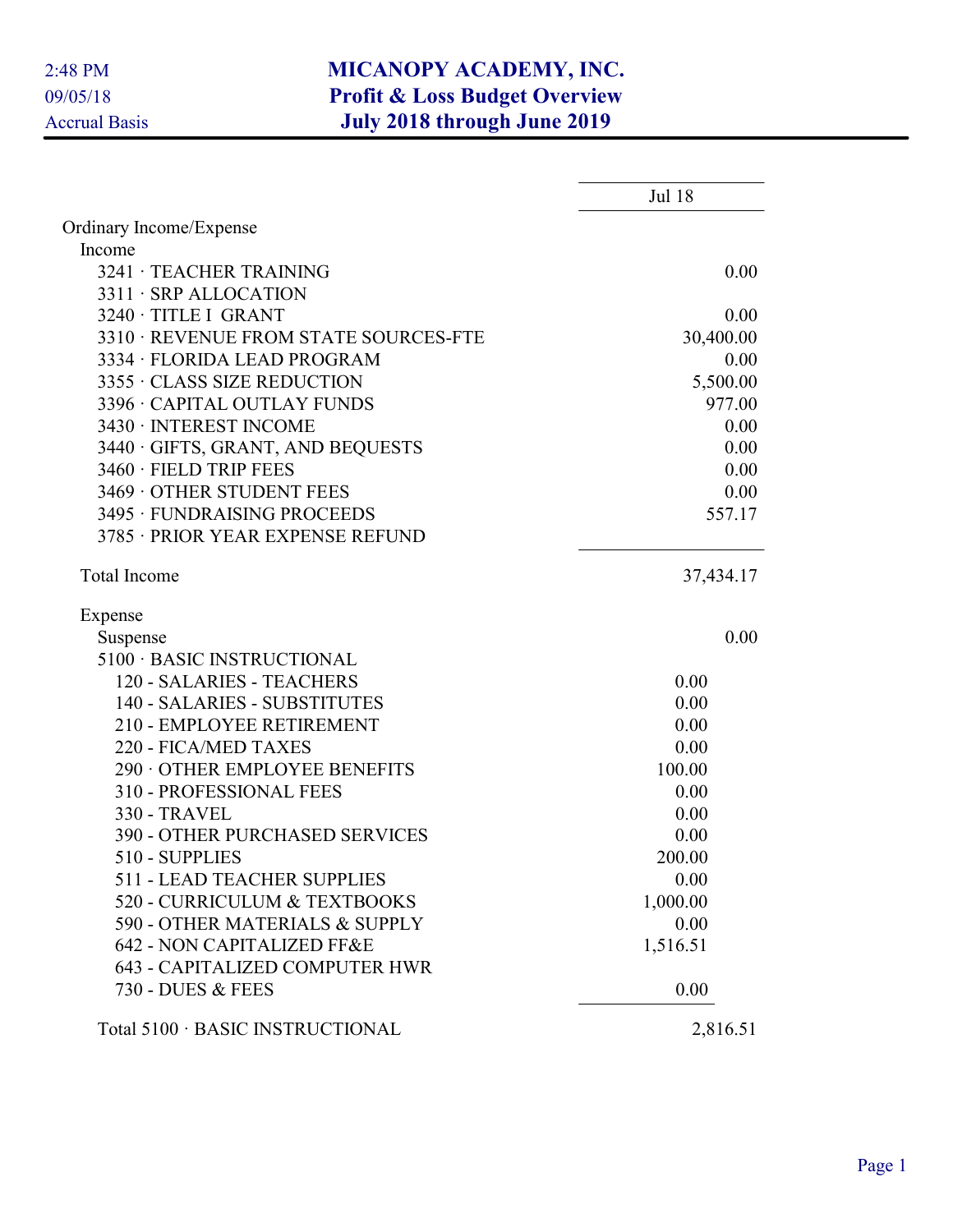|                                                                   | <b>Jul 18</b> |      |
|-------------------------------------------------------------------|---------------|------|
| 5200 · EXCEPTIONAL STUDENT INSTRUCTION<br>310 - PROFESSIONAL FEES | 0.00          |      |
| Total 5200 · EXCEPTIONAL STUDENT INSTRUCTION                      |               | 0.00 |
| 5500 OTHER INSTRUCTION                                            |               |      |
| 390 - FIELD TRIP EXPENSE                                          | 0.00          |      |
| <b>511 - ATHLETIC SUPPLIES</b>                                    | 0.00          |      |
| 570 - AFTER SCHOOL FOOD SERVICE                                   | 0.00          |      |
| Total 5500 · OTHER INSTRUCTION                                    |               | 0.00 |
| $6120 \cdot$ GUIDANCE SERVICES                                    |               |      |
| 310 - PROFESSIONAL FEES                                           | 0.00          |      |
| $6120 \cdot \text{GUIDANCE SERIES}$ - Other                       | 0.00          |      |
| Total 6120 · GUIDANCE SERVICES                                    |               | 0.00 |
| $6130 \cdot \text{HEALTH}$ SERVICES                               |               |      |
| 510 - MEDICAL SUPPLIES                                            | 0.00          |      |
| Total 6130 · HEALTH SERVICES                                      |               | 0.00 |
| 6140 · PSYCHOLOGICAL SERVICES                                     |               |      |
| 130 · SALARIES - COUNSELORS                                       | 0.00          |      |
| Total 6140 · PSYCHOLOGICAL SERVICES                               |               | 0.00 |
| 6400 · INSTR STAFF TRAINING SERVICES                              |               |      |
| 300 · CONTINUING EDUCATION                                        | 0.00          |      |
| <b>390 - STAFF TRAINING SVC FEES</b>                              | 0.00          |      |
| Total 6400 · INSTR STAFF TRAINING SERVICES                        |               | 0.00 |
| 7300 · SCHOOL ADMINISTRATION                                      |               |      |
| 110 - SALARIES - ADMINISTRATION                                   | 4,583.00      |      |
| 160 - SALARIES - OFFICE STAFF                                     | 2,700.00      |      |
| 163 - BONUS                                                       | 0.00          |      |
| 210 - RETIREMENT                                                  | 394.09        |      |
| 220 - FICA/MED TAXES                                              | 705.25        |      |
| 230 - INSURANCE                                                   | 0.00          |      |
| 290 - OTHER EMPLOYEE BENEFITS                                     | 0.00          |      |
| 350 - REPAIR & MAINTENANCE                                        | 177.95        |      |
| 372 - POSTAGE                                                     | 100.00        |      |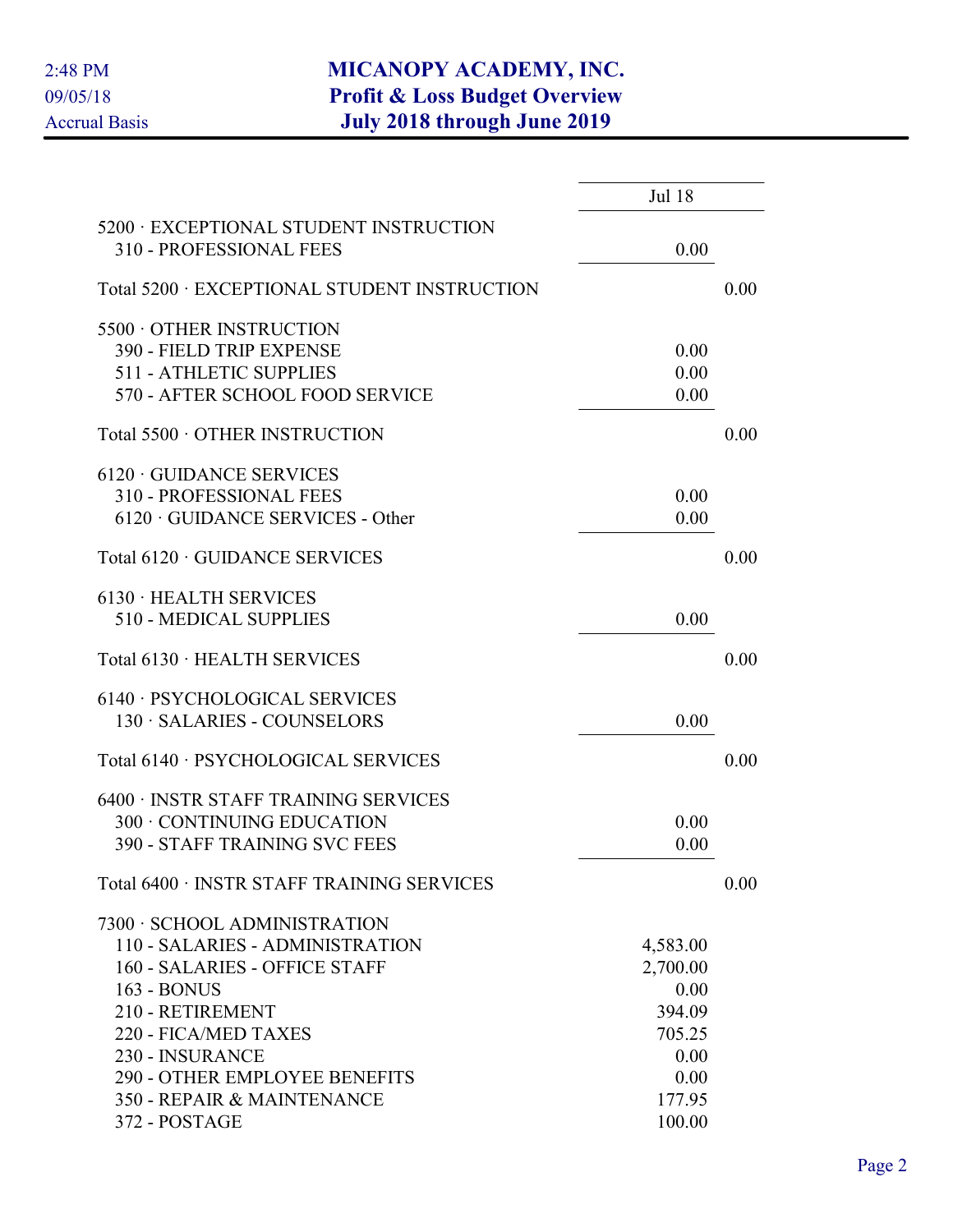|                                                                    | <b>Jul 18</b> |          |
|--------------------------------------------------------------------|---------------|----------|
| 391 - FINGERPRINTING                                               | 0.00          |          |
| 392 - PUBLICITY                                                    | 0.00          |          |
| 510 - SUPPLIES                                                     | 0.00          |          |
| 590 - OTHER PURCHASES                                              | 0.00          |          |
| 692 - ADM SOFTWARE                                                 | 9.99          |          |
| 730 - DUES & FEES                                                  | 71.00         |          |
| Total 7300 · SCHOOL ADMINISTRATION                                 |               | 8,741.28 |
| 7400 · FACILITIES ACQUISITION & CONTSR                             |               |          |
| 360 - LEASE EXPENSE                                                | 2,352.27      |          |
| 635 · REPAIRS & MAINTENANCE                                        | 200.00        |          |
| 670 - IMPROV OTHER THAN BLDG                                       | 0.00          |          |
| Total 7400 · FACILITIES ACQUISITION & CONTSR                       |               | 2,552.27 |
| 7500 · FISCAL SERVICES                                             |               |          |
| 310 - ACCOUNTING SERVICES                                          | 442.50        |          |
| 310 - AUDIT SERVICES                                               | 0.00          |          |
| Total 7500 · FISCAL SERVICES                                       |               | 442.50   |
| 7600 · FOOD SERVICES                                               |               |          |
| 300 - FOOD PURCHASES                                               | 0.00          |          |
| Total 7600 · FOOD SERVICES                                         |               | 0.00     |
|                                                                    |               |          |
| 7700 ASSESSMENT & EVALUATION<br><b>310 - PROFESSIONAL SERVICES</b> |               |          |
|                                                                    | 0.00          |          |
| Total 7700 · ASSESSMENT & EVALUATION                               |               | 0.00     |
| 7720 · INFORMATION SERVICES                                        |               |          |
| <b>390 - PURCHASED SERVICES</b>                                    |               |          |
| Total 7720 · INFORMATION SERVICES                                  |               |          |
| 7800 · PUPIL TRANSPORTATION SERVICES                               |               |          |
| $450 - GAS$                                                        | 50.00         |          |
| 650 - VEHICLE                                                      |               |          |
| Total 7800 · PUPIL TRANSPORTATION SERVICES                         |               | 50.00    |
|                                                                    |               |          |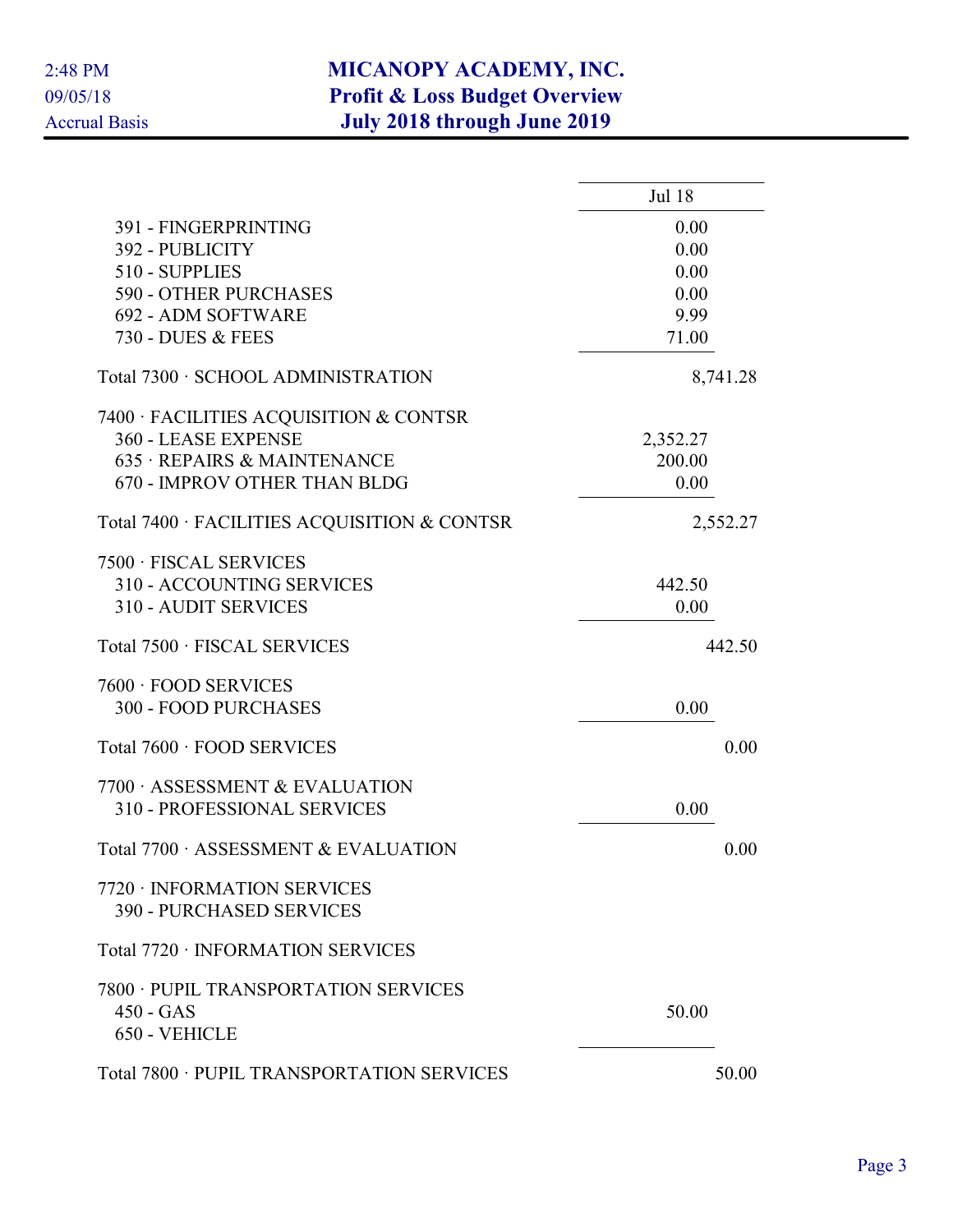|                                    | <b>Jul 18</b> |
|------------------------------------|---------------|
| 7900 OPERATION OF PLANT            |               |
| 320 - INSURANCE                    | 778.18        |
| 350 - REPAIR & MAINTENANCE         | 1,887.44      |
| 370 - TELEPHONE                    | 200.00        |
| 380 - WATER, SEWER, & GARBAGE      | 165.00        |
| 430 - ELECTRIC & GAS               | 500.00        |
| 510 - SUPPLIES                     | 0.00          |
| <b>692 - NON CAPITALIZED EQUIP</b> | 0.00          |
| 730 - DUES & FEES                  | 0.00          |
| Total 7900 · OPERATION OF PLANT    | 3,530.62      |
| 8100 · MAINTENANCE OF PLANT        |               |
| 160 - SALARIES - MAINTENANCE       | 425.00        |
| <b>390 - PROFESSIONAL SERVICES</b> |               |
| Total 8100 · MAINTENANCE OF PLANT  | 425.00        |
| 9100 · COMMUNITY SERVICES          |               |
| 510 - FUNDRAISING COSTS            | 0.00          |
| 600 · PARENT APPRECIATION          | 0.00          |
| Total 9100 · COMMUNITY SERVICES    | 0.00          |
| <b>Total Expense</b>               | 18,558.18     |
| Net Ordinary Income                | 18,875.99     |
| Other Income/Expense               |               |
| Other Expense                      |               |
| 9200 · DEBT SERVICE                |               |
| 711 - DEBT RETIREMENT              | 181.10        |
| 720 · INTEREST                     | 2,171.17      |
| Total 9200 · DEBT SERVICE          | 2,352.27      |
| <b>Total Other Expense</b>         | 2,352.27      |
| Net Other Income                   | (2,352.27)    |
| Net Income                         | 16,523.72     |
|                                    |               |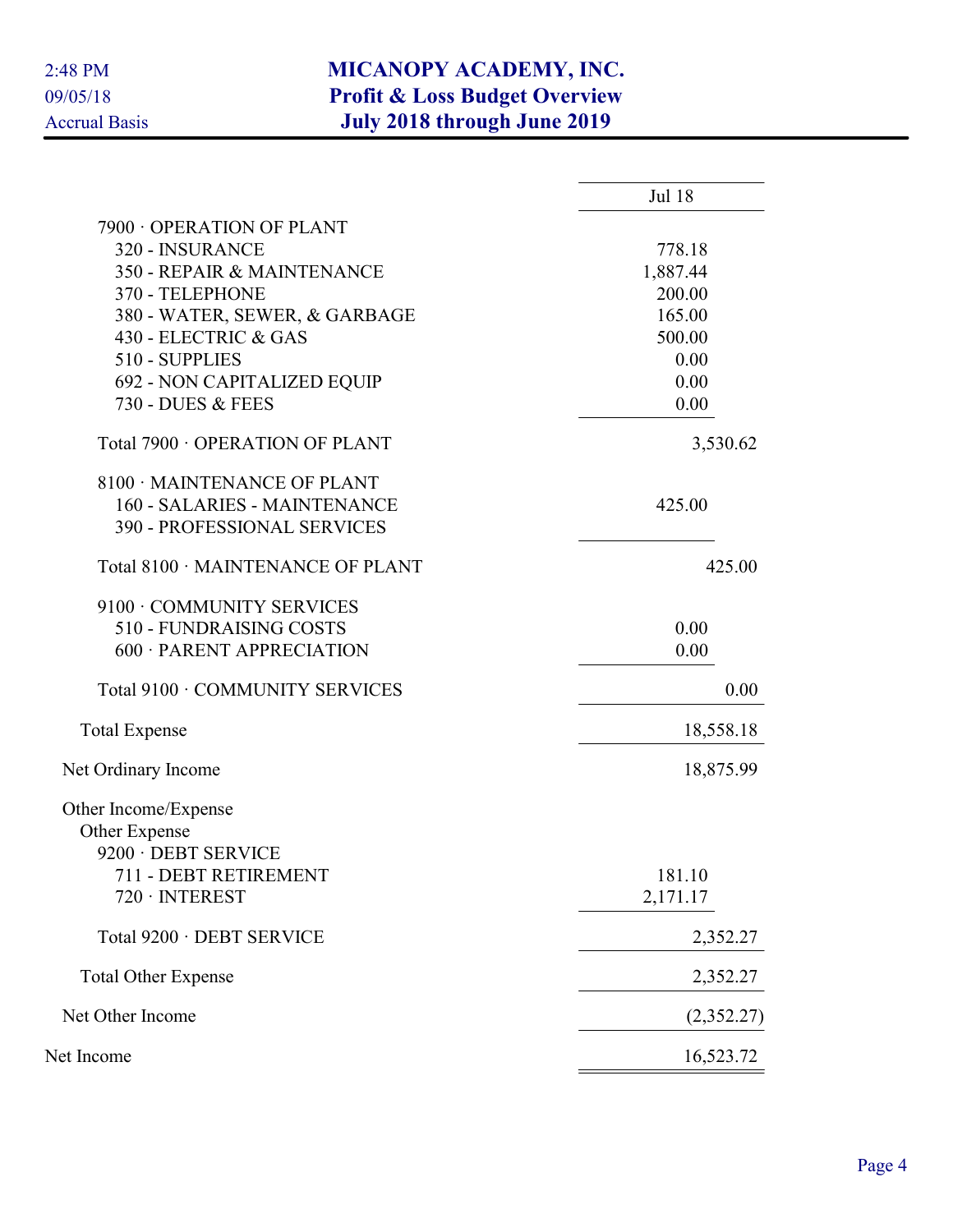|                                       | Aug $18$  |
|---------------------------------------|-----------|
| Ordinary Income/Expense               |           |
| Income                                |           |
| 3241 · TEACHER TRAINING               | 0.00      |
| 3311 · SRP ALLOCATION                 |           |
| 3240 · TITLE I GRANT                  | 0.00      |
| 3310 · REVENUE FROM STATE SOURCES-FTE | 30,400.00 |
| 3334 · FLORIDA LEAD PROGRAM           | 0.00      |
| 3355 · CLASS SIZE REDUCTION           | 5,500.00  |
| 3396 · CAPITAL OUTLAY FUNDS           | 977.00    |
| 3430 · INTEREST INCOME                | 0.48      |
| 3440 · GIFTS, GRANT, AND BEQUESTS     | 100.00    |
| 3460 · FIELD TRIP FEES                | 0.00      |
| 3469 OTHER STUDENT FEES               | 270.00    |
| 3495 · FUNDRAISING PROCEEDS           | 40.00     |
| 3785 · PRIOR YEAR EXPENSE REFUND      |           |
| <b>Total Income</b>                   | 37,287.48 |
| Expense                               |           |
| Suspense                              | 0.00      |
| 5100 · BASIC INSTRUCTIONAL            |           |
| 120 - SALARIES - TEACHERS             | 6,000.00  |
| 140 - SALARIES - SUBSTITUTES          | 0.00      |
| 210 - EMPLOYEE RETIREMENT             | 0.00      |
| 220 - FICA/MED TAXES                  | 0.00      |
| 290 OTHER EMPLOYEE BENEFITS           | 100.00    |
| 310 - PROFESSIONAL FEES               | 51.35     |
| 330 - TRAVEL                          | 0.00      |
| <b>390 - OTHER PURCHASED SERVICES</b> | 0.00      |
| 510 - SUPPLIES                        | 400.00    |
| 511 - LEAD TEACHER SUPPLIES           | 0.00      |
| 520 - CURRICULUM & TEXTBOOKS          | 2,000.00  |
| 590 - OTHER MATERIALS & SUPPLY        | 500.00    |
| 642 - NON CAPITALIZED FF&E            | 399.60    |
| <b>643 - CAPITALIZED COMPUTER HWR</b> |           |
| 730 - DUES & FEES                     | 0.00      |
| Total 5100 · BASIC INSTRUCTIONAL      | 9,450.95  |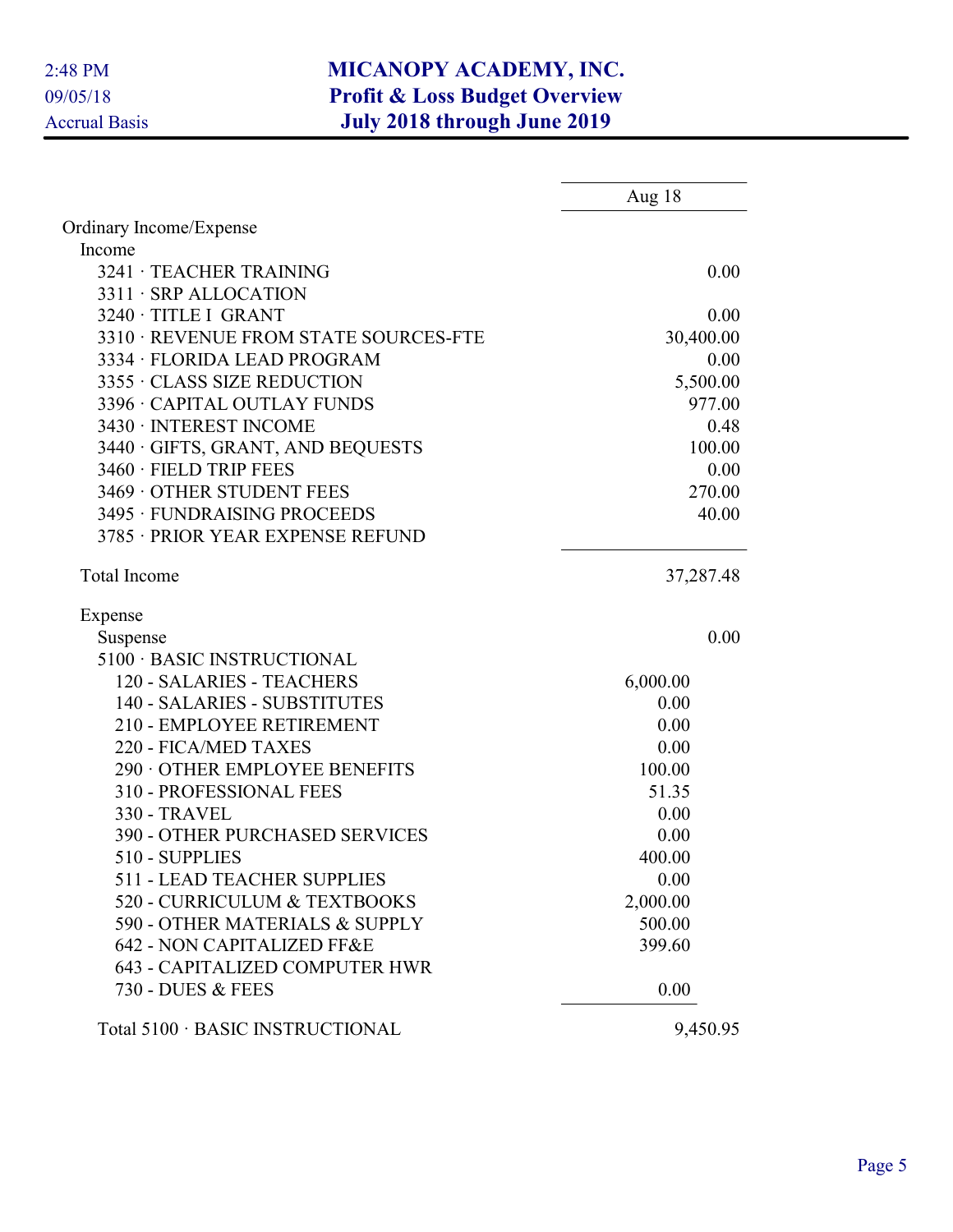|                                                                   | Aug 18   |
|-------------------------------------------------------------------|----------|
| 5200 · EXCEPTIONAL STUDENT INSTRUCTION<br>310 - PROFESSIONAL FEES | 0.00     |
| Total 5200 · EXCEPTIONAL STUDENT INSTRUCTION                      | 0.00     |
| 5500 OTHER INSTRUCTION                                            |          |
| 390 - FIELD TRIP EXPENSE                                          | 0.00     |
| <b>511 - ATHLETIC SUPPLIES</b>                                    | 200.00   |
| 570 - AFTER SCHOOL FOOD SERVICE                                   | 0.00     |
| Total 5500 · OTHER INSTRUCTION                                    | 200.00   |
| $6120 \cdot$ GUIDANCE SERVICES                                    |          |
| 310 - PROFESSIONAL FEES                                           | 0.00     |
| $6120 \cdot \text{GUIDANCE}$ SERVICES - Other                     | 975.00   |
| Total 6120 · GUIDANCE SERVICES                                    | 975.00   |
| 6130 · HEALTH SERVICES                                            |          |
| 510 - MEDICAL SUPPLIES                                            | 50.00    |
| Total 6130 · HEALTH SERVICES                                      | 50.00    |
| 6140 · PSYCHOLOGICAL SERVICES                                     |          |
| 130 · SALARIES - COUNSELORS                                       | 120.00   |
| Total 6140 · PSYCHOLOGICAL SERVICES                               | 120.00   |
| 6400 · INSTR STAFF TRAINING SERVICES                              |          |
| 300 CONTINUING EDUCATION                                          | 0.00     |
| <b>390 - STAFF TRAINING SVC FEES</b>                              | 500.00   |
| Total 6400 · INSTR STAFF TRAINING SERVICES                        | 500.00   |
| 7300 · SCHOOL ADMINISTRATION                                      |          |
| 110 - SALARIES - ADMINISTRATION                                   | 4,583.00 |
| 160 - SALARIES - OFFICE STAFF                                     | 2,700.00 |
| 163 - BONUS                                                       | 500.00   |
| 210 - RETIREMENT                                                  | 597.32   |
| 220 - FICA/MED TAXES                                              | 830.45   |
| 230 - INSURANCE                                                   | 0.00     |
| <b>290 - OTHER EMPLOYEE BENEFITS</b>                              | 0.00     |
| 350 - REPAIR & MAINTENANCE                                        | 100.00   |
| 372 - POSTAGE                                                     | 50.00    |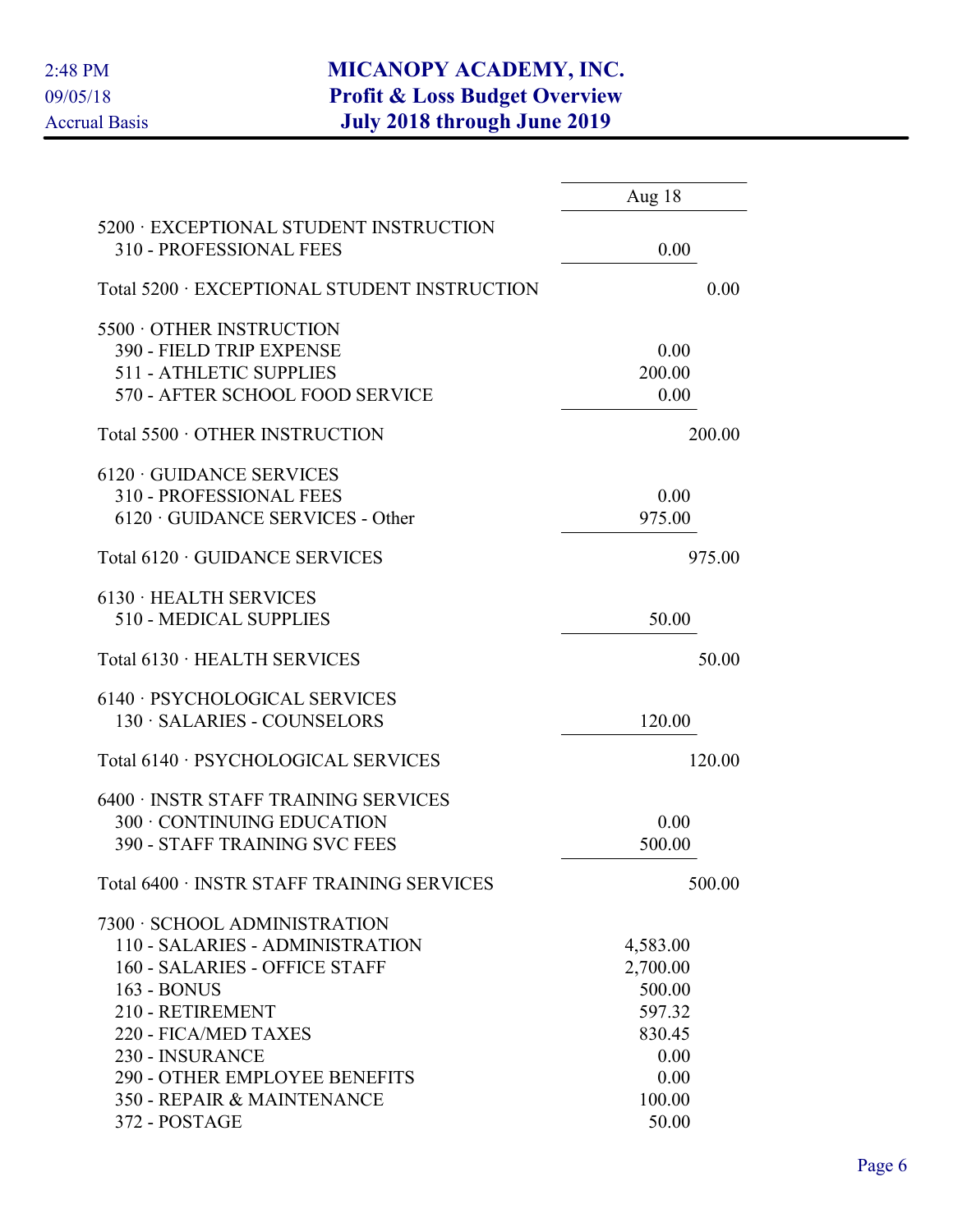|                                              | Aug 18   |
|----------------------------------------------|----------|
| 391 - FINGERPRINTING                         | 50.00    |
| 392 - PUBLICITY                              | 0.00     |
| 510 - SUPPLIES                               | 300.00   |
| <b>590 - OTHER PURCHASES</b>                 | 0.00     |
| 692 - ADM SOFTWARE                           | 9.99     |
| 730 - DUES & FEES                            | 30.00    |
| Total 7300 · SCHOOL ADMINISTRATION           | 9,750.76 |
| 7400 · FACILITIES ACQUISITION & CONTSR       |          |
| 360 - LEASE EXPENSE                          | 2,352.27 |
| 635 · REPAIRS & MAINTENANCE                  | 200.00   |
| 670 - IMPROV OTHER THAN BLDG                 | 0.00     |
| Total 7400 · FACILITIES ACQUISITION & CONTSR | 2,552.27 |
| 7500 · FISCAL SERVICES                       |          |
| 310 - ACCOUNTING SERVICES                    | 825.00   |
| <b>310 - AUDIT SERVICES</b>                  | 0.00     |
| Total 7500 · FISCAL SERVICES                 | 825.00   |
| 7600 · FOOD SERVICES                         |          |
| <b>300 - FOOD PURCHASES</b>                  | 0.00     |
| Total 7600 · FOOD SERVICES                   | 0.00     |
|                                              |          |
| 7700 ASSESSMENT & EVALUATION                 |          |
| 310 - PROFESSIONAL SERVICES                  | 0.00     |
| Total 7700 · ASSESSMENT & EVALUATION         | 0.00     |
| 7720 · INFORMATION SERVICES                  |          |
| <b>390 - PURCHASED SERVICES</b>              |          |
| Total 7720 · INFORMATION SERVICES            |          |
| 7800 · PUPIL TRANSPORTATION SERVICES         |          |
| $450 - GAS$                                  | 0.00     |
| 650 - VEHICLE                                |          |
| Total 7800 · PUPIL TRANSPORTATION SERVICES   | 0.00     |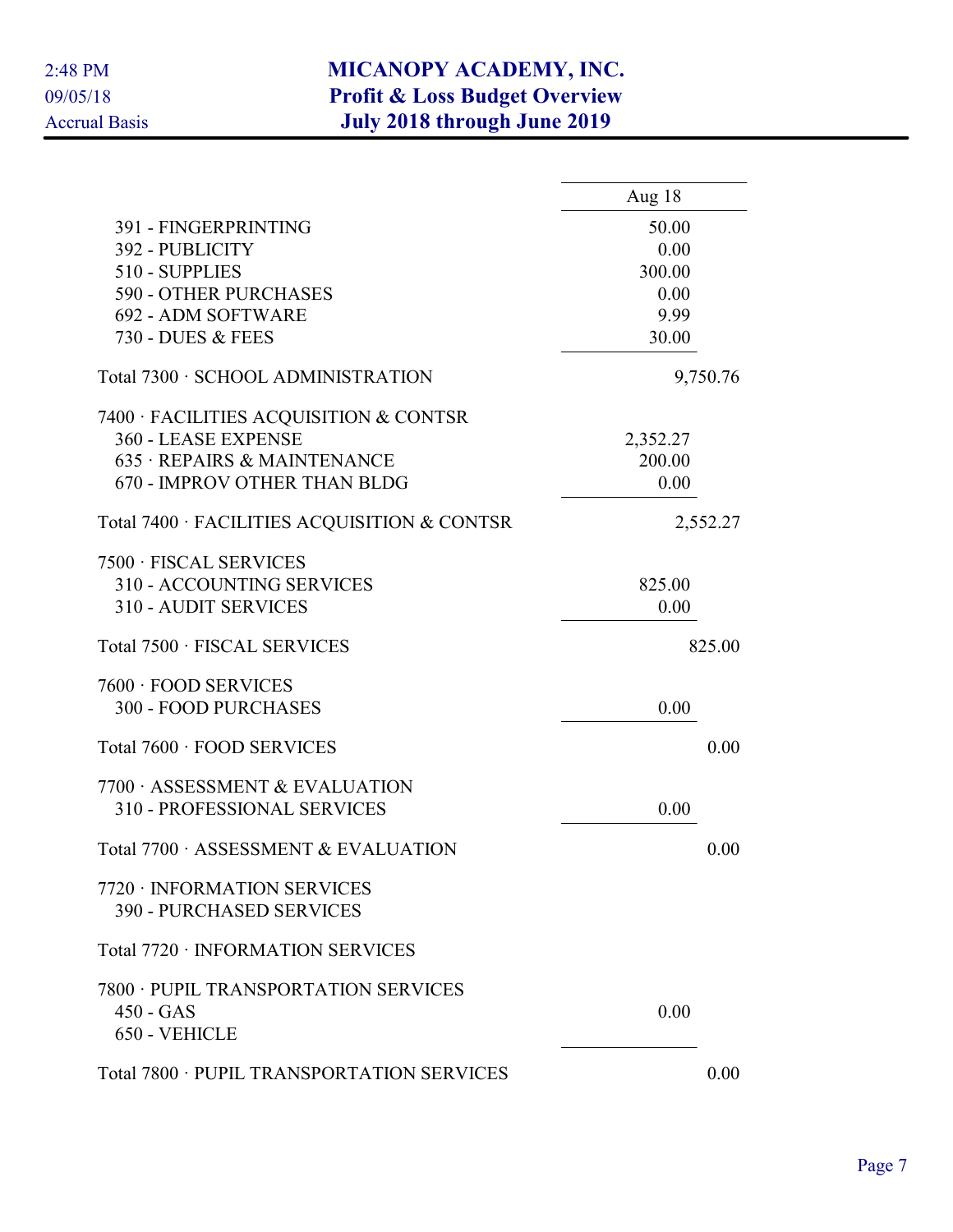|                                   | Aug 18     |
|-----------------------------------|------------|
| 7900 OPERATION OF PLANT           |            |
| 320 - INSURANCE                   | 1,123.21   |
| 350 - REPAIR & MAINTENANCE        | 1,130.02   |
| 370 - TELEPHONE                   | 200.00     |
| 380 - WATER, SEWER, & GARBAGE     | 200.00     |
| 430 - ELECTRIC & GAS              | 1,572.00   |
| 510 - SUPPLIES                    | 273.85     |
| 692 - NON CAPITALIZED EQUIP       | 0.00       |
| 730 - DUES & FEES                 | 0.00       |
| Total 7900 · OPERATION OF PLANT   | 4,499.08   |
| 8100 · MAINTENANCE OF PLANT       |            |
| 160 - SALARIES - MAINTENANCE      | 425.00     |
| 390 - PROFESSIONAL SERVICES       |            |
| Total 8100 · MAINTENANCE OF PLANT | 425.00     |
| 9100 · COMMUNITY SERVICES         |            |
| 510 - FUNDRAISING COSTS           | 0.00       |
| 600 · PARENT APPRECIATION         | 0.00       |
| Total 9100 · COMMUNITY SERVICES   | 0.00       |
| <b>Total Expense</b>              | 29,348.06  |
| Net Ordinary Income               | 7,939.42   |
| Other Income/Expense              |            |
| Other Expense                     |            |
| 9200 · DEBT SERVICE               |            |
| 711 - DEBT RETIREMENT             | 182.77     |
| 720 · INTEREST                    | 2,169.50   |
| Total 9200 · DEBT SERVICE         | 2,352.27   |
| <b>Total Other Expense</b>        | 2,352.27   |
| Net Other Income                  | (2,352.27) |
| Net Income                        | 5,587.15   |
|                                   |            |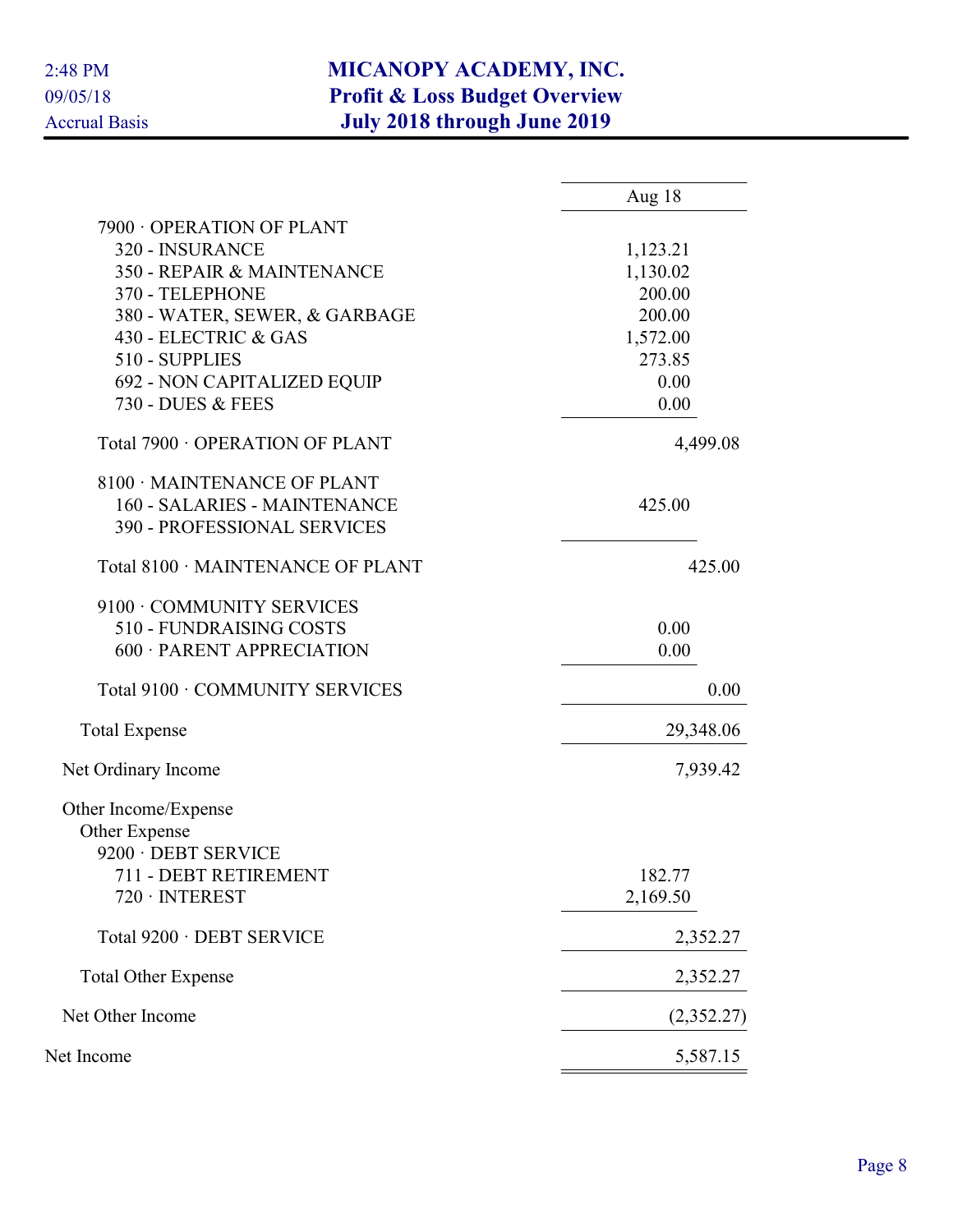|                                                            | Sep 18    |
|------------------------------------------------------------|-----------|
| Ordinary Income/Expense                                    |           |
| Income                                                     |           |
| 3241 · TEACHER TRAINING                                    | 0.00      |
| 3311 · SRP ALLOCATION                                      |           |
| 3240 · TITLE I GRANT                                       | 0.00      |
| 3310 · REVENUE FROM STATE SOURCES-FTE                      | 30,400.00 |
| 3334 · FLORIDA LEAD PROGRAM                                | 1,325.00  |
| 3355 · CLASS SIZE REDUCTION                                | 5,500.00  |
| 3396 · CAPITAL OUTLAY FUNDS                                | 977.00    |
| 3430 · INTEREST INCOME                                     | 0.59      |
| 3440 · GIFTS, GRANT, AND BEQUESTS                          | 500.00    |
| 3460 · FIELD TRIP FEES                                     | 778.00    |
| 3469 OTHER STUDENT FEES                                    | 25.00     |
| 3495 · FUNDRAISING PROCEEDS                                | 735.01    |
| 3785 · PRIOR YEAR EXPENSE REFUND                           |           |
| <b>Total Income</b>                                        | 40,240.60 |
| Expense                                                    |           |
| Suspense                                                   | 0.00      |
| 5100 · BASIC INSTRUCTIONAL                                 |           |
| 120 - SALARIES - TEACHERS                                  | 19,400.00 |
| 140 - SALARIES - SUBSTITUTES                               | 0.00      |
| 210 - EMPLOYEE RETIREMENT                                  | 1,900.10  |
| 220 - FICA/MED TAXES                                       | 1,900.00  |
| 290 OTHER EMPLOYEE BENEFITS                                | 200.00    |
| 310 - PROFESSIONAL FEES                                    | 425.00    |
| 330 - TRAVEL                                               | 0.00      |
| <b>390 - OTHER PURCHASED SERVICES</b>                      | 0.00      |
| 510 - SUPPLIES                                             | 400.00    |
| <b>511 - LEAD TEACHER SUPPLIES</b>                         | 0.00      |
| 520 - CURRICULUM & TEXTBOOKS                               | 200.00    |
| 590 - OTHER MATERIALS & SUPPLY                             | 0.00      |
| 642 - NON CAPITALIZED FF&E                                 | 0.00      |
| <b>643 - CAPITALIZED COMPUTER HWR</b><br>730 - DUES & FEES | 127.00    |
|                                                            |           |
| Total 5100 · BASIC INSTRUCTIONAL                           | 24,552.10 |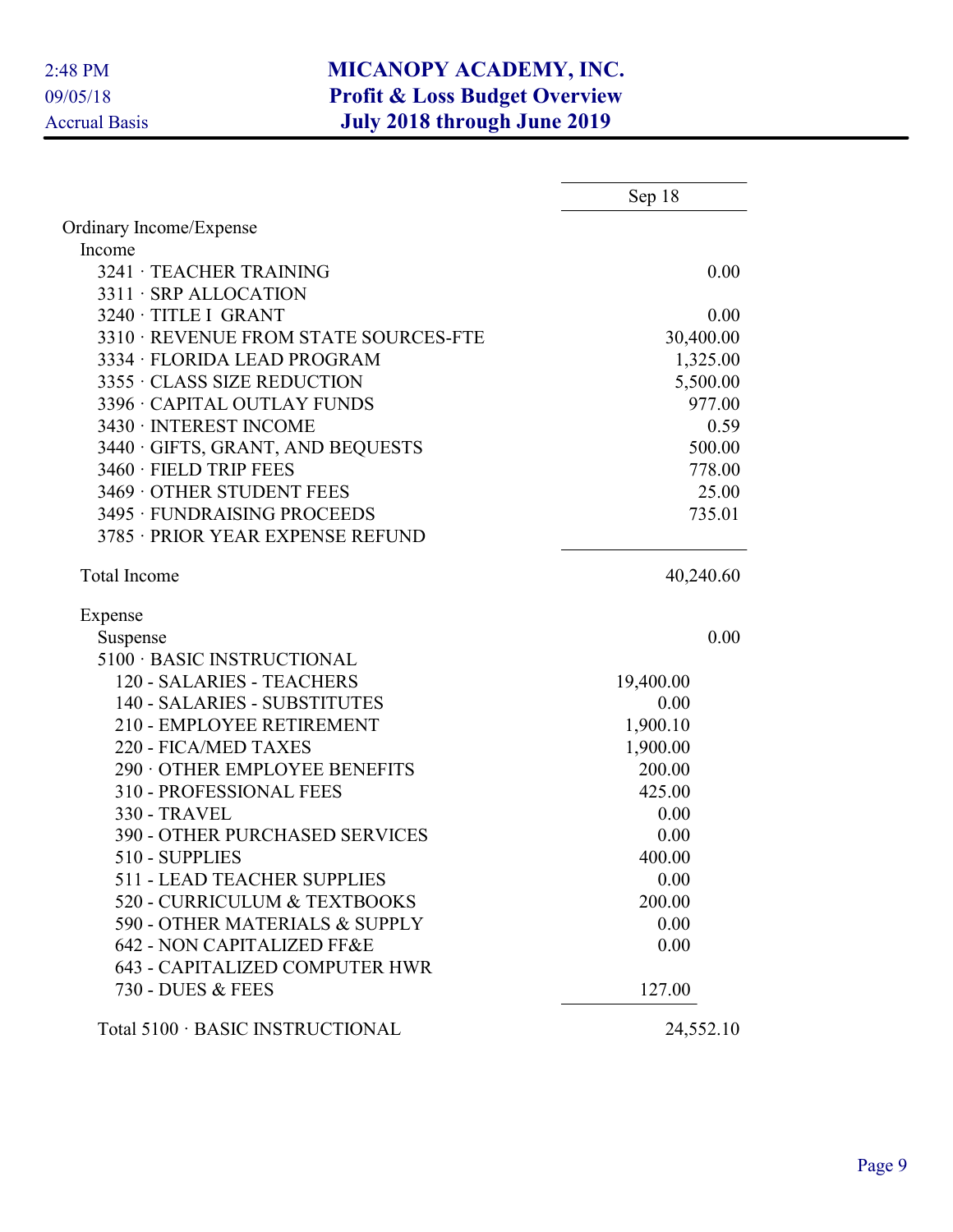|                                                                                                                                                                                                                        | Sep 18                                                           |        |
|------------------------------------------------------------------------------------------------------------------------------------------------------------------------------------------------------------------------|------------------------------------------------------------------|--------|
| 5200 · EXCEPTIONAL STUDENT INSTRUCTION<br>310 - PROFESSIONAL FEES                                                                                                                                                      | 0.00                                                             |        |
| Total 5200 · EXCEPTIONAL STUDENT INSTRUCTION                                                                                                                                                                           |                                                                  | 0.00   |
| 5500 OTHER INSTRUCTION<br>390 - FIELD TRIP EXPENSE<br><b>511 - ATHLETIC SUPPLIES</b><br>570 - AFTER SCHOOL FOOD SERVICE                                                                                                | 100.00<br>0.00<br>0.00                                           |        |
| Total 5500 · OTHER INSTRUCTION                                                                                                                                                                                         |                                                                  | 100.00 |
| $6120 \cdot$ GUIDANCE SERVICES<br>310 - PROFESSIONAL FEES<br>$6120 \cdot \text{GUIDANCE}$ SERVICES - Other                                                                                                             | 0.00<br>975.00                                                   |        |
| Total 6120 · GUIDANCE SERVICES                                                                                                                                                                                         |                                                                  | 975.00 |
| 6130 · HEALTH SERVICES<br>510 - MEDICAL SUPPLIES                                                                                                                                                                       | 0.00                                                             |        |
| Total 6130 · HEALTH SERVICES                                                                                                                                                                                           |                                                                  | 0.00   |
| 6140 · PSYCHOLOGICAL SERVICES<br>130 · SALARIES - COUNSELORS                                                                                                                                                           | 480.00                                                           |        |
| Total 6140 · PSYCHOLOGICAL SERVICES                                                                                                                                                                                    |                                                                  | 480.00 |
| 6400 · INSTR STAFF TRAINING SERVICES<br>300 · CONTINUING EDUCATION<br><b>390 - STAFF TRAINING SVC FEES</b>                                                                                                             | 100.00<br>0.00                                                   |        |
| Total 6400 · INSTR STAFF TRAINING SERVICES                                                                                                                                                                             |                                                                  | 100.00 |
| 7300 · SCHOOL ADMINISTRATION<br>110 - SALARIES - ADMINISTRATION<br>160 - SALARIES - OFFICE STAFF<br>163 - BONUS<br>210 - RETIREMENT<br>220 - FICA/MED TAXES<br>230 - INSURANCE<br><b>290 - OTHER EMPLOYEE BENEFITS</b> | 4,583.00<br>2,700.00<br>0.00<br>779.78<br>793.27<br>0.00<br>0.00 |        |
| 350 - REPAIR & MAINTENANCE<br>372 - POSTAGE                                                                                                                                                                            | 100.00<br>0.00                                                   |        |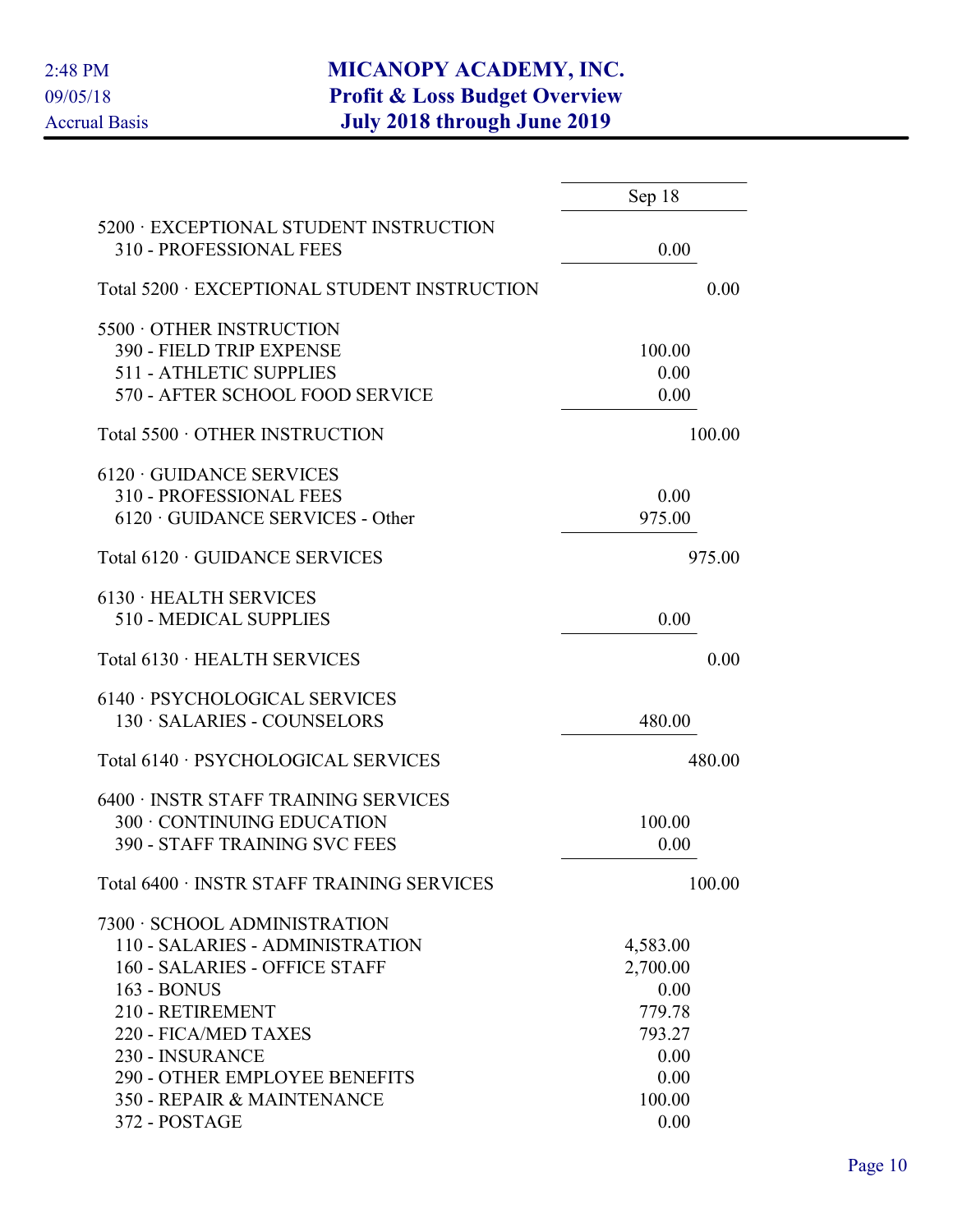|                                                                | Sep 18   |
|----------------------------------------------------------------|----------|
| 391 - FINGERPRINTING                                           | 0.00     |
| 392 - PUBLICITY                                                | 0.00     |
| 510 - SUPPLIES                                                 | 123.36   |
| 590 - OTHER PURCHASES                                          | 0.00     |
| 692 - ADM SOFTWARE                                             | 9.99     |
| 730 - DUES & FEES                                              | 59.06    |
| Total 7300 · SCHOOL ADMINISTRATION                             | 9,148.46 |
| 7400 · FACILITIES ACQUISITION & CONTSR                         |          |
| 360 - LEASE EXPENSE                                            | 2,352.27 |
| 635 · REPAIRS & MAINTENANCE                                    | 80.00    |
| 670 - IMPROV OTHER THAN BLDG                                   | 0.00     |
| Total 7400 · FACILITIES ACQUISITION & CONTSR                   | 2,432.27 |
| 7500 · FISCAL SERVICES                                         |          |
| 310 - ACCOUNTING SERVICES                                      | 0.00     |
| <b>310 - AUDIT SERVICES</b>                                    | 4,000.00 |
| Total 7500 · FISCAL SERVICES                                   | 4,000.00 |
| 7600 · FOOD SERVICES                                           |          |
| <b>300 - FOOD PURCHASES</b>                                    | 0.00     |
| Total 7600 · FOOD SERVICES                                     | 0.00     |
| 7700 ASSESSMENT & EVALUATION                                   |          |
| 310 - PROFESSIONAL SERVICES                                    | 100.00   |
| Total 7700 · ASSESSMENT & EVALUATION                           | 100.00   |
| 7720 · INFORMATION SERVICES<br><b>390 - PURCHASED SERVICES</b> |          |
| Total 7720 · INFORMATION SERVICES                              |          |
| 7800 · PUPIL TRANSPORTATION SERVICES                           |          |
| $450 - GAS$                                                    | 20.00    |
| 650 - VEHICLE                                                  |          |
| Total 7800 · PUPIL TRANSPORTATION SERVICES                     | 20.00    |
|                                                                |          |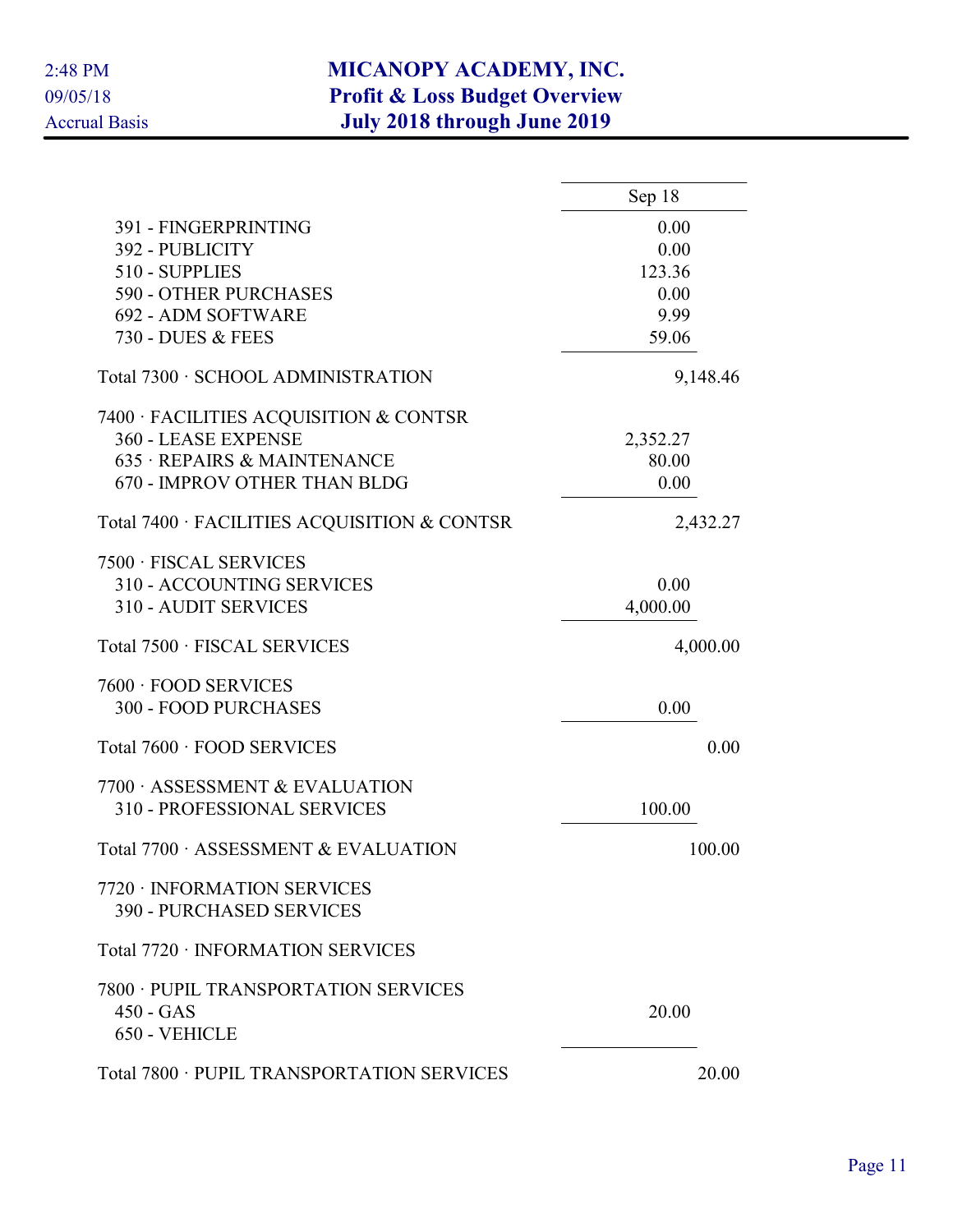|                                    | Sep 18     |
|------------------------------------|------------|
| 7900 OPERATION OF PLANT            |            |
| 320 - INSURANCE                    | 1,123.21   |
| 350 - REPAIR & MAINTENANCE         | 600.00     |
| 370 - TELEPHONE                    | 250.00     |
| 380 - WATER, SEWER, & GARBAGE      | 200.00     |
| 430 - ELECTRIC & GAS               | 1,000.00   |
| 510 - SUPPLIES                     | 157.75     |
| 692 - NON CAPITALIZED EQUIP        | 300.00     |
| 730 - DUES & FEES                  | 0.00       |
| Total 7900 · OPERATION OF PLANT    | 3,630.96   |
| 8100 · MAINTENANCE OF PLANT        |            |
| 160 - SALARIES - MAINTENANCE       | 425.00     |
| <b>390 - PROFESSIONAL SERVICES</b> |            |
| Total 8100 · MAINTENANCE OF PLANT  | 425.00     |
| 9100 · COMMUNITY SERVICES          |            |
| 510 - FUNDRAISING COSTS            | 25.00      |
| 600 · PARENT APPRECIATION          | 0.00       |
| Total 9100 · COMMUNITY SERVICES    | 25.00      |
| <b>Total Expense</b>               | 45,988.79  |
| Net Ordinary Income                | (5,748.19) |
| Other Income/Expense               |            |
| Other Expense                      |            |
| 9200 · DEBT SERVICE                |            |
| 711 - DEBT RETIREMENT              | 184.43     |
| $720 \cdot INTEREST$               | 2,000.00   |
| Total 9200 · DEBT SERVICE          | 2,184.43   |
| <b>Total Other Expense</b>         | 2,184.43   |
| Net Other Income                   | (2,184.43) |
| Net Income                         | (7,932.62) |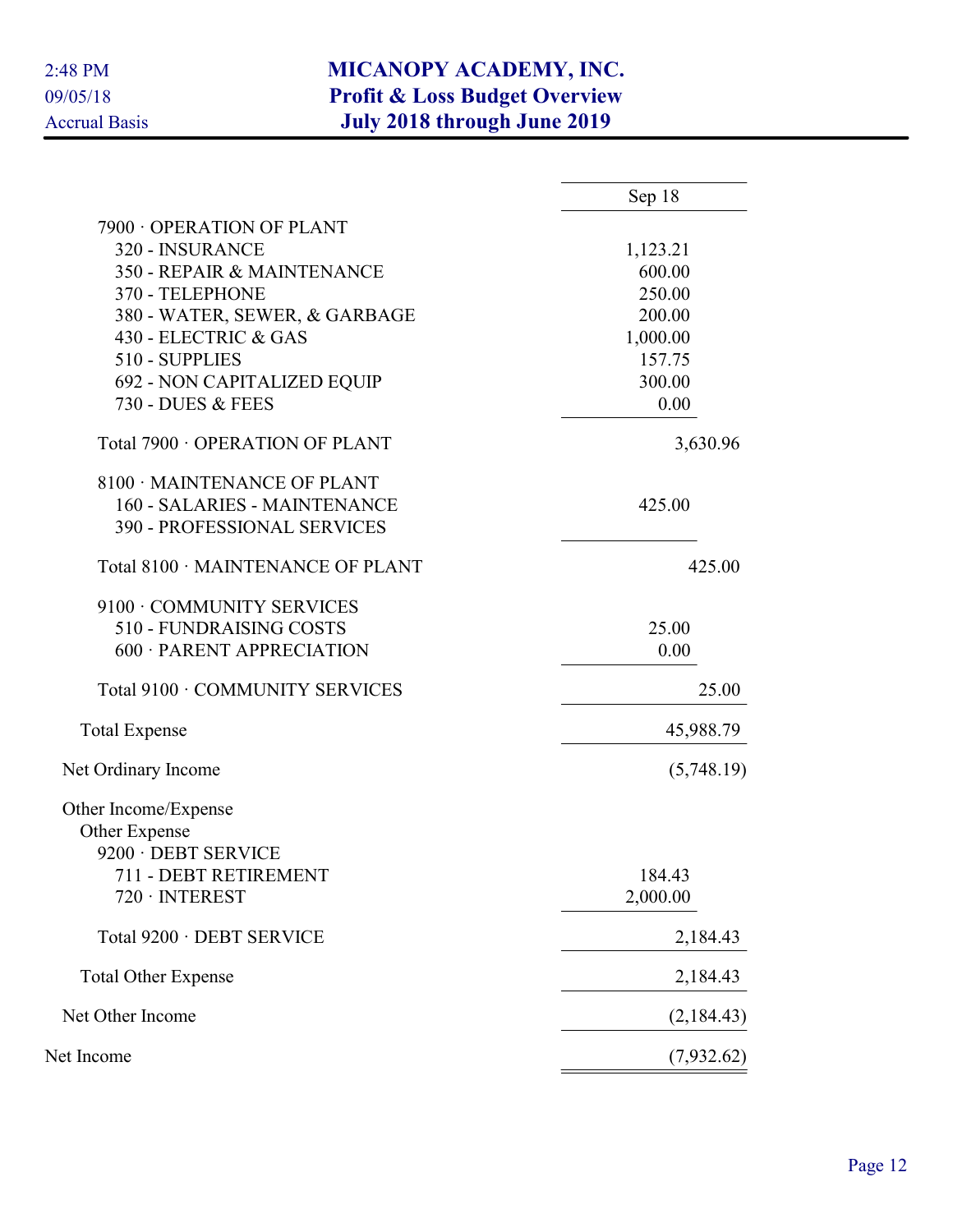|                                       | Oct 18    |
|---------------------------------------|-----------|
| Ordinary Income/Expense               |           |
| Income                                |           |
| 3241 · TEACHER TRAINING               | 0.00      |
| 3311 · SRP ALLOCATION                 |           |
| 3240 · TITLE I GRANT                  | 0.00      |
| 3310 · REVENUE FROM STATE SOURCES-FTE | 30,400.00 |
| 3334 · FLORIDA LEAD PROGRAM           | 0.00      |
| 3355 · CLASS SIZE REDUCTION           | 5,500.00  |
| 3396 · CAPITAL OUTLAY FUNDS           | 977.00    |
| 3430 · INTEREST INCOME                | 0.86      |
| 3440 · GIFTS, GRANT, AND BEQUESTS     | 200.00    |
| 3460 · FIELD TRIP FEES                | 0.00      |
| 3469 OTHER STUDENT FEES               | 0.00      |
| 3495 · FUNDRAISING PROCEEDS           | 2,242.12  |
| 3785 · PRIOR YEAR EXPENSE REFUND      |           |
| <b>Total Income</b>                   | 39,319.98 |
| Expense                               |           |
| Suspense                              | 0.00      |
| 5100 · BASIC INSTRUCTIONAL            |           |
| 120 - SALARIES - TEACHERS             | 19,400.00 |
| 140 - SALARIES - SUBSTITUTES          | 100.00    |
| 210 - EMPLOYEE RETIREMENT             | 1,900.10  |
| 220 - FICA/MED TAXES                  | 1,900.00  |
| 290 OTHER EMPLOYEE BENEFITS           | 200.00    |
| 310 - PROFESSIONAL FEES               | 325.00    |
| <b>330 - TRAVEL</b>                   | 100.00    |
| <b>390 - OTHER PURCHASED SERVICES</b> | 0.00      |
| 510 - SUPPLIES                        | 300.00    |
| 511 - LEAD TEACHER SUPPLIES           | 0.00      |
| 520 - CURRICULUM & TEXTBOOKS          | 300.00    |
| 590 - OTHER MATERIALS & SUPPLY        | (10.00)   |
| 642 - NON CAPITALIZED FF&E            | 0.00      |
| <b>643 - CAPITALIZED COMPUTER HWR</b> |           |
| 730 - DUES & FEES                     | 0.00      |
| Total 5100 · BASIC INSTRUCTIONAL      | 24,515.10 |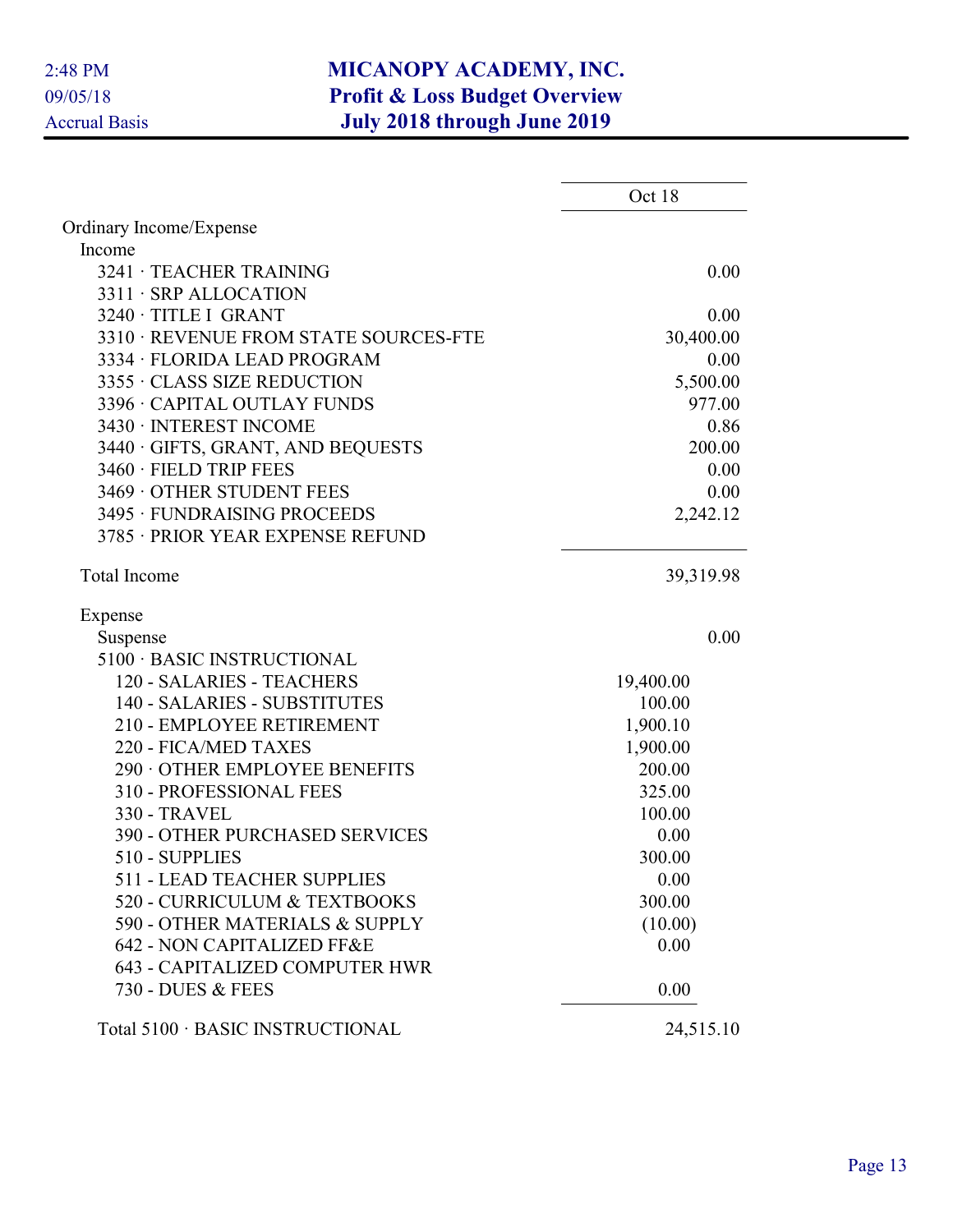|                                                                   | Oct 18   |        |
|-------------------------------------------------------------------|----------|--------|
| 5200 · EXCEPTIONAL STUDENT INSTRUCTION<br>310 - PROFESSIONAL FEES | 0.00     |        |
| Total 5200 · EXCEPTIONAL STUDENT INSTRUCTION                      |          | 0.00   |
| 5500 OTHER INSTRUCTION                                            |          |        |
| 390 - FIELD TRIP EXPENSE                                          | 0.00     |        |
| <b>511 - ATHLETIC SUPPLIES</b>                                    | 50.00    |        |
| 570 - AFTER SCHOOL FOOD SERVICE                                   | 0.00     |        |
| Total 5500 · OTHER INSTRUCTION                                    |          | 50.00  |
| $6120 \cdot$ GUIDANCE SERVICES                                    |          |        |
| 310 - PROFESSIONAL FEES                                           | 0.00     |        |
| $6120 \cdot \text{GUIDANCE}$ SERVICES - Other                     | 975.00   |        |
| Total 6120 · GUIDANCE SERVICES                                    |          | 975.00 |
| 6130 · HEALTH SERVICES                                            |          |        |
| 510 - MEDICAL SUPPLIES                                            | 0.00     |        |
| Total 6130 · HEALTH SERVICES                                      |          | 0.00   |
| 6140 · PSYCHOLOGICAL SERVICES                                     |          |        |
| 130 · SALARIES - COUNSELORS                                       | 480.00   |        |
| Total 6140 · PSYCHOLOGICAL SERVICES                               |          | 480.00 |
| 6400 · INSTR STAFF TRAINING SERVICES                              |          |        |
| 300 · CONTINUING EDUCATION                                        | 0.00     |        |
| <b>390 - STAFF TRAINING SVC FEES</b>                              | 0.00     |        |
| Total 6400 · INSTR STAFF TRAINING SERVICES                        |          | 0.00   |
| 7300 · SCHOOL ADMINISTRATION                                      |          |        |
| 110 - SALARIES - ADMINISTRATION                                   | 4,583.00 |        |
| 160 - SALARIES - OFFICE STAFF                                     | 2,700.00 |        |
| 163 - BONUS                                                       | 0.00     |        |
| 210 - RETIREMENT                                                  | 803.23   |        |
| 220 - FICA/MED TAXES                                              | 674.70   |        |
| 230 - INSURANCE                                                   | 0.00     |        |
| <b>290 - OTHER EMPLOYEE BENEFITS</b>                              | 0.00     |        |
| 350 - REPAIR & MAINTENANCE                                        | 104.85   |        |
| 372 - POSTAGE                                                     | 8.20     |        |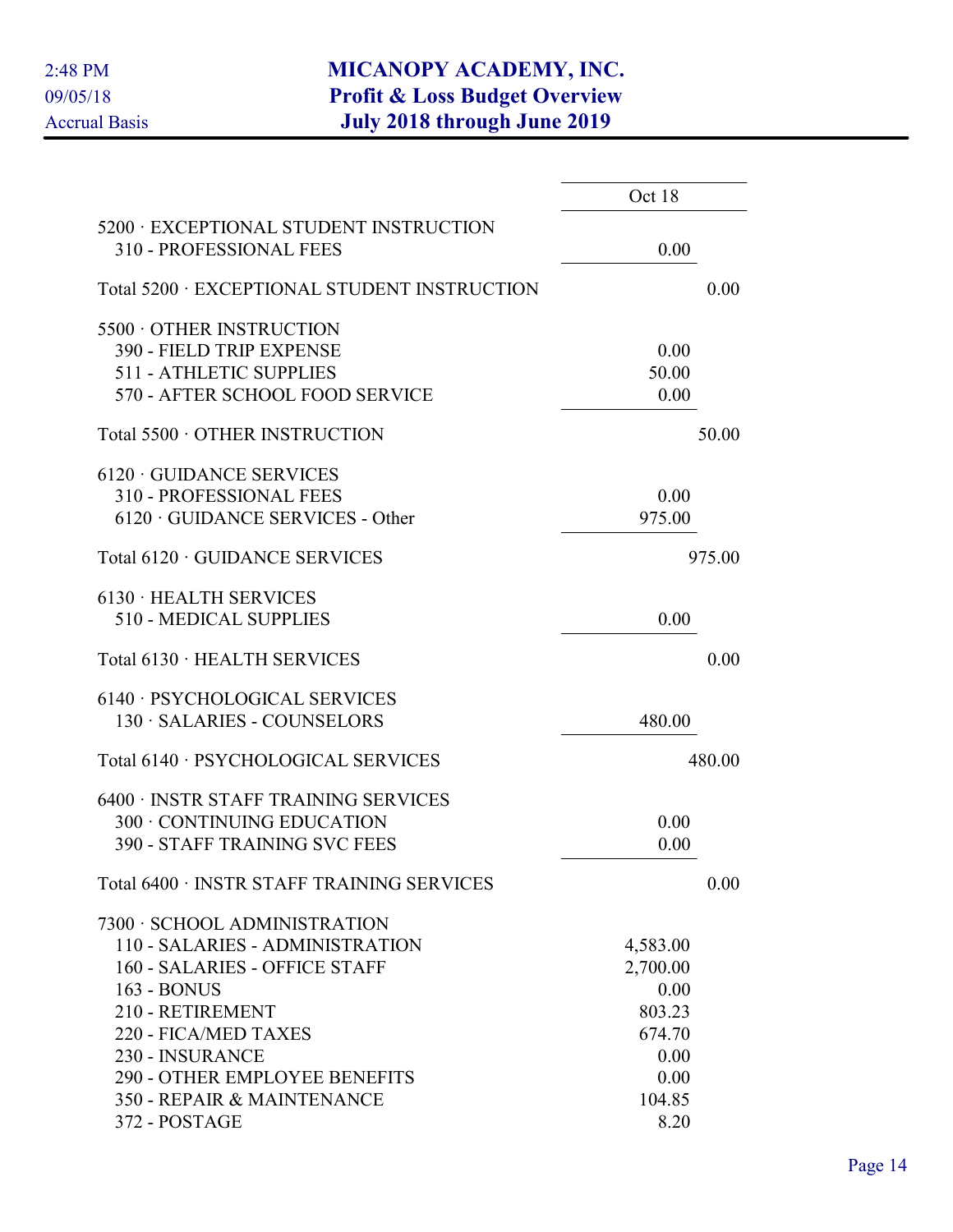|                                                                | Oct 18   |
|----------------------------------------------------------------|----------|
| 391 - FINGERPRINTING                                           | 0.00     |
| 392 - PUBLICITY                                                | 0.00     |
| 510 - SUPPLIES                                                 | 200.00   |
| <b>590 - OTHER PURCHASES</b>                                   | 0.00     |
| 692 - ADM SOFTWARE                                             | 200.00   |
| 730 - DUES & FEES                                              | 45.00    |
| Total 7300 · SCHOOL ADMINISTRATION                             | 9,318.98 |
| 7400 · FACILITIES ACQUISITION & CONTSR                         |          |
| 360 - LEASE EXPENSE                                            | 2,352.27 |
| 635 · REPAIRS & MAINTENANCE                                    | 0.00     |
| 670 - IMPROV OTHER THAN BLDG                                   | 0.00     |
| Total 7400 · FACILITIES ACQUISITION & CONTSR                   | 2,352.27 |
| 7500 · FISCAL SERVICES                                         |          |
| 310 - ACCOUNTING SERVICES                                      | 840.00   |
| <b>310 - AUDIT SERVICES</b>                                    | 2,600.00 |
| Total 7500 · FISCAL SERVICES                                   | 3,440.00 |
| 7600 · FOOD SERVICES                                           |          |
| <b>300 - FOOD PURCHASES</b>                                    | 0.00     |
| Total 7600 · FOOD SERVICES                                     | 0.00     |
| 7700 ASSESSMENT & EVALUATION                                   |          |
| <b>310 - PROFESSIONAL SERVICES</b>                             | 100.00   |
| Total 7700 · ASSESSMENT & EVALUATION                           | 100.00   |
| 7720 · INFORMATION SERVICES<br><b>390 - PURCHASED SERVICES</b> |          |
| Total 7720 · INFORMATION SERVICES                              |          |
|                                                                |          |
| 7800 · PUPIL TRANSPORTATION SERVICES                           |          |
| $450 - GAS$                                                    | 0.00     |
| 650 - VEHICLE                                                  |          |
| Total 7800 · PUPIL TRANSPORTATION SERVICES                     | 0.00     |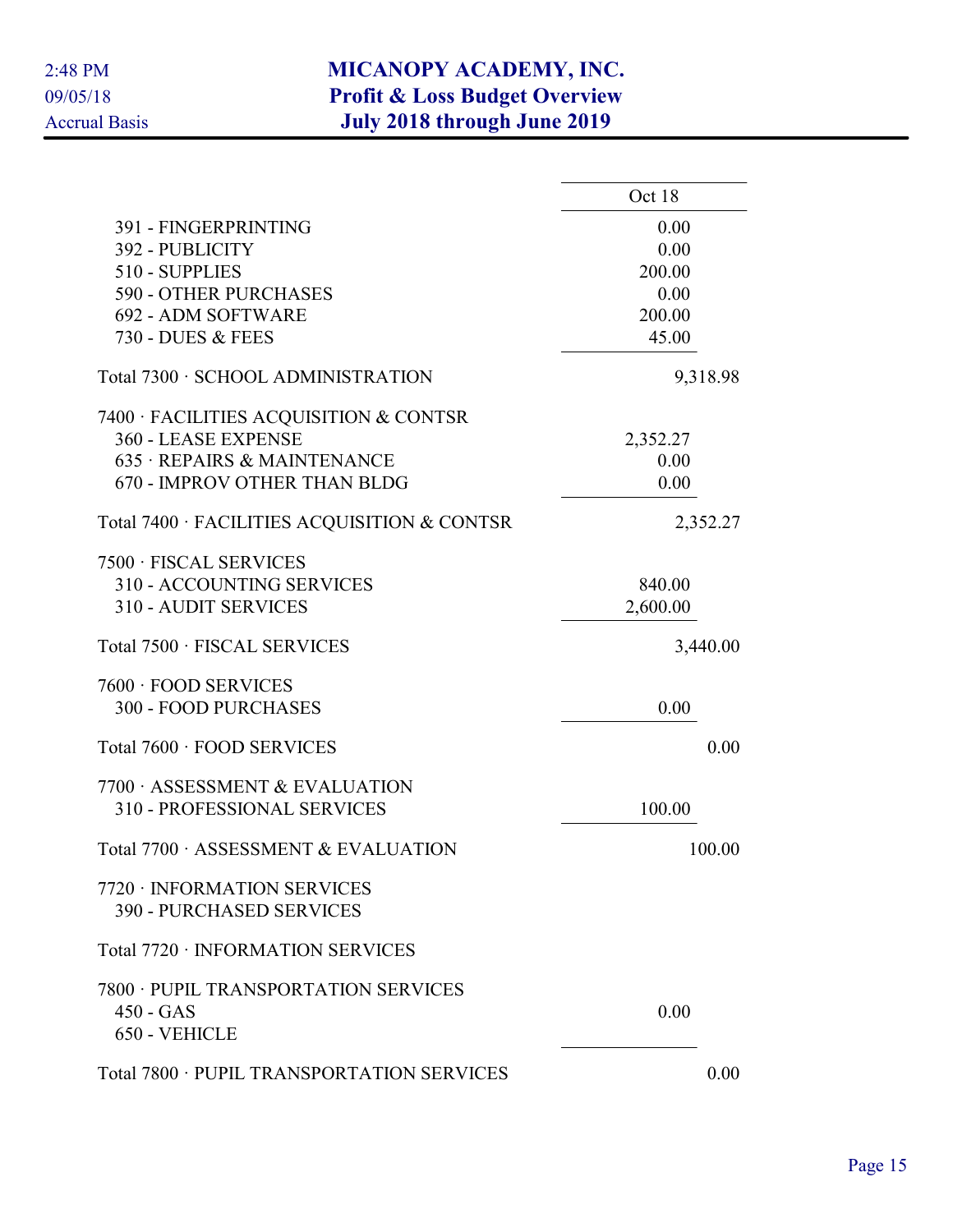|                                   | Oct 18     |
|-----------------------------------|------------|
| 7900 OPERATION OF PLANT           |            |
| 320 - INSURANCE                   | 1,123.21   |
| 350 - REPAIR & MAINTENANCE        | 1,000.00   |
| 370 - TELEPHONE                   | 250.00     |
| 380 - WATER, SEWER, & GARBAGE     | 200.00     |
| 430 - ELECTRIC & GAS              | 1,000.00   |
| 510 - SUPPLIES                    | 400.00     |
| 692 - NON CAPITALIZED EQUIP       | 100.00     |
| 730 - DUES & FEES                 | 0.00       |
| Total 7900 · OPERATION OF PLANT   | 4,073.21   |
| 8100 · MAINTENANCE OF PLANT       |            |
| 160 - SALARIES - MAINTENANCE      | 425.00     |
| 390 - PROFESSIONAL SERVICES       |            |
| Total 8100 · MAINTENANCE OF PLANT | 425.00     |
| 9100 · COMMUNITY SERVICES         |            |
| 510 - FUNDRAISING COSTS           | 0.00       |
| 600 · PARENT APPRECIATION         | 100.00     |
| Total 9100 · COMMUNITY SERVICES   | 100.00     |
| <b>Total Expense</b>              | 45,829.56  |
| Net Ordinary Income               | (6,509.58) |
| Other Income/Expense              |            |
| Other Expense                     |            |
| 9200 · DEBT SERVICE               |            |
| 711 - DEBT RETIREMENT             | 186.12     |
| $720 \cdot INTEREST$              | 2,000.00   |
| Total 9200 · DEBT SERVICE         | 2,186.12   |
| <b>Total Other Expense</b>        | 2,186.12   |
| Net Other Income                  | (2,186.12) |
| Net Income                        | (8,695.70) |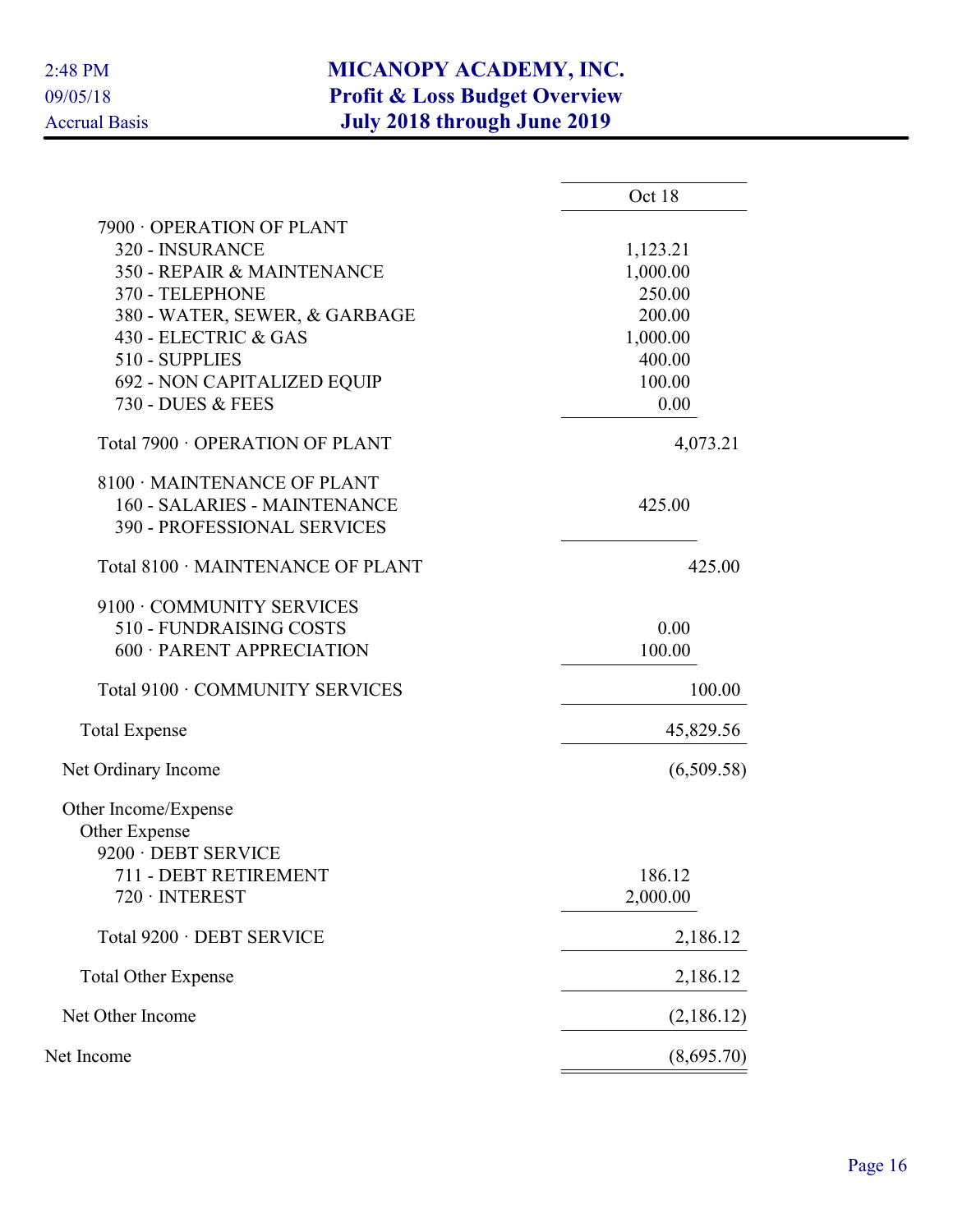|                                       | Nov $18$  |
|---------------------------------------|-----------|
| Ordinary Income/Expense               |           |
| Income                                |           |
| 3241 · TEACHER TRAINING               | 700.00    |
| 3311 · SRP ALLOCATION                 |           |
| 3240 · TITLE I GRANT                  | 0.00      |
| 3310 · REVENUE FROM STATE SOURCES-FTE | 37,500.00 |
| 3334 · FLORIDA LEAD PROGRAM           | 0.00      |
| 3355 · CLASS SIZE REDUCTION           | 6,000.00  |
| 3396 · CAPITAL OUTLAY FUNDS           | 1,200.00  |
| 3430 · INTEREST INCOME                | 0.95      |
| 3440 · GIFTS, GRANT, AND BEQUESTS     | 0.00      |
| 3460 · FIELD TRIP FEES                | 220.00    |
| 3469 OTHER STUDENT FEES               | 30.00     |
| 3495 · FUNDRAISING PROCEEDS           | 112.21    |
| 3785 · PRIOR YEAR EXPENSE REFUND      |           |
| <b>Total Income</b>                   | 45,763.16 |
| Expense                               |           |
| Suspense                              | 0.00      |
| 5100 · BASIC INSTRUCTIONAL            |           |
| 120 - SALARIES - TEACHERS             | 19,400.00 |
| 140 - SALARIES - SUBSTITUTES          | 200.00    |
| 210 - EMPLOYEE RETIREMENT             | 1,900.10  |
| 220 - FICA/MED TAXES                  | 1,900.00  |
| 290 OTHER EMPLOYEE BENEFITS           | 200.00    |
| 310 - PROFESSIONAL FEES               | 353.60    |
| <b>330 - TRAVEL</b>                   | 0.00      |
| <b>390 - OTHER PURCHASED SERVICES</b> | 0.00      |
| 510 - SUPPLIES                        | 200.00    |
| 511 - LEAD TEACHER SUPPLIES           | 0.00      |
| 520 - CURRICULUM & TEXTBOOKS          | 100.00    |
| 590 - OTHER MATERIALS & SUPPLY        | 75.22     |
| 642 - NON CAPITALIZED FF&E            | 0.00      |
| <b>643 - CAPITALIZED COMPUTER HWR</b> |           |
| 730 - DUES & FEES                     | 0.00      |
| Total 5100 · BASIC INSTRUCTIONAL      | 24,328.92 |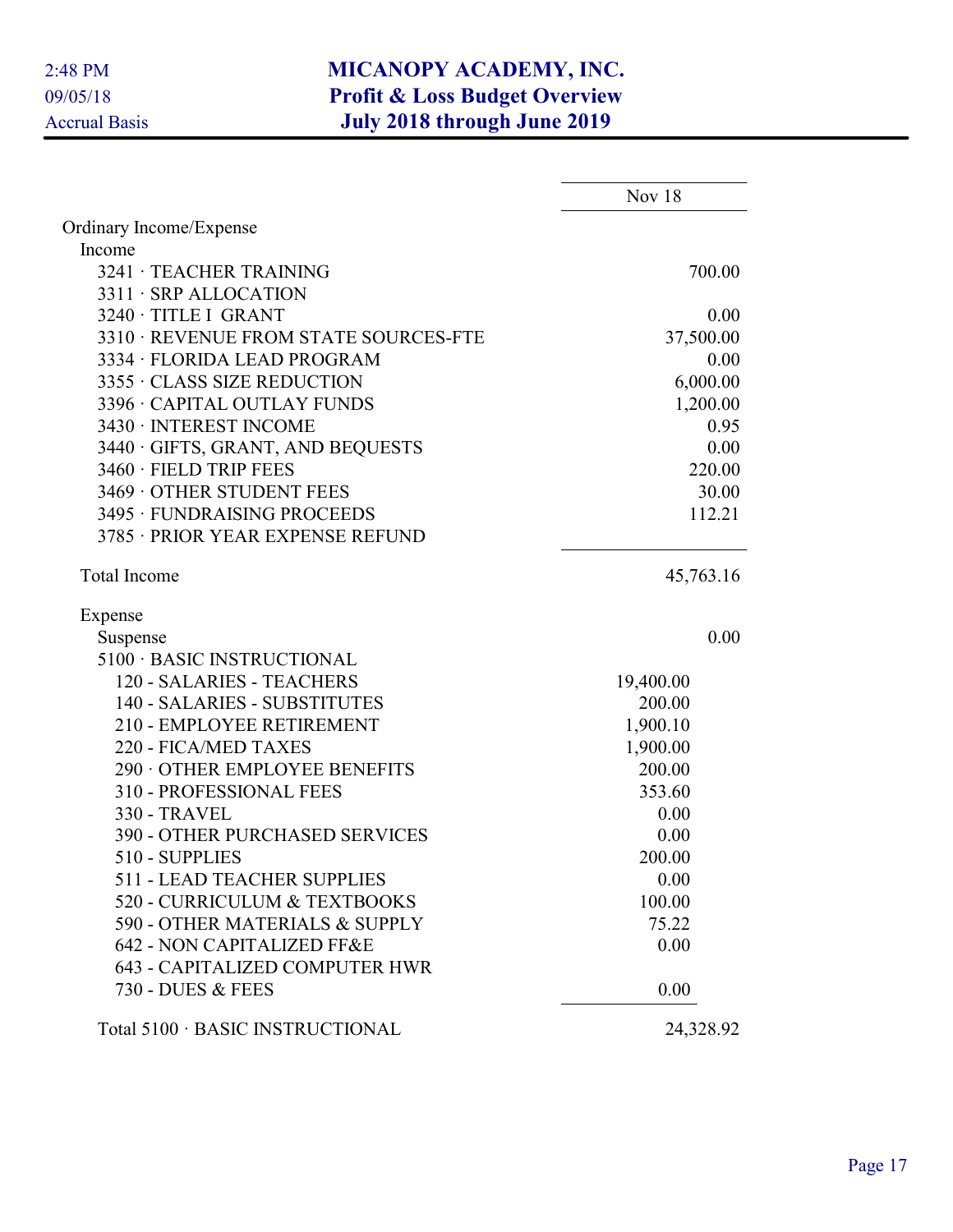|                                                                   | Nov 18   |        |
|-------------------------------------------------------------------|----------|--------|
| 5200 · EXCEPTIONAL STUDENT INSTRUCTION<br>310 - PROFESSIONAL FEES | 0.00     |        |
| Total 5200 · EXCEPTIONAL STUDENT INSTRUCTION                      |          | 0.00   |
| 5500 OTHER INSTRUCTION                                            |          |        |
| 390 - FIELD TRIP EXPENSE                                          | 0.00     |        |
| <b>511 - ATHLETIC SUPPLIES</b>                                    | 0.00     |        |
| 570 - AFTER SCHOOL FOOD SERVICE                                   | 0.00     |        |
| Total 5500 · OTHER INSTRUCTION                                    |          | 0.00   |
| $6120 \cdot$ GUIDANCE SERVICES                                    |          |        |
| 310 - PROFESSIONAL FEES                                           | 0.00     |        |
| $6120 \cdot \text{GUIDANCE}$ SERVICES - Other                     | 975.00   |        |
| Total 6120 · GUIDANCE SERVICES                                    |          | 975.00 |
| 6130 · HEALTH SERVICES                                            |          |        |
| 510 - MEDICAL SUPPLIES                                            | 0.00     |        |
| Total 6130 · HEALTH SERVICES                                      |          | 0.00   |
| 6140 · PSYCHOLOGICAL SERVICES                                     |          |        |
| 130 · SALARIES - COUNSELORS                                       | 480.00   |        |
| Total 6140 · PSYCHOLOGICAL SERVICES                               |          | 480.00 |
| 6400 · INSTR STAFF TRAINING SERVICES                              |          |        |
| 300 · CONTINUING EDUCATION                                        | 0.00     |        |
| <b>390 - STAFF TRAINING SVC FEES</b>                              | 0.00     |        |
| Total 6400 · INSTR STAFF TRAINING SERVICES                        |          | 0.00   |
| 7300 · SCHOOL ADMINISTRATION                                      |          |        |
| 110 - SALARIES - ADMINISTRATION                                   | 4,583.00 |        |
| 160 - SALARIES - OFFICE STAFF                                     | 2,700.00 |        |
| 163 - BONUS                                                       | 0.00     |        |
| 210 - RETIREMENT                                                  | 346.99   |        |
| 220 - FICA/MED TAXES                                              | 353.00   |        |
| 230 - INSURANCE                                                   | 0.00     |        |
| <b>290 - OTHER EMPLOYEE BENEFITS</b>                              | 0.00     |        |
| 350 - REPAIR & MAINTENANCE                                        | 25.00    |        |
| 372 - POSTAGE                                                     | 47.00    |        |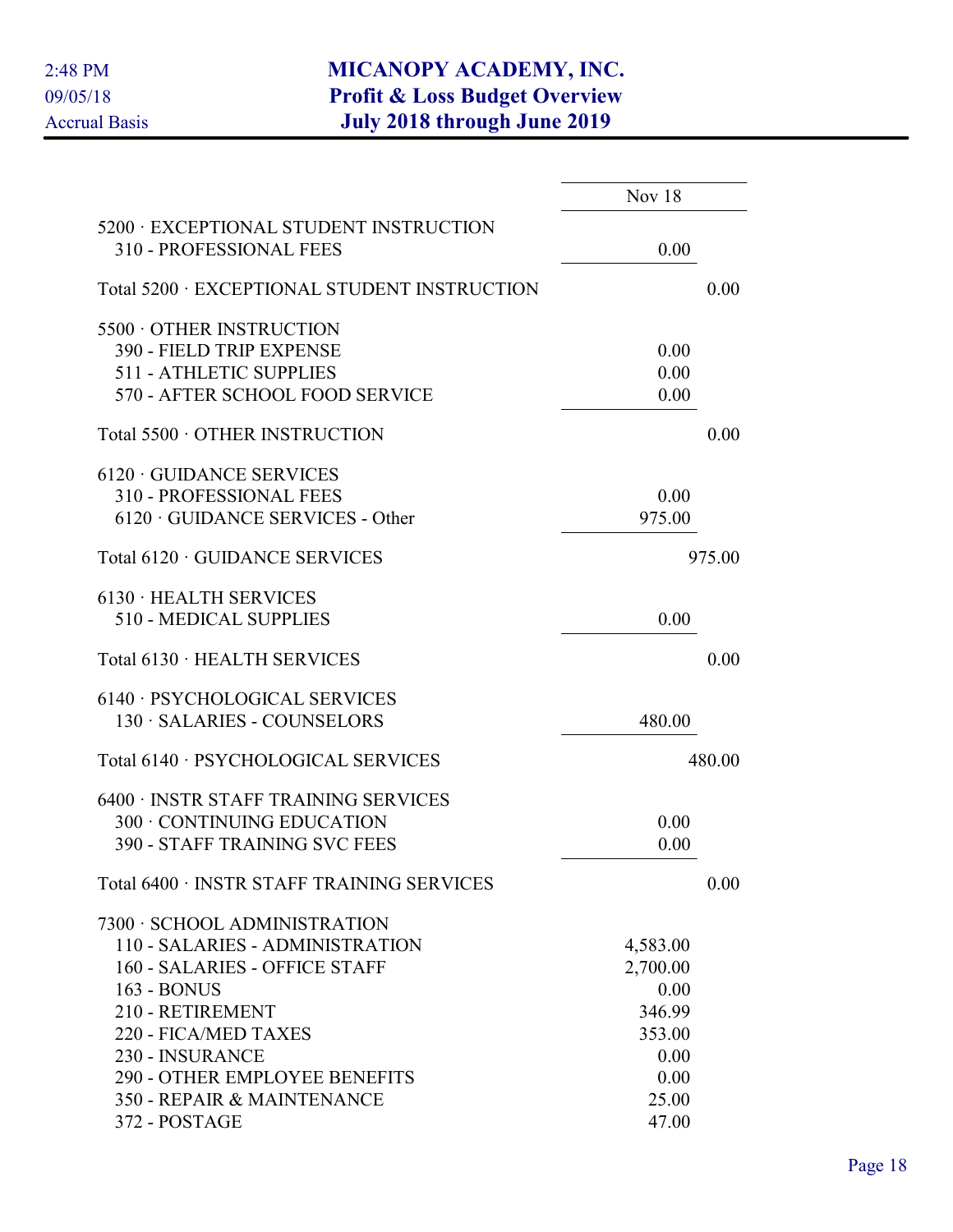|                                                                | Nov $18$     |
|----------------------------------------------------------------|--------------|
| 391 - FINGERPRINTING<br>392 - PUBLICITY                        | 0.00<br>0.00 |
| 510 - SUPPLIES                                                 | 159.50       |
| <b>590 - OTHER PURCHASES</b>                                   | 0.00         |
| 692 - ADM SOFTWARE                                             | 9.99         |
| 730 - DUES & FEES                                              | 61.00        |
| Total 7300 · SCHOOL ADMINISTRATION                             | 8,285.48     |
| 7400 · FACILITIES ACQUISITION & CONTSR                         |              |
| 360 - LEASE EXPENSE                                            | 2,500.00     |
| 635 · REPAIRS & MAINTENANCE                                    | 0.00         |
| 670 - IMPROV OTHER THAN BLDG                                   | 0.00         |
| Total 7400 · FACILITIES ACQUISITION & CONTSR                   | 2,500.00     |
| 7500 · FISCAL SERVICES                                         |              |
| 310 - ACCOUNTING SERVICES                                      | 0.00         |
| <b>310 - AUDIT SERVICES</b>                                    | 0.00         |
| Total 7500 · FISCAL SERVICES                                   | 0.00         |
| 7600 · FOOD SERVICES                                           |              |
| <b>300 - FOOD PURCHASES</b>                                    | 0.00         |
| Total 7600 · FOOD SERVICES                                     | 0.00         |
| 7700 ASSESSMENT & EVALUATION                                   |              |
| <b>310 - PROFESSIONAL SERVICES</b>                             | 100.00       |
| Total 7700 · ASSESSMENT & EVALUATION                           | 100.00       |
| 7720 · INFORMATION SERVICES<br><b>390 - PURCHASED SERVICES</b> |              |
| Total 7720 · INFORMATION SERVICES                              |              |
| 7800 · PUPIL TRANSPORTATION SERVICES                           |              |
| $450 - GAS$                                                    | 30.00        |
| 650 - VEHICLE                                                  |              |
|                                                                |              |
| Total 7800 · PUPIL TRANSPORTATION SERVICES                     | 30.00        |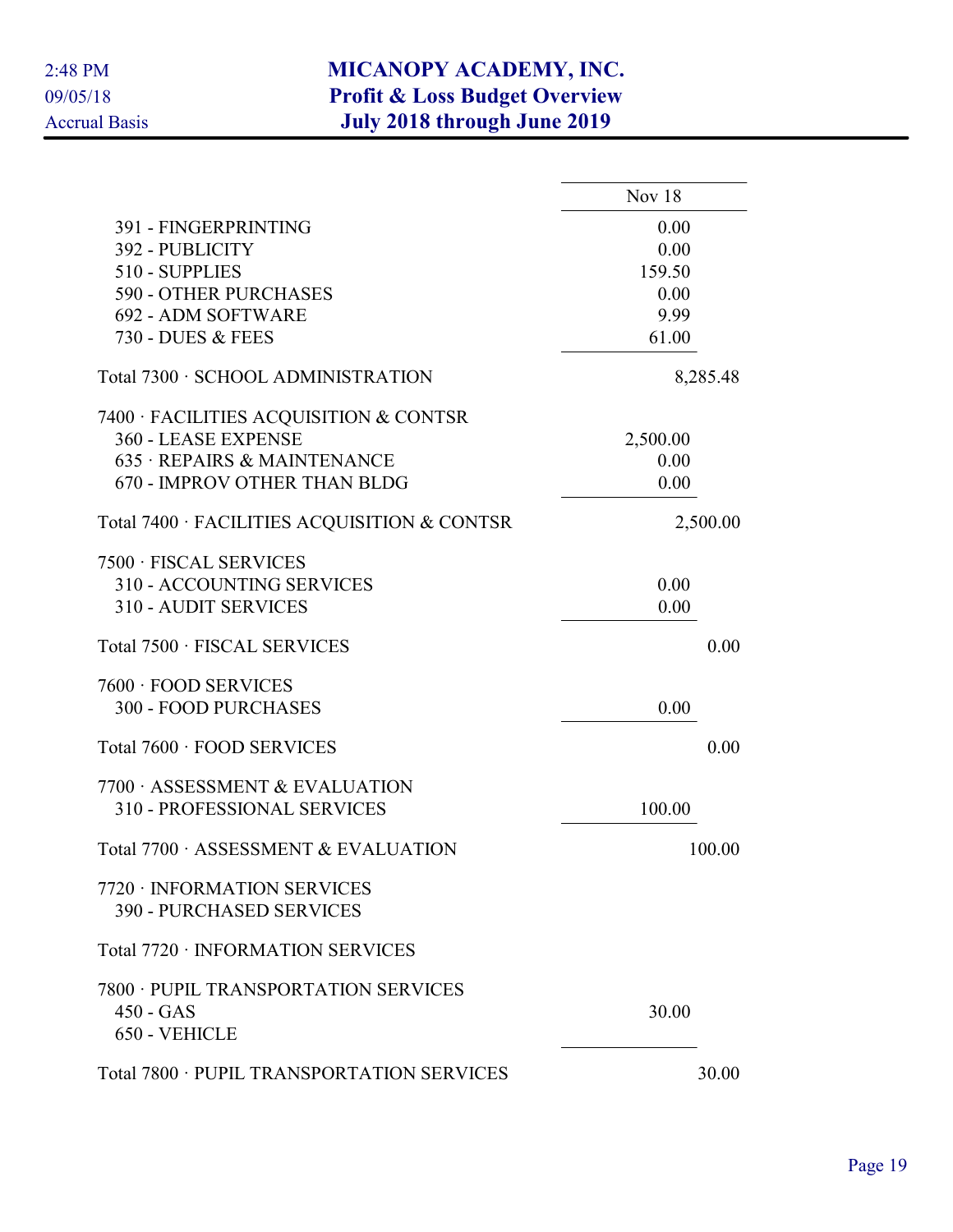|                                    | Nov 18     |
|------------------------------------|------------|
| 7900 OPERATION OF PLANT            |            |
| 320 - INSURANCE                    | 1,123.21   |
| 350 - REPAIR & MAINTENANCE         | 1,934.27   |
| 370 - TELEPHONE                    | 250.00     |
| 380 - WATER, SEWER, & GARBAGE      | 200.00     |
| 430 - ELECTRIC & GAS               | 800.00     |
| 510 - SUPPLIES                     | 128.80     |
| 692 - NON CAPITALIZED EQUIP        | 300.00     |
| 730 - DUES & FEES                  | 0.00       |
| Total 7900 · OPERATION OF PLANT    | 4,736.28   |
| 8100 · MAINTENANCE OF PLANT        |            |
| 160 - SALARIES - MAINTENANCE       | 425.00     |
| <b>390 - PROFESSIONAL SERVICES</b> |            |
| Total 8100 · MAINTENANCE OF PLANT  | 425.00     |
| 9100 · COMMUNITY SERVICES          |            |
| 510 - FUNDRAISING COSTS            | 0.00       |
| 600 · PARENT APPRECIATION          | 0.00       |
| Total 9100 · COMMUNITY SERVICES    | 0.00       |
| <b>Total Expense</b>               | 41,860.68  |
| Net Ordinary Income                | 3,902.48   |
| Other Income/Expense               |            |
| Other Expense                      |            |
| 9200 · DEBT SERVICE                |            |
| 711 - DEBT RETIREMENT              | 187.83     |
| 720 · INTEREST                     | 2,000.00   |
| Total 9200 · DEBT SERVICE          | 2,187.83   |
| <b>Total Other Expense</b>         | 2,187.83   |
| Net Other Income                   | (2,187.83) |
| Net Income                         | 1,714.65   |
|                                    |            |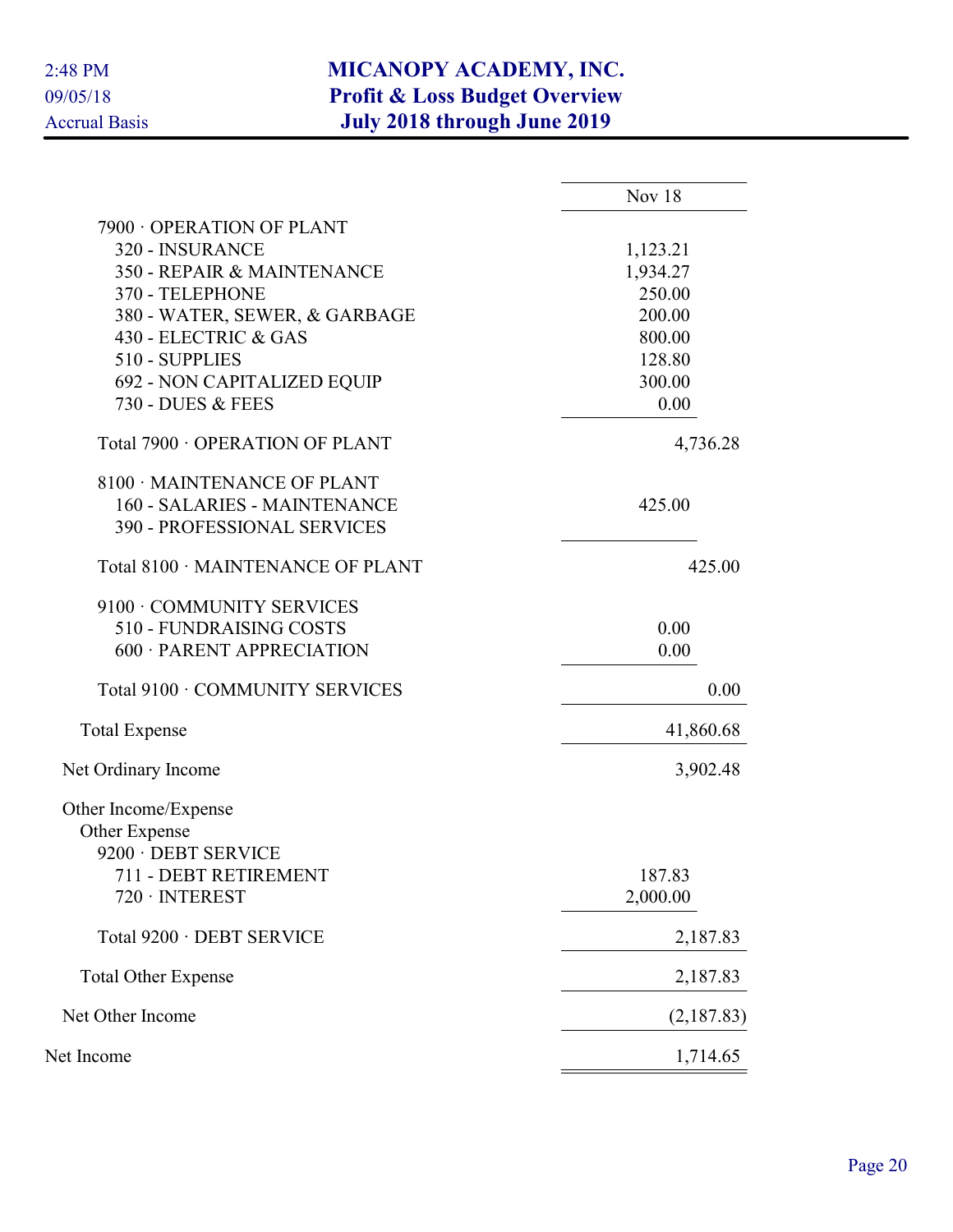|                                                            | Dec 18    |
|------------------------------------------------------------|-----------|
| Ordinary Income/Expense                                    |           |
| Income                                                     |           |
| 3241 · TEACHER TRAINING                                    | 0.00      |
| 3311 · SRP ALLOCATION                                      |           |
| 3240 · TITLE I GRANT                                       | 0.00      |
| 3310 · REVENUE FROM STATE SOURCES-FTE                      | 37,500.00 |
| 3334 · FLORIDA LEAD PROGRAM                                | 0.00      |
| 3355 · CLASS SIZE REDUCTION                                | 6,000.00  |
| 3396 · CAPITAL OUTLAY FUNDS                                | 1,200.00  |
| 3430 · INTEREST INCOME                                     | 0.95      |
| 3440 · GIFTS, GRANT, AND BEQUESTS                          | 200.00    |
| 3460 · FIELD TRIP FEES                                     | 191.00    |
| 3469 OTHER STUDENT FEES                                    | 315.50    |
| 3495 · FUNDRAISING PROCEEDS                                | 779.00    |
| 3785 · PRIOR YEAR EXPENSE REFUND                           |           |
| <b>Total Income</b>                                        | 46,186.45 |
| Expense                                                    |           |
| Suspense                                                   | 0.00      |
| 5100 · BASIC INSTRUCTIONAL                                 |           |
| 120 - SALARIES - TEACHERS                                  | 19,400.00 |
| 140 - SALARIES - SUBSTITUTES                               | 200.00    |
| 210 - EMPLOYEE RETIREMENT                                  | 1,900.10  |
| 220 - FICA/MED TAXES                                       | 1,900.00  |
| 290 OTHER EMPLOYEE BENEFITS                                | 200.00    |
| 310 - PROFESSIONAL FEES                                    | 431.40    |
| 330 - TRAVEL                                               | 0.00      |
| <b>390 - OTHER PURCHASED SERVICES</b>                      | 0.00      |
| 510 - SUPPLIES                                             | 200.00    |
| <b>511 - LEAD TEACHER SUPPLIES</b>                         | 0.00      |
| 520 - CURRICULUM & TEXTBOOKS                               | 100.00    |
| 590 - OTHER MATERIALS & SUPPLY                             | 0.00      |
| 642 - NON CAPITALIZED FF&E                                 | 0.00      |
| <b>643 - CAPITALIZED COMPUTER HWR</b><br>730 - DUES & FEES | 0.00      |
| Total 5100 · BASIC INSTRUCTIONAL                           | 24,331.50 |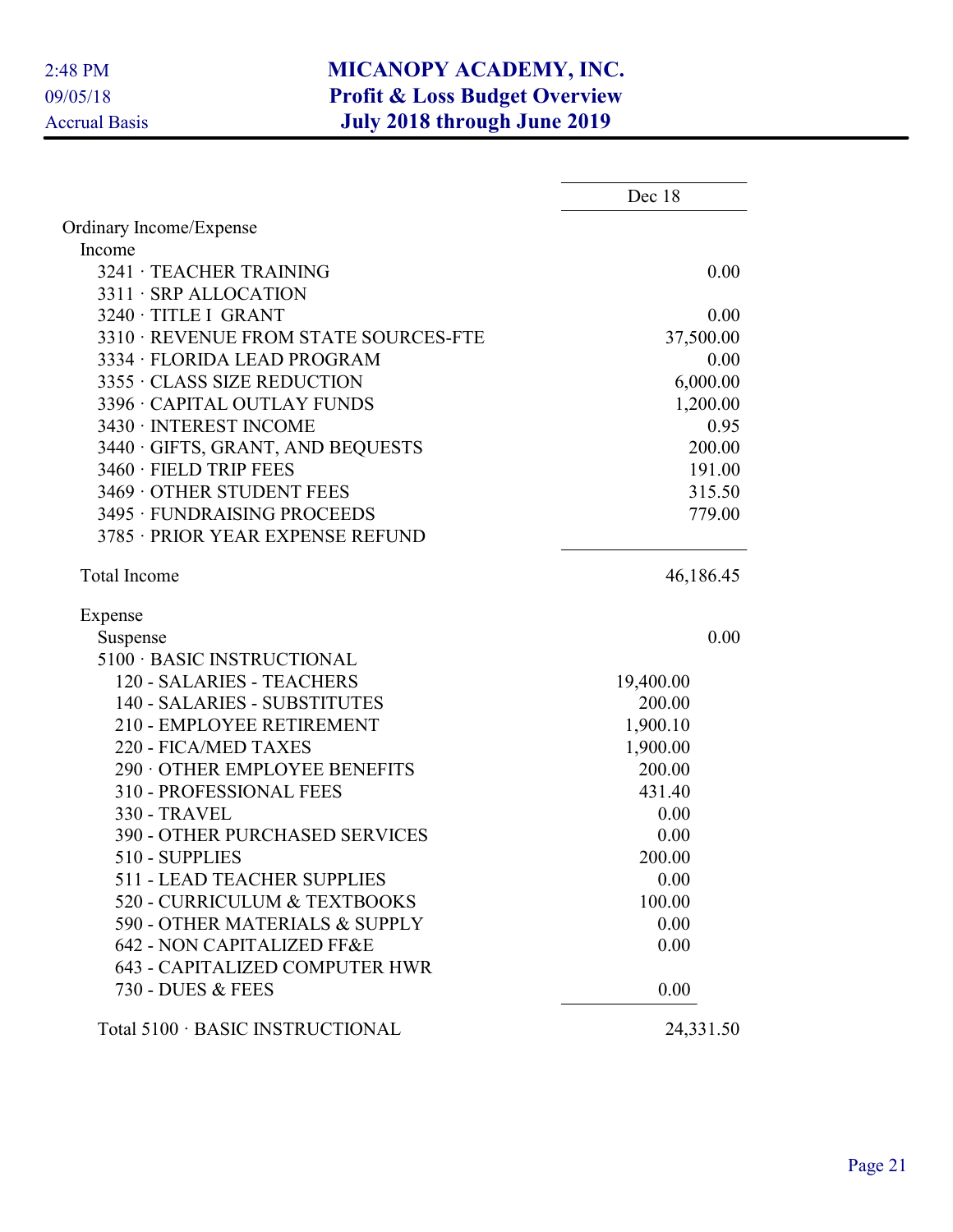|                                                                   | Dec 18   |        |
|-------------------------------------------------------------------|----------|--------|
| 5200 · EXCEPTIONAL STUDENT INSTRUCTION<br>310 - PROFESSIONAL FEES | 0.00     |        |
| Total 5200 · EXCEPTIONAL STUDENT INSTRUCTION                      |          | 0.00   |
| 5500 OTHER INSTRUCTION                                            |          |        |
| 390 - FIELD TRIP EXPENSE                                          | 0.00     |        |
| <b>511 - ATHLETIC SUPPLIES</b>                                    | 0.00     |        |
| 570 - AFTER SCHOOL FOOD SERVICE                                   | 0.00     |        |
| Total 5500 · OTHER INSTRUCTION                                    |          | 0.00   |
| $6120 \cdot$ GUIDANCE SERVICES                                    |          |        |
| 310 - PROFESSIONAL FEES                                           | 0.00     |        |
| $6120 \cdot \text{GUIDANCE}$ SERVICES - Other                     | 975.00   |        |
| Total 6120 · GUIDANCE SERVICES                                    |          | 975.00 |
| 6130 · HEALTH SERVICES                                            |          |        |
| 510 - MEDICAL SUPPLIES                                            | 0.00     |        |
| Total 6130 · HEALTH SERVICES                                      |          | 0.00   |
| 6140 · PSYCHOLOGICAL SERVICES                                     |          |        |
| 130 · SALARIES - COUNSELORS                                       | 480.00   |        |
| Total 6140 · PSYCHOLOGICAL SERVICES                               |          | 480.00 |
| 6400 · INSTR STAFF TRAINING SERVICES                              |          |        |
| 300 · CONTINUING EDUCATION                                        | 0.00     |        |
| <b>390 - STAFF TRAINING SVC FEES</b>                              | 0.00     |        |
| Total 6400 · INSTR STAFF TRAINING SERVICES                        |          | 0.00   |
| 7300 · SCHOOL ADMINISTRATION                                      |          |        |
| 110 - SALARIES - ADMINISTRATION                                   | 4,583.00 |        |
| 160 - SALARIES - OFFICE STAFF                                     | 2,700.00 |        |
| 163 - BONUS                                                       | 0.00     |        |
| 210 - RETIREMENT                                                  | 868.71   |        |
| 220 - FICA/MED TAXES                                              | 883.71   |        |
| 230 - INSURANCE                                                   | 0.00     |        |
| <b>290 - OTHER EMPLOYEE BENEFITS</b>                              | 0.00     |        |
| 350 - REPAIR & MAINTENANCE                                        | 400.00   |        |
| 372 - POSTAGE                                                     | 28.05    |        |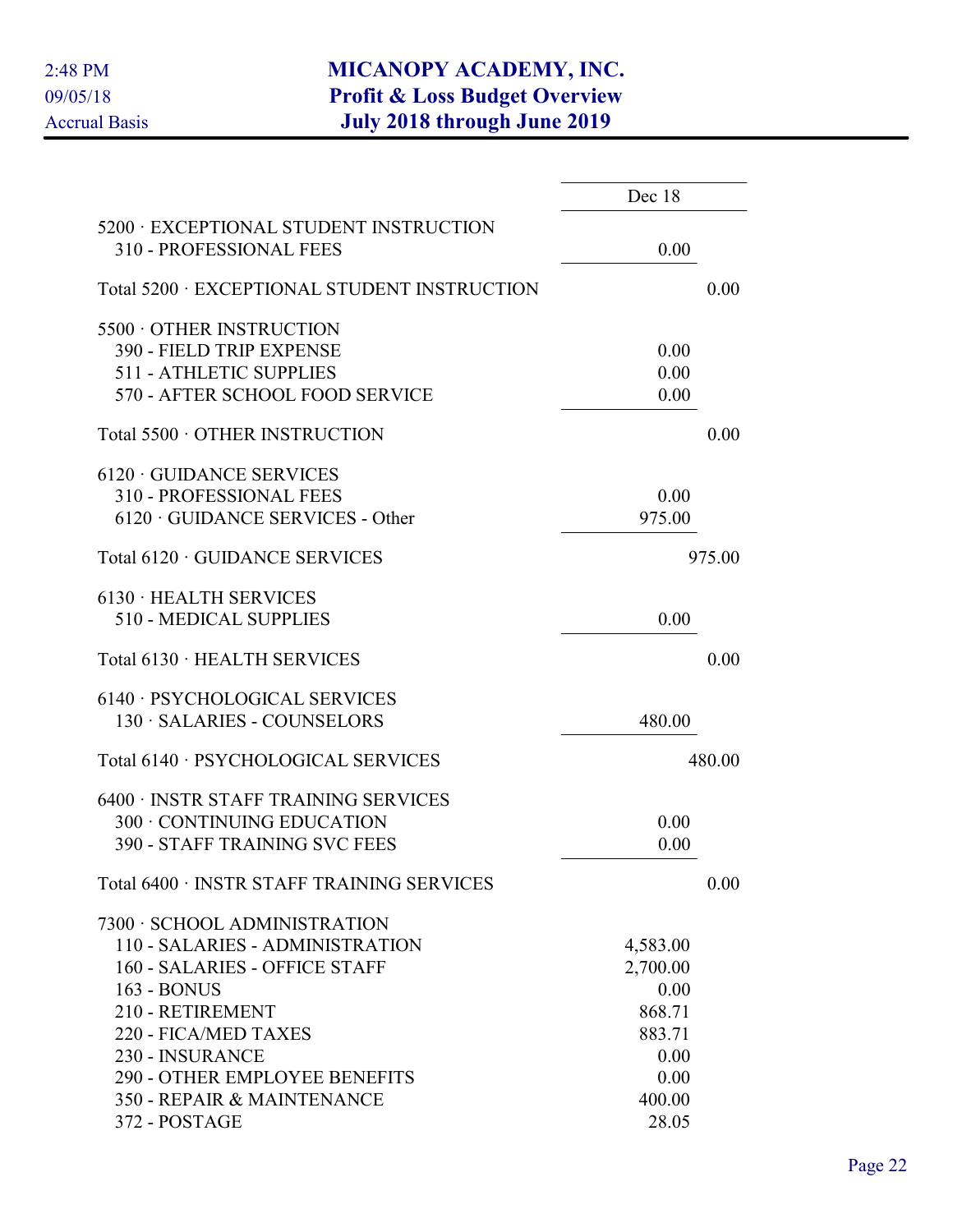|                                                                | Dec 18   |
|----------------------------------------------------------------|----------|
| 391 - FINGERPRINTING                                           | 0.00     |
| 392 - PUBLICITY                                                | 0.00     |
| 510 - SUPPLIES                                                 | 70.00    |
| <b>590 - OTHER PURCHASES</b>                                   | 0.00     |
| 692 - ADM SOFTWARE                                             | 9.99     |
| 730 - DUES & FEES                                              | 61.00    |
| Total 7300 · SCHOOL ADMINISTRATION                             | 9,604.46 |
| 7400 · FACILITIES ACQUISITION & CONTSR                         |          |
| 360 - LEASE EXPENSE                                            | 2,500.00 |
| 635 · REPAIRS & MAINTENANCE                                    | 0.00     |
| 670 - IMPROV OTHER THAN BLDG                                   | 0.00     |
| Total 7400 · FACILITIES ACQUISITION & CONTSR                   | 2,500.00 |
| 7500 · FISCAL SERVICES                                         |          |
| 310 - ACCOUNTING SERVICES                                      | 825.00   |
| <b>310 - AUDIT SERVICES</b>                                    | 0.00     |
| Total 7500 · FISCAL SERVICES                                   | 825.00   |
| 7600 · FOOD SERVICES                                           |          |
| <b>300 - FOOD PURCHASES</b>                                    | 0.00     |
| Total 7600 · FOOD SERVICES                                     | 0.00     |
| 7700 ASSESSMENT & EVALUATION                                   |          |
| <b>310 - PROFESSIONAL SERVICES</b>                             | 100.00   |
| Total 7700 · ASSESSMENT & EVALUATION                           | 100.00   |
| 7720 · INFORMATION SERVICES<br><b>390 - PURCHASED SERVICES</b> |          |
| Total 7720 · INFORMATION SERVICES                              |          |
| 7800 · PUPIL TRANSPORTATION SERVICES                           |          |
| $450 - GAS$                                                    | 0.00     |
| 650 - VEHICLE                                                  |          |
| Total 7800 · PUPIL TRANSPORTATION SERVICES                     | 0.00     |
|                                                                |          |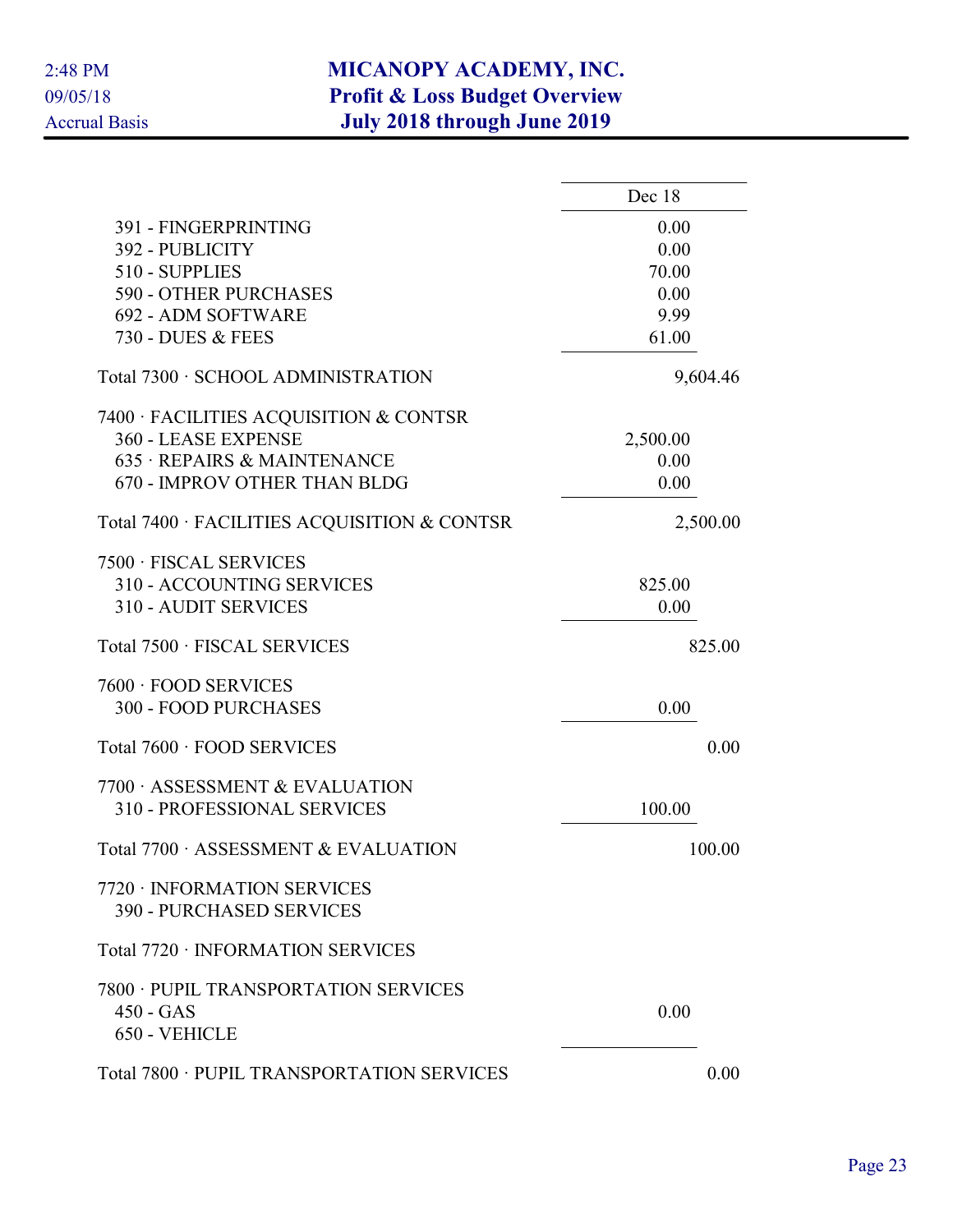|                                     | Dec 18     |
|-------------------------------------|------------|
| 7900 OPERATION OF PLANT             |            |
| 320 - INSURANCE                     | 1,123.21   |
| 350 - REPAIR & MAINTENANCE          | 577.38     |
| 370 - TELEPHONE                     | 250.00     |
| 380 - WATER, SEWER, & GARBAGE       | 150.00     |
| 430 - ELECTRIC & GAS                | 700.00     |
| 510 - SUPPLIES                      | 400.00     |
| 692 - NON CAPITALIZED EQUIP         | 300.00     |
| 730 - DUES & FEES                   | 0.00       |
| Total 7900 · OPERATION OF PLANT     | 3,500.59   |
| 8100 MAINTENANCE OF PLANT           |            |
| <b>160 - SALARIES - MAINTENANCE</b> | 425.00     |
| 390 - PROFESSIONAL SERVICES         |            |
| Total 8100 · MAINTENANCE OF PLANT   | 425.00     |
| 9100 · COMMUNITY SERVICES           |            |
| 510 - FUNDRAISING COSTS             | 100.00     |
| 600 · PARENT APPRECIATION           | 0.00       |
| Total 9100 · COMMUNITY SERVICES     | 100.00     |
| <b>Total Expense</b>                | 42,841.55  |
| Net Ordinary Income                 | 3,344.90   |
| Other Income/Expense                |            |
| Other Expense                       |            |
| 9200 · DEBT SERVICE                 |            |
| 711 - DEBT RETIREMENT               | 189.55     |
| $720 \cdot INTEREST$                | 2,000.00   |
| Total 9200 · DEBT SERVICE           | 2,189.55   |
| <b>Total Other Expense</b>          | 2,189.55   |
| Net Other Income                    | (2,189.55) |
| Net Income                          | 1,155.35   |
|                                     |            |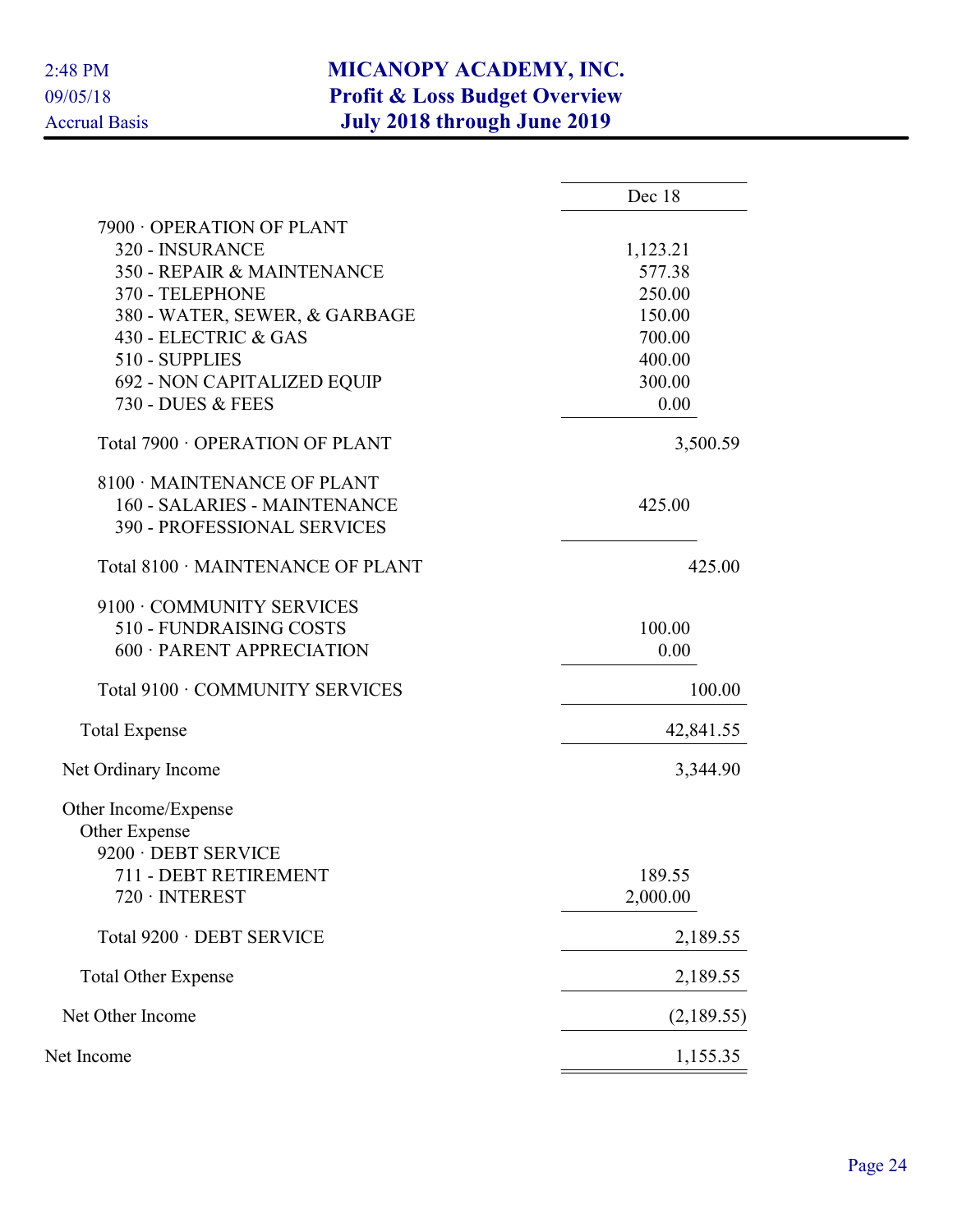|                                       | Jan 19    |
|---------------------------------------|-----------|
| Ordinary Income/Expense               |           |
| Income                                |           |
| 3241 · TEACHER TRAINING               | 200.00    |
| 3311 · SRP ALLOCATION                 | 0.00      |
| 3240 · TITLE I GRANT                  | 0.00      |
| 3310 · REVENUE FROM STATE SOURCES-FTE | 37,500.00 |
| 3334 · FLORIDA LEAD PROGRAM           |           |
| 3355 · CLASS SIZE REDUCTION           | 6,000.00  |
| 3396 · CAPITAL OUTLAY FUNDS           | 1,200.00  |
| 3430 · INTEREST INCOME                | 0.99      |
| 3440 · GIFTS, GRANT, AND BEQUESTS     | 0.00      |
| 3460 · FIELD TRIP FEES                | 50.00     |
| 3469 OTHER STUDENT FEES               | 4.86      |
| 3495 · FUNDRAISING PROCEEDS           | 0.00      |
| 3785 · PRIOR YEAR EXPENSE REFUND      | 0.00      |
| <b>Total Income</b>                   | 44,955.85 |
| Expense                               |           |
| Suspense                              |           |
| 5100 · BASIC INSTRUCTIONAL            |           |
| 120 - SALARIES - TEACHERS             | 19,400.00 |
| 140 - SALARIES - SUBSTITUTES          | 150.00    |
| 210 - EMPLOYEE RETIREMENT             | 1,900.10  |
| 220 - FICA/MED TAXES                  | 1,900.00  |
| 290 OTHER EMPLOYEE BENEFITS           | 200.00    |
| 310 - PROFESSIONAL FEES               | 500.00    |
| <b>330 - TRAVEL</b>                   | 0.00      |
| <b>390 - OTHER PURCHASED SERVICES</b> | 0.00      |
| 510 - SUPPLIES                        | 200.00    |
| <b>511 - LEAD TEACHER SUPPLIES</b>    |           |
| 520 - CURRICULUM & TEXTBOOKS          | 100.00    |
| 590 - OTHER MATERIALS & SUPPLY        | 0.00      |
| 642 - NON CAPITALIZED FF&E            | 509.07    |
| <b>643 - CAPITALIZED COMPUTER HWR</b> | 0.00      |
| 730 - DUES & FEES                     |           |
| Total 5100 · BASIC INSTRUCTIONAL      | 24,859.17 |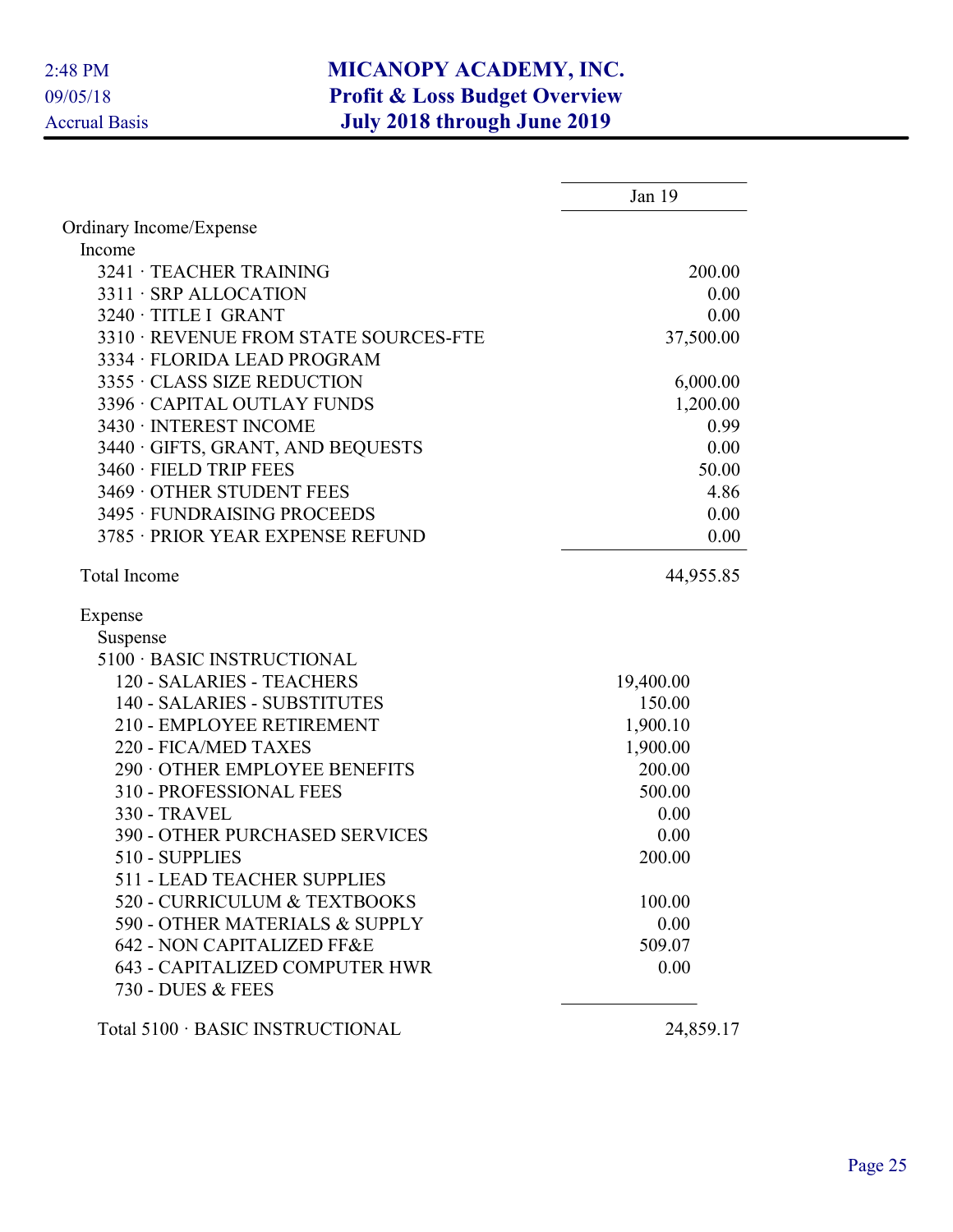|                                                                                                                                   | Jan 19                                     |        |
|-----------------------------------------------------------------------------------------------------------------------------------|--------------------------------------------|--------|
| 5200 · EXCEPTIONAL STUDENT INSTRUCTION<br>310 - PROFESSIONAL FEES                                                                 | 0.00                                       |        |
| Total 5200 · EXCEPTIONAL STUDENT INSTRUCTION                                                                                      |                                            | 0.00   |
| 5500 OTHER INSTRUCTION<br>390 - FIELD TRIP EXPENSE<br><b>511 - ATHLETIC SUPPLIES</b><br>570 - AFTER SCHOOL FOOD SERVICE           | 0.00                                       |        |
| Total 5500 · OTHER INSTRUCTION                                                                                                    |                                            | 0.00   |
| $6120 \cdot$ GUIDANCE SERVICES<br>310 - PROFESSIONAL FEES<br>$6120 \cdot \text{GUIDANCE SERIES}$ - Other                          | 0.00<br>975.00                             |        |
| Total 6120 · GUIDANCE SERVICES                                                                                                    |                                            | 975.00 |
| $6130 \cdot \text{HEALTH}$ SERVICES<br>510 - MEDICAL SUPPLIES                                                                     |                                            |        |
| Total 6130 · HEALTH SERVICES                                                                                                      |                                            |        |
| 6140 · PSYCHOLOGICAL SERVICES<br>130 · SALARIES - COUNSELORS                                                                      | 480.00                                     |        |
| Total 6140 · PSYCHOLOGICAL SERVICES                                                                                               |                                            | 480.00 |
| 6400 · INSTR STAFF TRAINING SERVICES<br>300 · CONTINUING EDUCATION<br><b>390 - STAFF TRAINING SVC FEES</b>                        | 0.00<br>0.00                               |        |
| Total 6400 · INSTR STAFF TRAINING SERVICES                                                                                        |                                            | 0.00   |
| 7300 · SCHOOL ADMINISTRATION<br>110 - SALARIES - ADMINISTRATION<br>160 - SALARIES - OFFICE STAFF<br>163 - BONUS                   | 4,583.00<br>2,700.00                       |        |
| 210 - RETIREMENT<br>220 - FICA/MED TAXES<br>230 - INSURANCE<br><b>290 - OTHER EMPLOYEE BENEFITS</b><br>350 - REPAIR & MAINTENANCE | 650.92<br>334.39<br>0.00<br>0.00<br>400.00 |        |
| 372 - POSTAGE                                                                                                                     | 0.00                                       |        |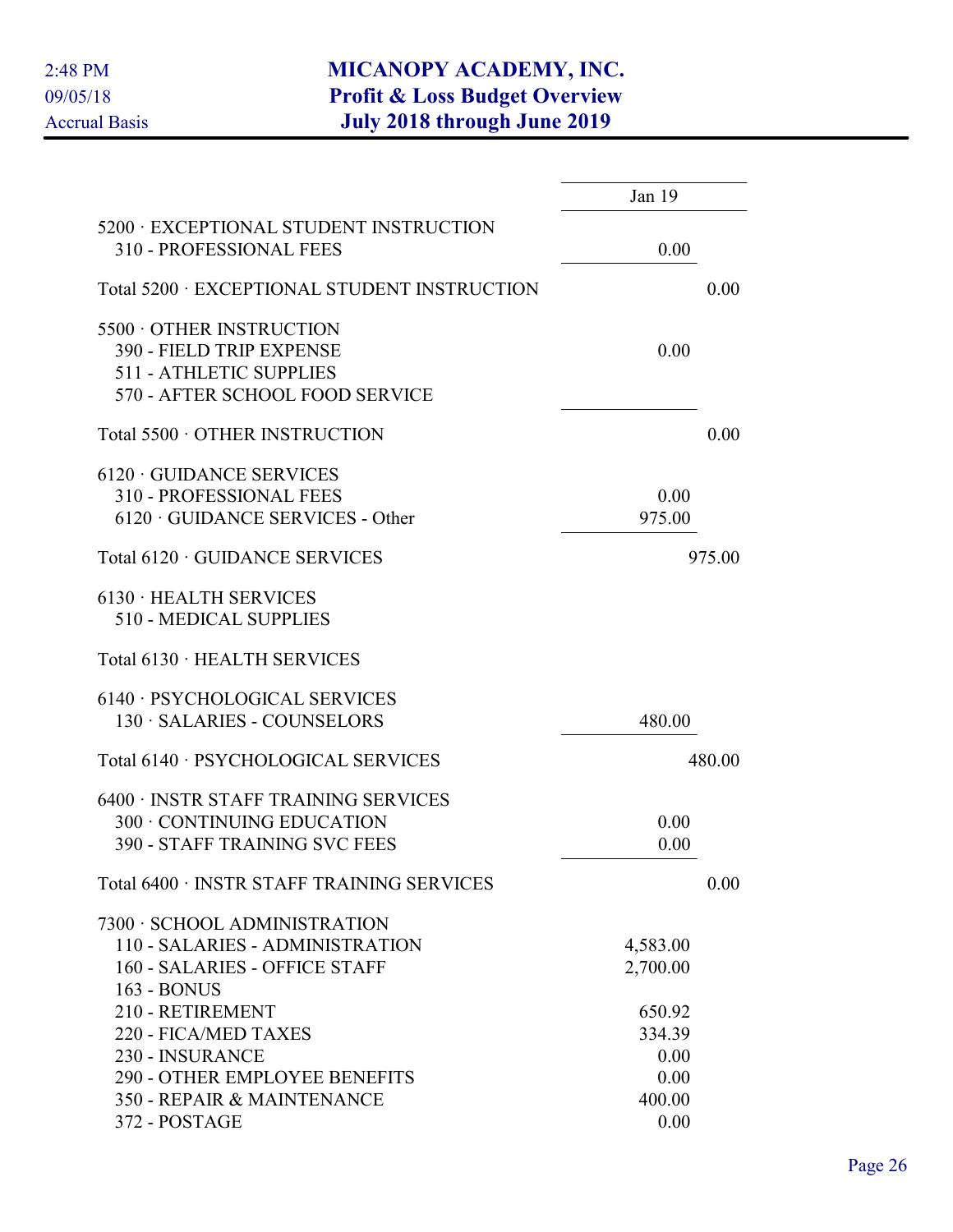|                                                                                    | Jan $19$ |
|------------------------------------------------------------------------------------|----------|
| 391 - FINGERPRINTING                                                               | 0.00     |
| 392 - PUBLICITY                                                                    | 0.00     |
| 510 - SUPPLIES                                                                     | 0.00     |
| <b>590 - OTHER PURCHASES</b>                                                       | 0.00     |
| 692 - ADM SOFTWARE                                                                 | 9.99     |
| 730 - DUES & FEES                                                                  | 300.00   |
| Total 7300 · SCHOOL ADMINISTRATION                                                 | 8,978.30 |
| 7400 · FACILITIES ACQUISITION & CONTSR                                             |          |
| 360 - LEASE EXPENSE                                                                | 2,500.00 |
| 635 · REPAIRS & MAINTENANCE                                                        | 900.00   |
| 670 - IMPROV OTHER THAN BLDG                                                       | 0.00     |
| Total 7400 · FACILITIES ACQUISITION & CONTSR                                       | 3,400.00 |
| 7500 · FISCAL SERVICES<br>310 - ACCOUNTING SERVICES<br><b>310 - AUDIT SERVICES</b> | 375.00   |
| Total 7500 · FISCAL SERVICES                                                       | 375.00   |
| 7600 · FOOD SERVICES                                                               |          |
| <b>300 - FOOD PURCHASES</b>                                                        | 0.00     |
| Total 7600 · FOOD SERVICES                                                         | 0.00     |
| 7700 ASSESSMENT & EVALUATION                                                       |          |
| <b>310 - PROFESSIONAL SERVICES</b>                                                 | 100.00   |
| Total 7700 · ASSESSMENT & EVALUATION                                               | 100.00   |
| 7720 · INFORMATION SERVICES                                                        |          |
| <b>390 - PURCHASED SERVICES</b>                                                    | 0.00     |
| Total 7720 · INFORMATION SERVICES                                                  | 0.00     |
| 7800 · PUPIL TRANSPORTATION SERVICES                                               |          |
| $450 - GAS$<br>650 - VEHICLE                                                       | 0.00     |
|                                                                                    |          |
| Total 7800 · PUPIL TRANSPORTATION SERVICES                                         | 0.00     |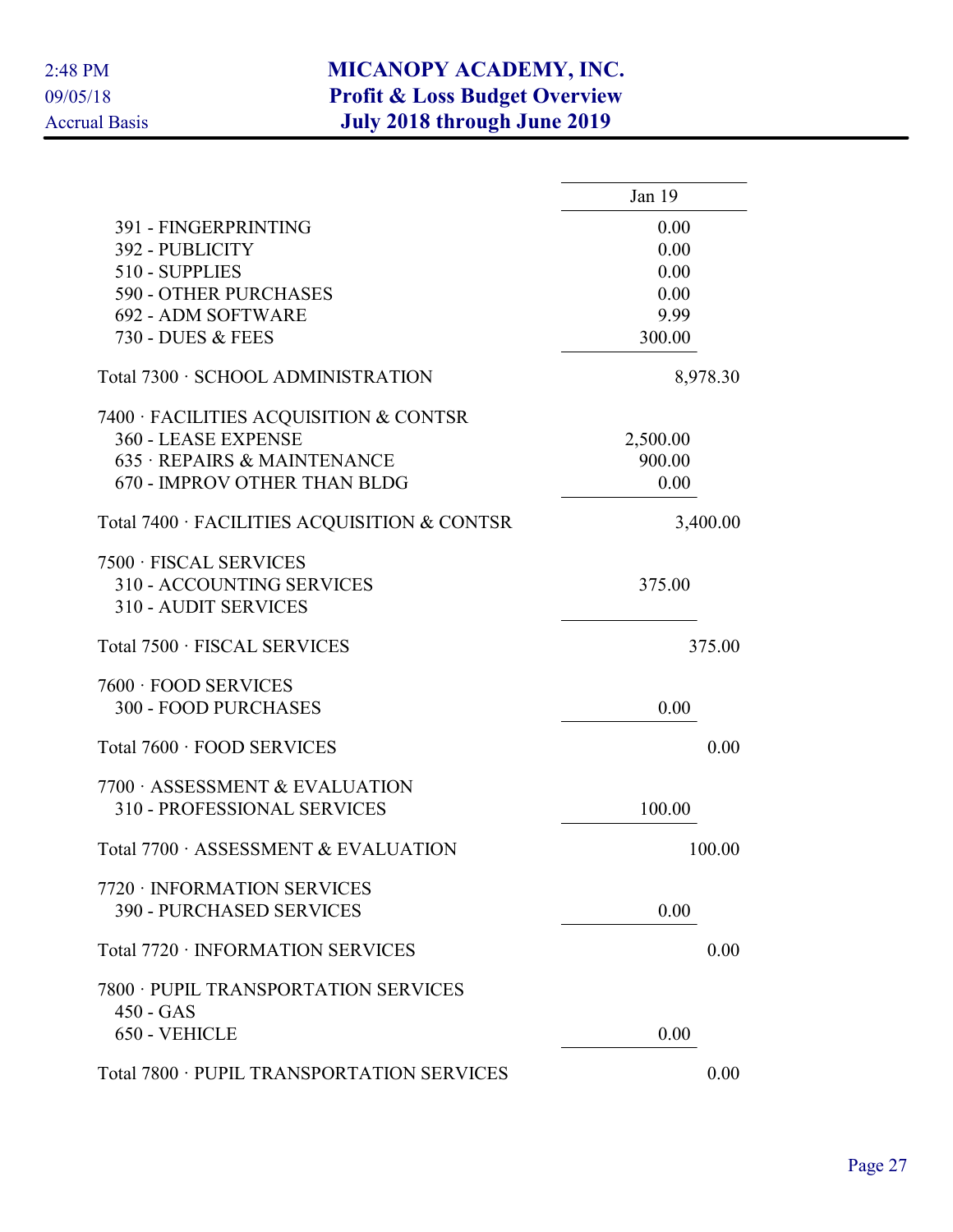|                                    | Jan 19     |
|------------------------------------|------------|
| 7900 OPERATION OF PLANT            |            |
| 320 - INSURANCE                    | 1,123.21   |
| 350 - REPAIR & MAINTENANCE         | 442.58     |
| 370 - TELEPHONE                    | 250.00     |
| 380 - WATER, SEWER, & GARBAGE      | 200.00     |
| 430 - ELECTRIC & GAS               | 800.00     |
| 510 - SUPPLIES                     | 214.90     |
| 692 - NON CAPITALIZED EQUIP        | 0.00       |
| 730 - DUES & FEES                  |            |
| Total 7900 · OPERATION OF PLANT    | 3,030.69   |
| 8100 · MAINTENANCE OF PLANT        |            |
| 160 - SALARIES - MAINTENANCE       | 425.00     |
| <b>390 - PROFESSIONAL SERVICES</b> | 0.00       |
| Total 8100 · MAINTENANCE OF PLANT  | 425.00     |
| 9100 · COMMUNITY SERVICES          |            |
| 510 - FUNDRAISING COSTS            | 0.00       |
| 600 · PARENT APPRECIATION          |            |
| Total 9100 · COMMUNITY SERVICES    | 0.00       |
| <b>Total Expense</b>               | 42,623.16  |
| Net Ordinary Income                | 2,332.69   |
| Other Income/Expense               |            |
| Other Expense                      |            |
| 9200 · DEBT SERVICE                |            |
| 711 - DEBT RETIREMENT              | 191.29     |
| $720 \cdot INTEREST$               | 2,000.00   |
| Total 9200 · DEBT SERVICE          | 2,191.29   |
| <b>Total Other Expense</b>         | 2,191.29   |
| Net Other Income                   | (2,191.29) |
| Net Income                         | 141.40     |
|                                    |            |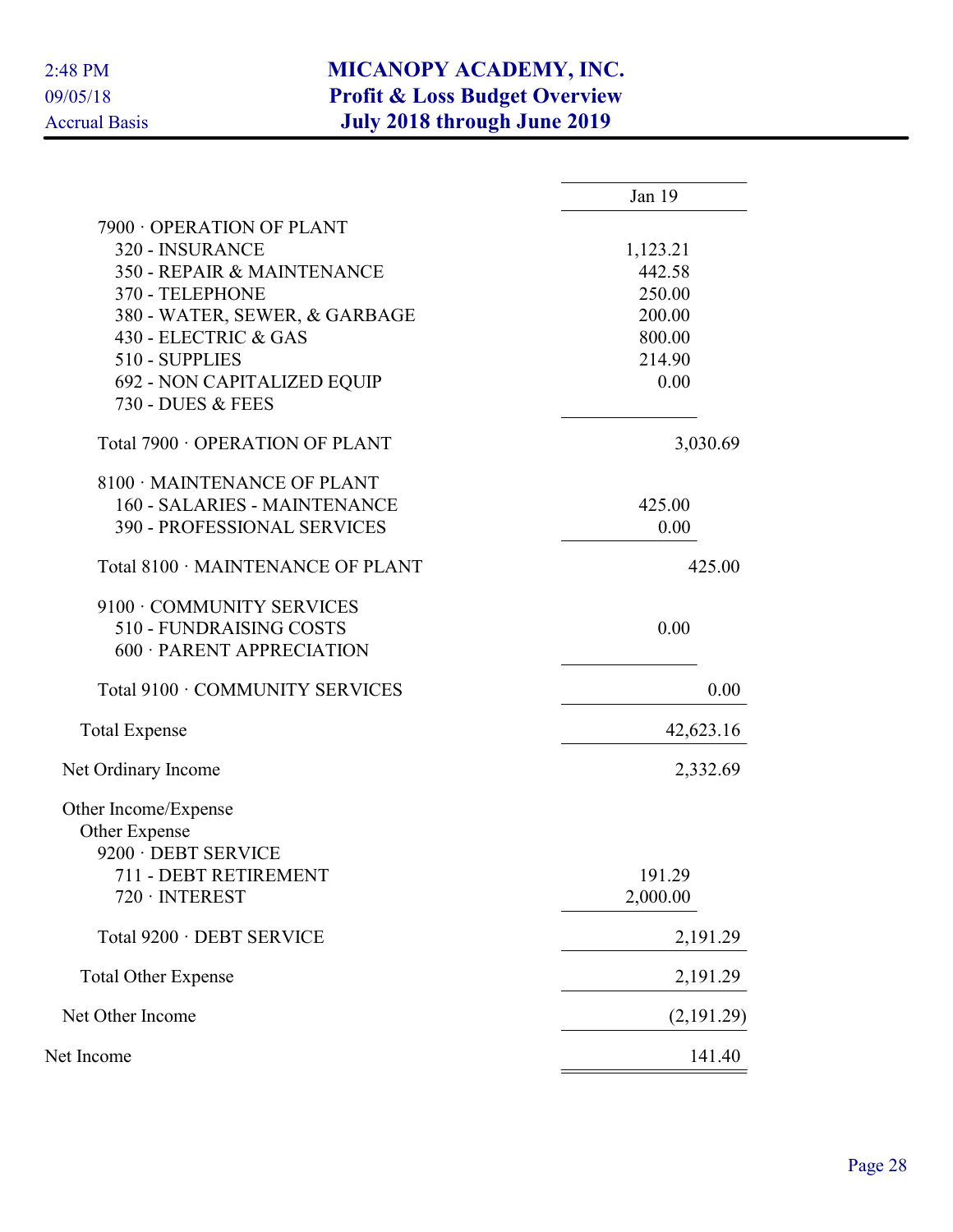|                                                            | Feb 19    |
|------------------------------------------------------------|-----------|
| Ordinary Income/Expense                                    |           |
| Income                                                     |           |
| 3241 · TEACHER TRAINING                                    | 200.00    |
| 3311 · SRP ALLOCATION                                      | 5,000.00  |
| 3240 · TITLE I GRANT                                       | 0.00      |
| 3310 · REVENUE FROM STATE SOURCES-FTE                      | 37,500.00 |
| 3334 · FLORIDA LEAD PROGRAM                                |           |
| 3355 · CLASS SIZE REDUCTION                                | 6,000.00  |
| 3396 · CAPITAL OUTLAY FUNDS                                | 1,200.00  |
| 3430 · INTEREST INCOME                                     | 0.89      |
| 3440 · GIFTS, GRANT, AND BEQUESTS                          | 0.00      |
| 3460 · FIELD TRIP FEES                                     | 0.00      |
| 3469 OTHER STUDENT FEES                                    | 365.00    |
| 3495 · FUNDRAISING PROCEEDS                                | 1,789.80  |
| 3785 · PRIOR YEAR EXPENSE REFUND                           | 0.00      |
| <b>Total Income</b>                                        | 52,055.69 |
| Expense                                                    |           |
| Suspense                                                   |           |
| 5100 · BASIC INSTRUCTIONAL                                 |           |
| 120 - SALARIES - TEACHERS                                  | 19,400.00 |
| 140 - SALARIES - SUBSTITUTES                               | 150.00    |
| 210 - EMPLOYEE RETIREMENT                                  | 1,900.10  |
| 220 - FICA/MED TAXES                                       | 1,900.00  |
| 290 OTHER EMPLOYEE BENEFITS                                | 200.00    |
| 310 - PROFESSIONAL FEES                                    | 205.60    |
| <b>330 - TRAVEL</b>                                        | 300.00    |
| <b>390 - OTHER PURCHASED SERVICES</b>                      | 0.00      |
| 510 - SUPPLIES                                             | 200.00    |
| <b>511 - LEAD TEACHER SUPPLIES</b>                         |           |
| 520 - CURRICULUM & TEXTBOOKS                               | 100.00    |
| 590 - OTHER MATERIALS & SUPPLY                             | 64.05     |
| 642 - NON CAPITALIZED FF&E                                 | 287.53    |
| <b>643 - CAPITALIZED COMPUTER HWR</b><br>730 - DUES & FEES | 0.00      |
| Total 5100 · BASIC INSTRUCTIONAL                           | 24,707.28 |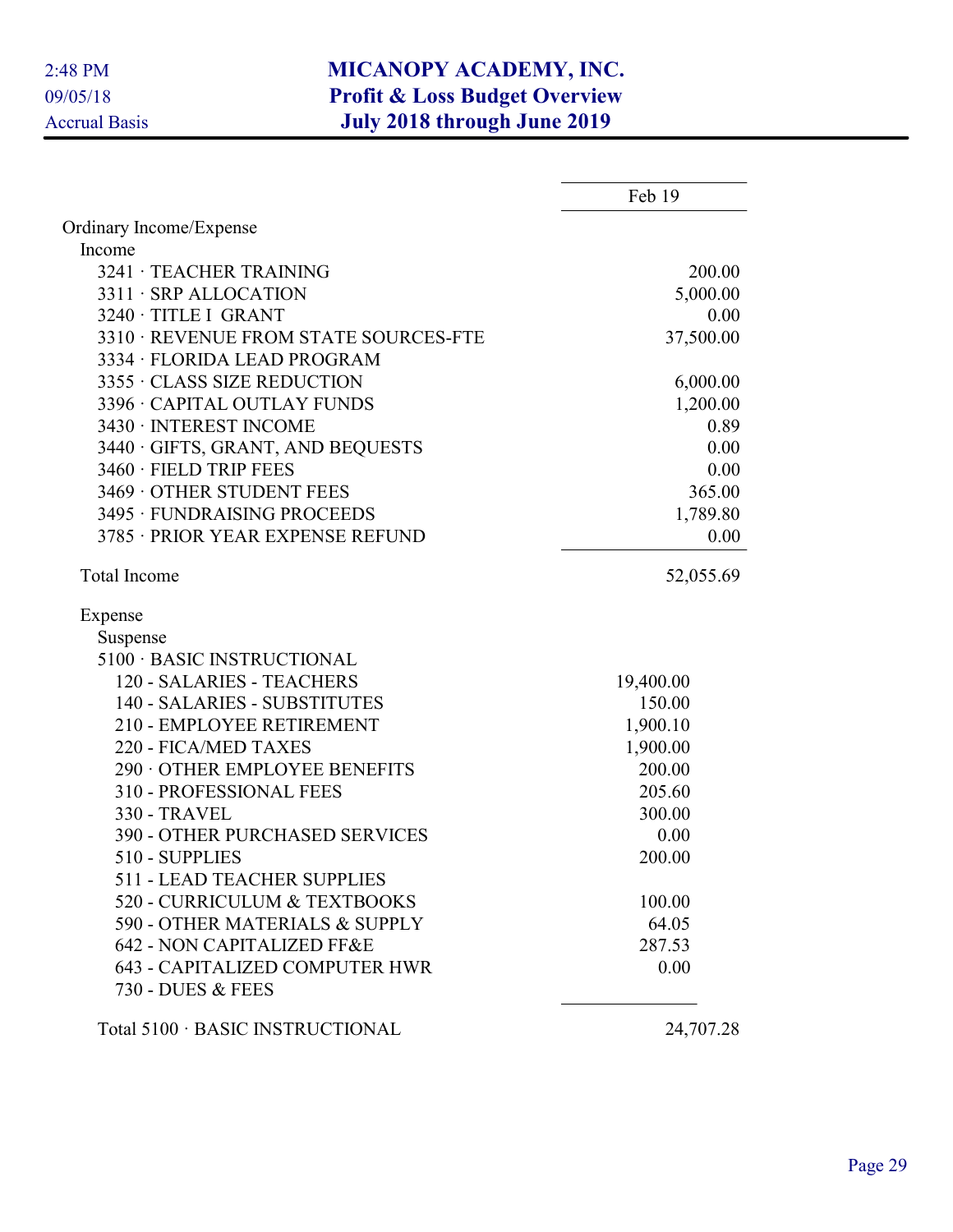|                                                                                                                                           | Feb 19                                         |
|-------------------------------------------------------------------------------------------------------------------------------------------|------------------------------------------------|
| 5200 · EXCEPTIONAL STUDENT INSTRUCTION<br>310 - PROFESSIONAL FEES                                                                         | 200.00                                         |
| Total 5200 · EXCEPTIONAL STUDENT INSTRUCTION                                                                                              | 200.00                                         |
| 5500 OTHER INSTRUCTION<br>390 - FIELD TRIP EXPENSE<br><b>511 - ATHLETIC SUPPLIES</b><br>570 - AFTER SCHOOL FOOD SERVICE                   | 150.00                                         |
| Total 5500 · OTHER INSTRUCTION                                                                                                            | 150.00                                         |
| $6120 \cdot$ GUIDANCE SERVICES<br><b>310 - PROFESSIONAL FEES</b><br>$6120 \cdot$ GUIDANCE SERVICES - Other                                | 0.00<br>975.00                                 |
| Total 6120 · GUIDANCE SERVICES                                                                                                            | 975.00                                         |
| $6130 \cdot \text{HEALTH}$ SERVICES<br>510 - MEDICAL SUPPLIES                                                                             |                                                |
| Total 6130 · HEALTH SERVICES                                                                                                              |                                                |
| 6140 · PSYCHOLOGICAL SERVICES<br>130 · SALARIES - COUNSELORS                                                                              | 480.00                                         |
| Total 6140 · PSYCHOLOGICAL SERVICES                                                                                                       | 480.00                                         |
| 6400 · INSTR STAFF TRAINING SERVICES<br>300 · CONTINUING EDUCATION<br><b>390 - STAFF TRAINING SVC FEES</b>                                | 0.00<br>0.00                                   |
| Total 6400 · INSTR STAFF TRAINING SERVICES                                                                                                | 0.00                                           |
| 7300 · SCHOOL ADMINISTRATION<br>110 - SALARIES - ADMINISTRATION<br>160 - SALARIES - OFFICE STAFF                                          | 4,583.00<br>2,700.00                           |
| 163 - BONUS<br>210 - RETIREMENT<br>220 - FICA/MED TAXES<br>230 - INSURANCE<br>290 - OTHER EMPLOYEE BENEFITS<br>350 - REPAIR & MAINTENANCE | 1,148.50<br>1,074.91<br>0.00<br>0.00<br>100.00 |
| 372 - POSTAGE                                                                                                                             | 0.00                                           |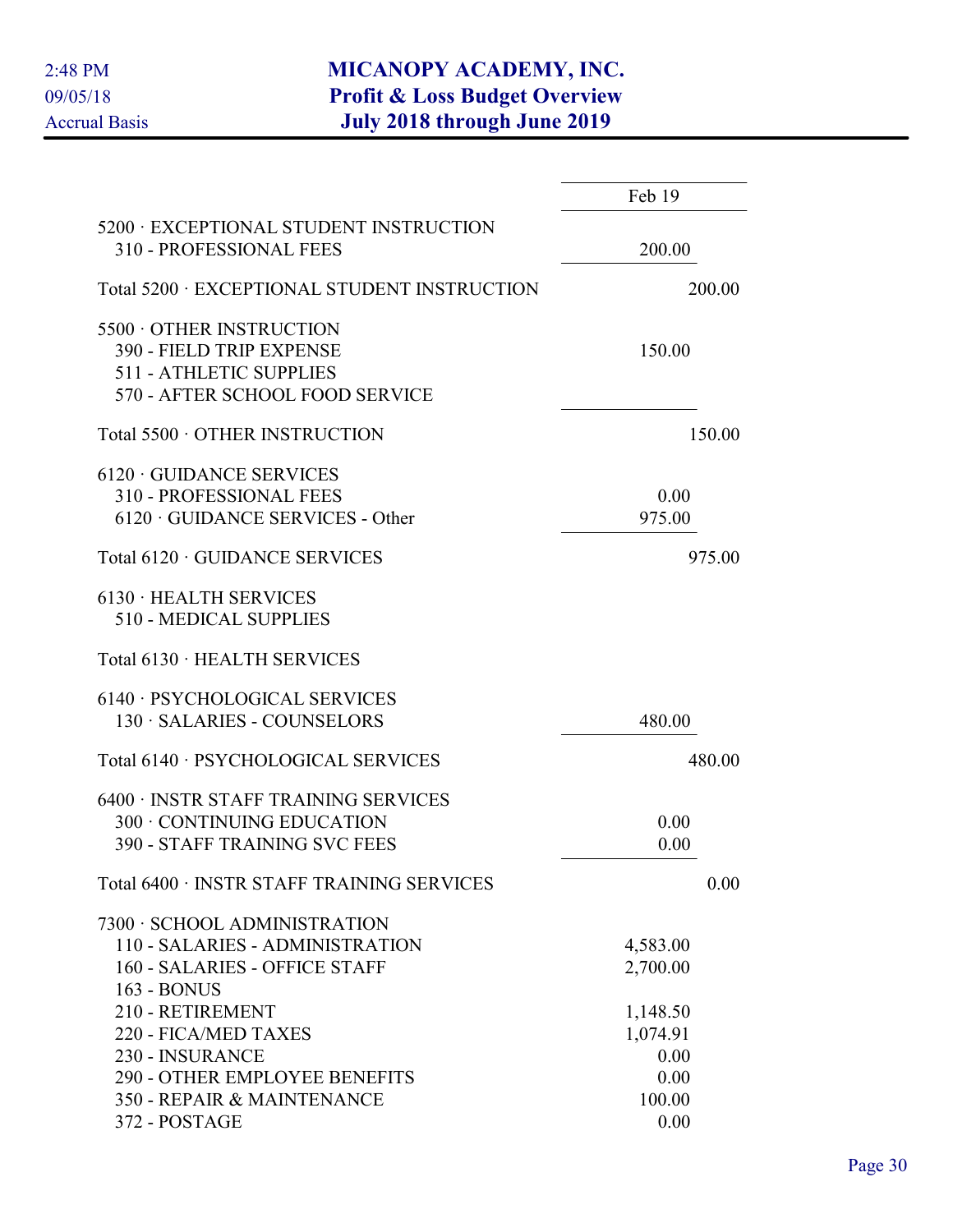|                                                                                    | Feb 19   |
|------------------------------------------------------------------------------------|----------|
| 391 - FINGERPRINTING                                                               | 50.00    |
| 392 - PUBLICITY                                                                    | 0.00     |
| 510 - SUPPLIES                                                                     | 250.00   |
| <b>590 - OTHER PURCHASES</b>                                                       | 0.00     |
| 692 - ADM SOFTWARE                                                                 | 9.99     |
| 730 - DUES & FEES                                                                  | 61.00    |
| Total 7300 · SCHOOL ADMINISTRATION                                                 | 9,977.40 |
| 7400 · FACILITIES ACQUISITION & CONTSR                                             |          |
| 360 - LEASE EXPENSE                                                                | 2,500.00 |
| 635 · REPAIRS & MAINTENANCE                                                        | 0.00     |
| 670 - IMPROV OTHER THAN BLDG                                                       | 0.00     |
| Total 7400 · FACILITIES ACQUISITION & CONTSR                                       | 2,500.00 |
| 7500 · FISCAL SERVICES<br>310 - ACCOUNTING SERVICES<br><b>310 - AUDIT SERVICES</b> | 592.50   |
| Total 7500 · FISCAL SERVICES                                                       | 592.50   |
| 7600 · FOOD SERVICES                                                               |          |
| <b>300 - FOOD PURCHASES</b>                                                        | 0.00     |
| Total 7600 · FOOD SERVICES                                                         | 0.00     |
| 7700 ASSESSMENT & EVALUATION                                                       |          |
| <b>310 - PROFESSIONAL SERVICES</b>                                                 | 100.00   |
| Total 7700 · ASSESSMENT & EVALUATION                                               | 100.00   |
| 7720 · INFORMATION SERVICES                                                        |          |
| <b>390 - PURCHASED SERVICES</b>                                                    | 0.00     |
| Total 7720 · INFORMATION SERVICES                                                  | 0.00     |
| 7800 · PUPIL TRANSPORTATION SERVICES                                               |          |
| $450 - GAS$                                                                        |          |
| 650 - VEHICLE                                                                      | 0.00     |
| Total 7800 · PUPIL TRANSPORTATION SERVICES                                         | 0.00     |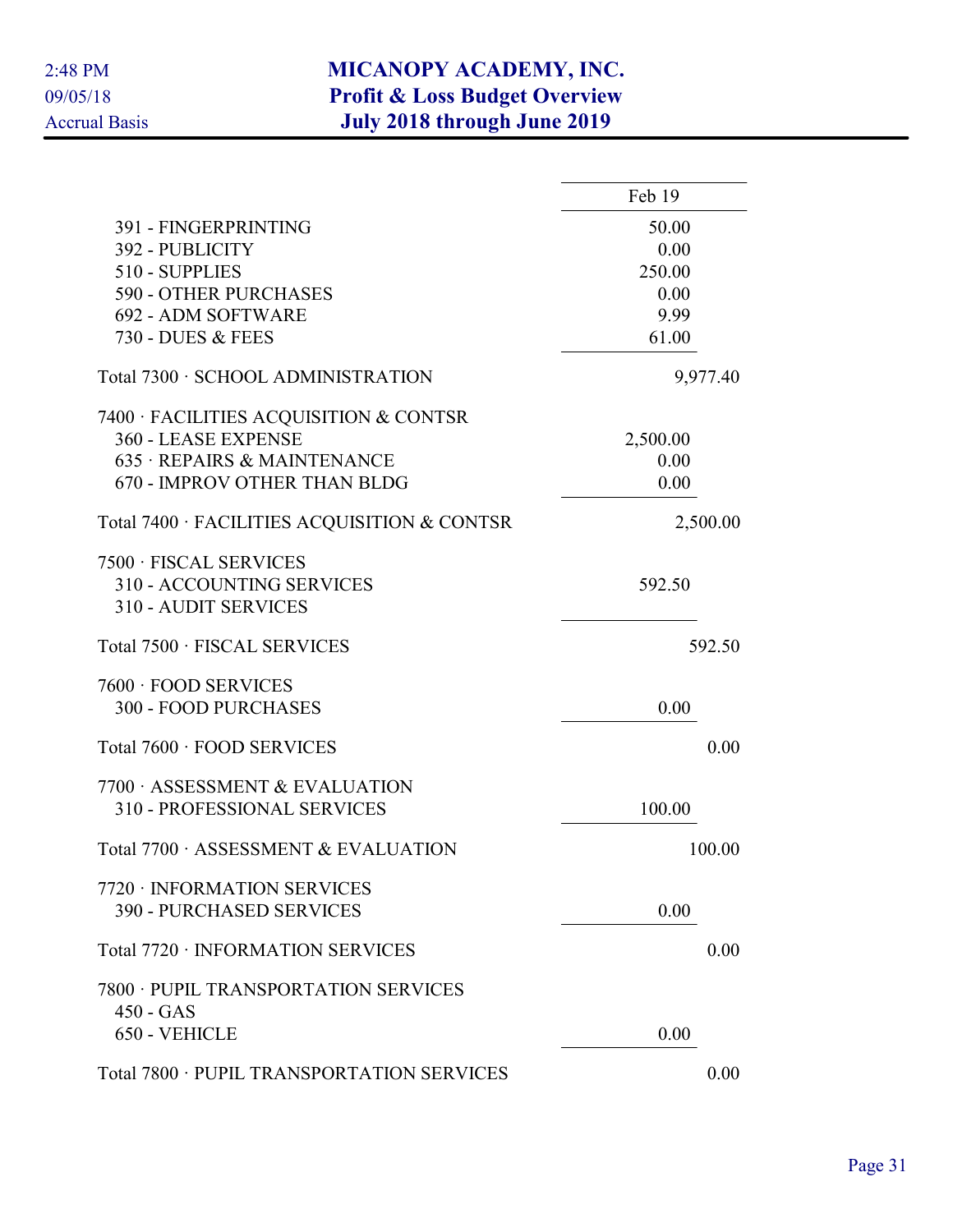|                                    | Feb 19     |
|------------------------------------|------------|
| 7900 OPERATION OF PLANT            |            |
| 320 - INSURANCE                    | 1,123.21   |
| 350 - REPAIR & MAINTENANCE         | 489.26     |
| 370 - TELEPHONE                    | 250.00     |
| 380 - WATER, SEWER, & GARBAGE      | 200.00     |
| 430 - ELECTRIC & GAS               | 900.00     |
| 510 - SUPPLIES                     | 130.80     |
| 692 - NON CAPITALIZED EQUIP        | 300.00     |
| 730 - DUES & FEES                  |            |
| Total 7900 · OPERATION OF PLANT    | 3,393.27   |
| 8100 · MAINTENANCE OF PLANT        |            |
| 160 - SALARIES - MAINTENANCE       | 425.00     |
| <b>390 - PROFESSIONAL SERVICES</b> | 0.00       |
| Total 8100 · MAINTENANCE OF PLANT  | 425.00     |
| 9100 · COMMUNITY SERVICES          |            |
| 510 - FUNDRAISING COSTS            | 0.00       |
| 600 · PARENT APPRECIATION          |            |
| Total 9100 · COMMUNITY SERVICES    | 0.00       |
| <b>Total Expense</b>               | 43,500.45  |
| Net Ordinary Income                | 8,555.24   |
| Other Income/Expense               |            |
| Other Expense                      |            |
| 9200 · DEBT SERVICE                |            |
| 711 - DEBT RETIREMENT              | 193.04     |
| $720 \cdot INTEREST$               | 2,000.00   |
| Total 9200 · DEBT SERVICE          | 2,193.04   |
| <b>Total Other Expense</b>         | 2,193.04   |
| Net Other Income                   | (2,193.04) |
| Net Income                         | 6,362.20   |
|                                    |            |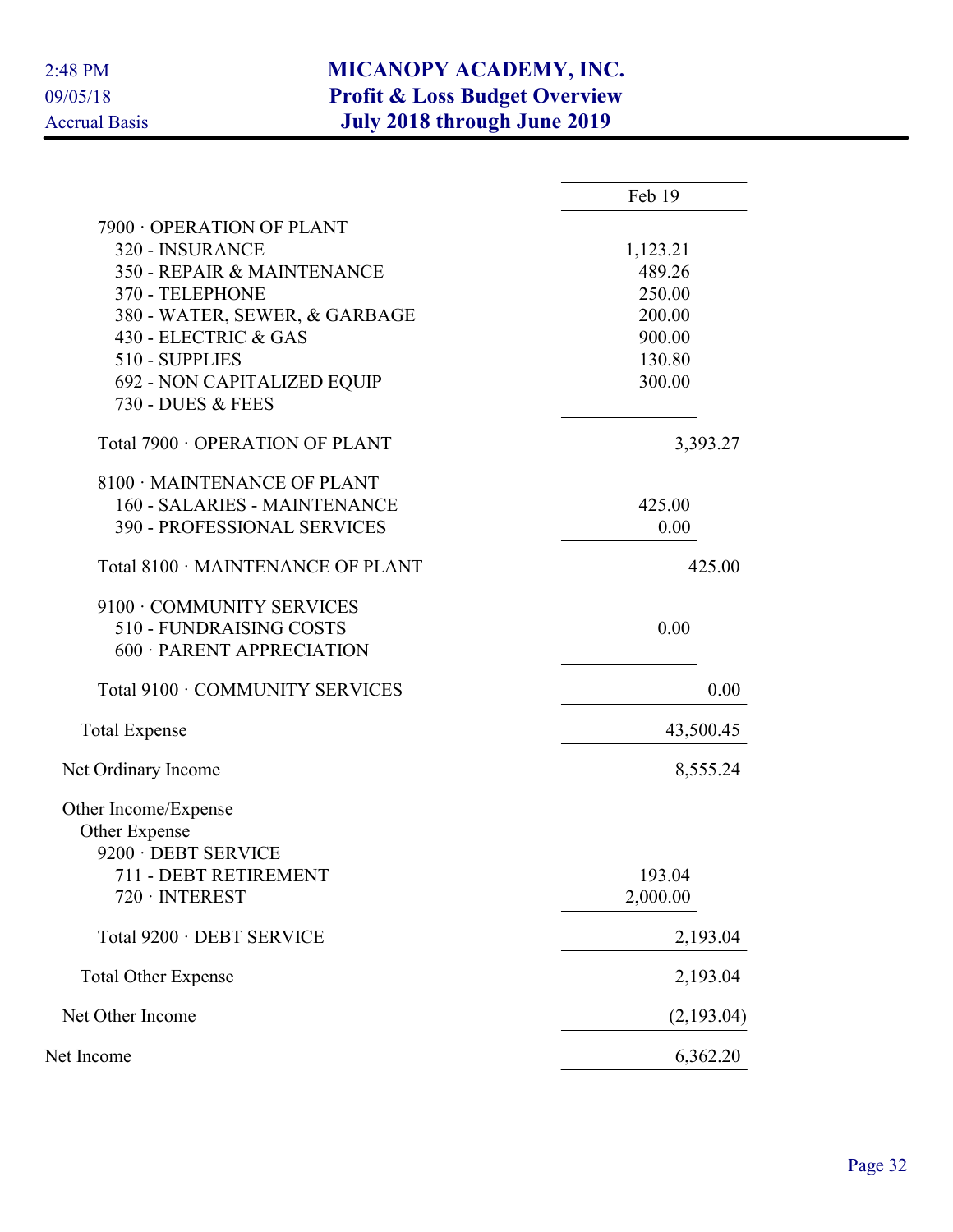|                                                            | Mar 19    |
|------------------------------------------------------------|-----------|
| Ordinary Income/Expense                                    |           |
| Income                                                     |           |
| 3241 · TEACHER TRAINING                                    | 200.00    |
| 3311 · SRP ALLOCATION                                      | 0.00      |
| 3240 · TITLE I GRANT                                       | 0.00      |
| 3310 · REVENUE FROM STATE SOURCES-FTE                      | 37,500.00 |
| 3334 · FLORIDA LEAD PROGRAM                                |           |
| 3355 · CLASS SIZE REDUCTION                                | 6,000.00  |
| 3396 · CAPITAL OUTLAY FUNDS                                | 1,200.00  |
| 3430 · INTEREST INCOME                                     | 1.44      |
| 3440 · GIFTS, GRANT, AND BEQUESTS                          | 300.00    |
| 3460 · FIELD TRIP FEES                                     | 0.00      |
| 3469 OTHER STUDENT FEES                                    | 74.60     |
| 3495 · FUNDRAISING PROCEEDS                                | 1,490.52  |
| 3785 · PRIOR YEAR EXPENSE REFUND                           | 0.00      |
| <b>Total Income</b>                                        | 46,766.56 |
| Expense                                                    |           |
| Suspense                                                   |           |
| 5100 · BASIC INSTRUCTIONAL                                 |           |
| 120 - SALARIES - TEACHERS                                  | 19,400.00 |
| 140 - SALARIES - SUBSTITUTES                               | 100.00    |
| 210 - EMPLOYEE RETIREMENT                                  | 1,900.10  |
| 220 - FICA/MED TAXES                                       | 1,900.00  |
| 290 OTHER EMPLOYEE BENEFITS                                | 200.00    |
| 310 - PROFESSIONAL FEES                                    | 500.00    |
| <b>330 - TRAVEL</b>                                        | 0.00      |
| <b>390 - OTHER PURCHASED SERVICES</b>                      | 0.00      |
| 510 - SUPPLIES                                             | 500.00    |
| <b>511 - LEAD TEACHER SUPPLIES</b>                         |           |
| 520 - CURRICULUM & TEXTBOOKS                               | 100.00    |
| 590 - OTHER MATERIALS & SUPPLY                             | 0.00      |
| 642 - NON CAPITALIZED FF&E                                 | 0.00      |
| <b>643 - CAPITALIZED COMPUTER HWR</b><br>730 - DUES & FEES | 0.00      |
| Total 5100 · BASIC INSTRUCTIONAL                           | 24,600.10 |
|                                                            |           |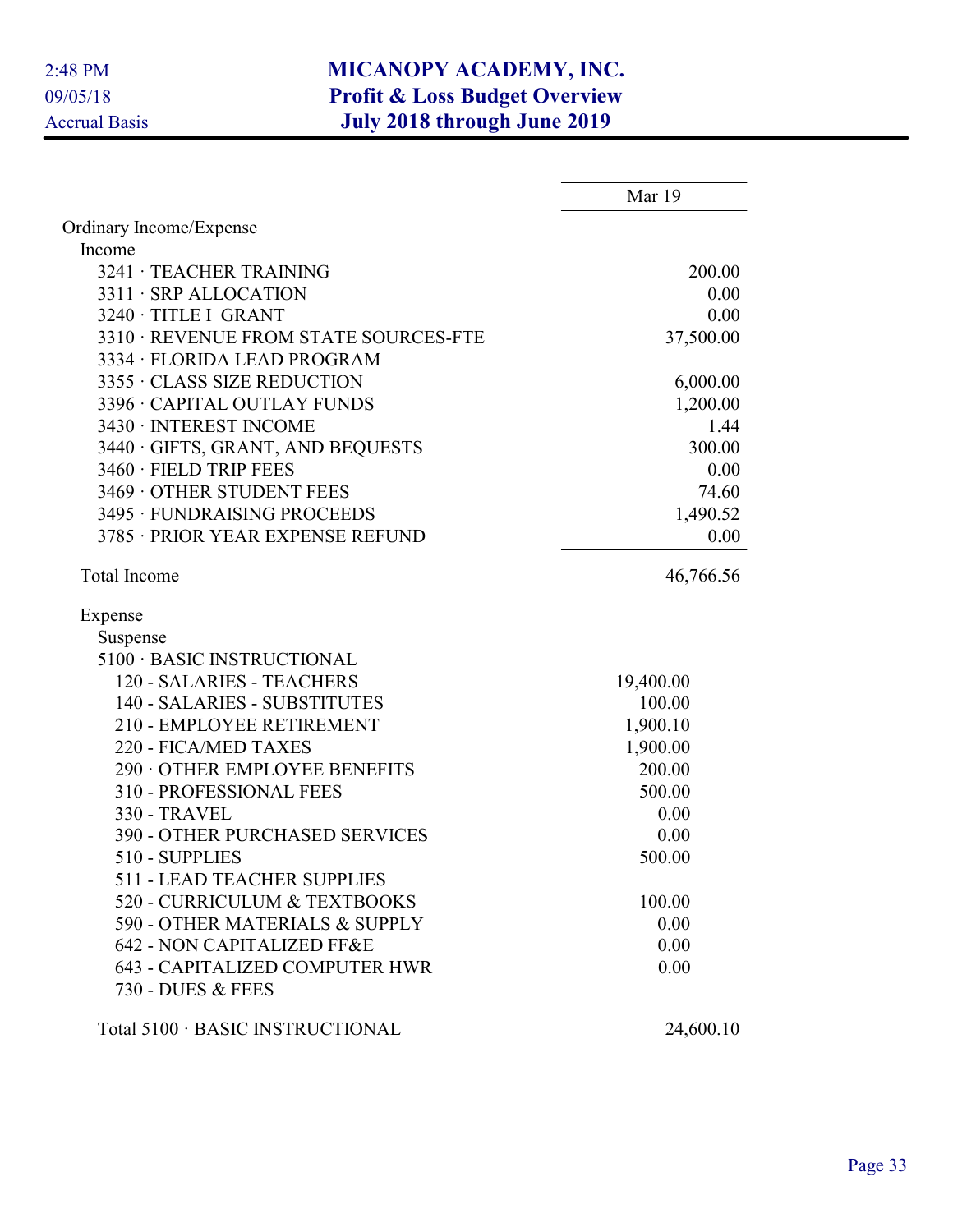|                                                                                                                                                  | Mar 19                                    |        |
|--------------------------------------------------------------------------------------------------------------------------------------------------|-------------------------------------------|--------|
| 5200 · EXCEPTIONAL STUDENT INSTRUCTION<br>310 - PROFESSIONAL FEES                                                                                | 0.00                                      |        |
| Total 5200 · EXCEPTIONAL STUDENT INSTRUCTION                                                                                                     |                                           | 0.00   |
| 5500 OTHER INSTRUCTION<br>390 - FIELD TRIP EXPENSE<br><b>511 - ATHLETIC SUPPLIES</b><br>570 - AFTER SCHOOL FOOD SERVICE                          | 0.00                                      |        |
| Total 5500 · OTHER INSTRUCTION                                                                                                                   |                                           | 0.00   |
| $6120 \cdot$ GUIDANCE SERVICES<br>310 - PROFESSIONAL FEES<br>$6120 \cdot \text{GUIDANCE SERIES}$ - Other                                         | 0.00<br>975.00                            |        |
| Total 6120 · GUIDANCE SERVICES                                                                                                                   |                                           | 975.00 |
| $6130 \cdot \text{HEALTH}$ SERVICES<br>510 - MEDICAL SUPPLIES                                                                                    |                                           |        |
| Total 6130 · HEALTH SERVICES                                                                                                                     |                                           |        |
| 6140 · PSYCHOLOGICAL SERVICES<br>130 · SALARIES - COUNSELORS                                                                                     | 480.00                                    |        |
| Total 6140 · PSYCHOLOGICAL SERVICES                                                                                                              |                                           | 480.00 |
| 6400 · INSTR STAFF TRAINING SERVICES<br>300 · CONTINUING EDUCATION<br><b>390 - STAFF TRAINING SVC FEES</b>                                       | 0.00<br>0.00                              |        |
| Total 6400 · INSTR STAFF TRAINING SERVICES                                                                                                       |                                           | 0.00   |
| 7300 · SCHOOL ADMINISTRATION<br>110 - SALARIES - ADMINISTRATION<br>160 - SALARIES - OFFICE STAFF                                                 | 4,583.00<br>2,700.00                      |        |
| 163 - BONUS<br>210 - RETIREMENT<br>220 - FICA/MED TAXES<br>230 - INSURANCE<br><b>290 - OTHER EMPLOYEE BENEFITS</b><br>350 - REPAIR & MAINTENANCE | 566.68<br>671.66<br>0.00<br>0.00<br>50.00 |        |
| 372 - POSTAGE                                                                                                                                    | 0.00                                      |        |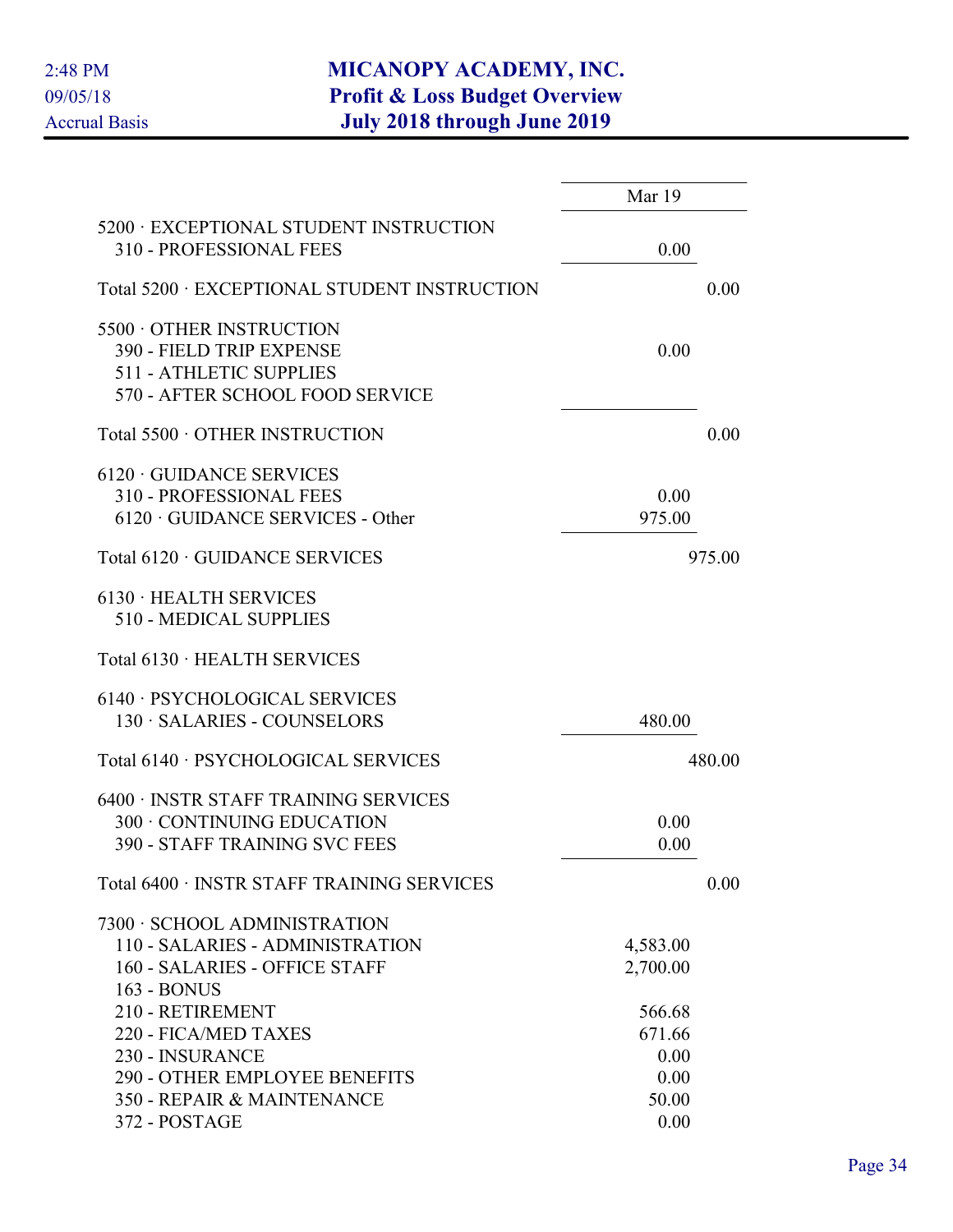|                                                                                    | Mar 19   |
|------------------------------------------------------------------------------------|----------|
| 391 - FINGERPRINTING                                                               | 0.00     |
| 392 - PUBLICITY                                                                    | 20.00    |
| 510 - SUPPLIES                                                                     | 200.00   |
| <b>590 - OTHER PURCHASES</b>                                                       | 0.00     |
| 692 - ADM SOFTWARE                                                                 | 9.99     |
| 730 - DUES & FEES                                                                  | 61.00    |
| Total 7300 · SCHOOL ADMINISTRATION                                                 | 8,862.33 |
| 7400 · FACILITIES ACQUISITION & CONTSR                                             |          |
| 360 - LEASE EXPENSE                                                                | 2,500.00 |
| 635 · REPAIRS & MAINTENANCE                                                        | 0.00     |
| 670 - IMPROV OTHER THAN BLDG                                                       | 0.00     |
| Total 7400 · FACILITIES ACQUISITION & CONTSR                                       | 2,500.00 |
| 7500 · FISCAL SERVICES<br>310 - ACCOUNTING SERVICES<br><b>310 - AUDIT SERVICES</b> | 375.00   |
| Total 7500 · FISCAL SERVICES                                                       | 375.00   |
| 7600 · FOOD SERVICES                                                               |          |
| <b>300 - FOOD PURCHASES</b>                                                        | 40.00    |
| Total 7600 · FOOD SERVICES                                                         | 40.00    |
| 7700 ASSESSMENT & EVALUATION                                                       |          |
| 310 - PROFESSIONAL SERVICES                                                        | 100.00   |
| Total 7700 · ASSESSMENT & EVALUATION                                               | 100.00   |
| 7720 · INFORMATION SERVICES                                                        |          |
| <b>390 - PURCHASED SERVICES</b>                                                    | 0.00     |
| Total 7720 · INFORMATION SERVICES                                                  | 0.00     |
| 7800 · PUPIL TRANSPORTATION SERVICES<br>$450 - GAS$                                |          |
| 650 - VEHICLE                                                                      | 0.00     |
| Total 7800 · PUPIL TRANSPORTATION SERVICES                                         | 0.00     |
|                                                                                    |          |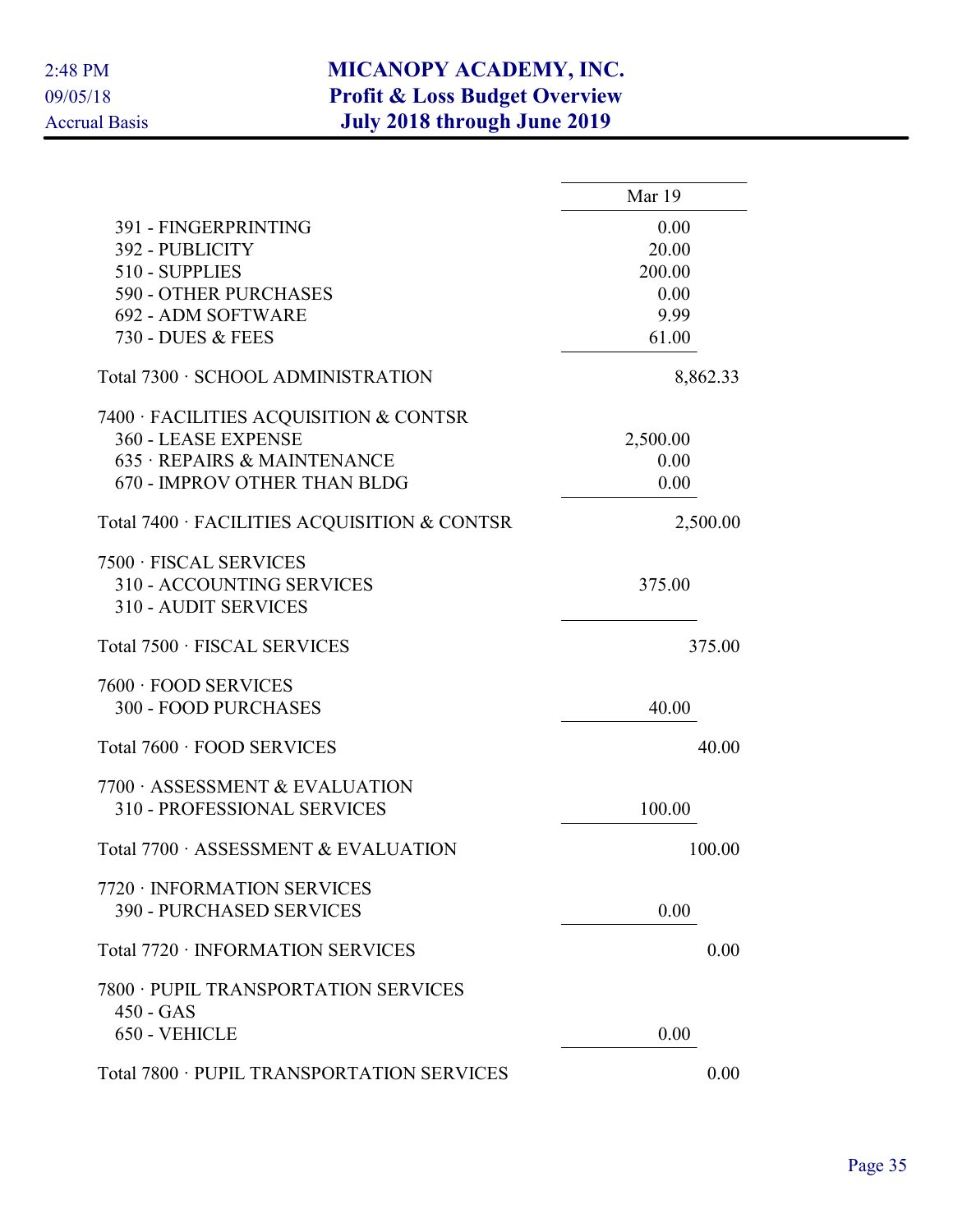|                                   | Mar 19     |
|-----------------------------------|------------|
| 7900 OPERATION OF PLANT           |            |
| 320 - INSURANCE                   | 1,123.21   |
| 350 - REPAIR & MAINTENANCE        | 450.00     |
| 370 - TELEPHONE                   | 250.00     |
| 380 - WATER, SEWER, & GARBAGE     | 200.00     |
| 430 - ELECTRIC & GAS              | 1,000.00   |
| 510 - SUPPLIES                    | 0.00       |
| 692 - NON CAPITALIZED EQUIP       | 300.00     |
| 730 - DUES & FEES                 |            |
| Total 7900 · OPERATION OF PLANT   | 3,323.21   |
| 8100 · MAINTENANCE OF PLANT       |            |
| 160 - SALARIES - MAINTENANCE      | 425.00     |
| 390 - PROFESSIONAL SERVICES       | 0.00       |
| Total 8100 · MAINTENANCE OF PLANT | 425.00     |
| 9100 · COMMUNITY SERVICES         |            |
| 510 - FUNDRAISING COSTS           | 0.00       |
| 600 · PARENT APPRECIATION         |            |
| Total 9100 · COMMUNITY SERVICES   | 0.00       |
| <b>Total Expense</b>              | 41,680.64  |
| Net Ordinary Income               | 5,085.92   |
| Other Income/Expense              |            |
| Other Expense                     |            |
| 9200 · DEBT SERVICE               |            |
| 711 - DEBT RETIREMENT             | 194.81     |
| $720 \cdot INTEREST$              | 2,000.00   |
| Total 9200 · DEBT SERVICE         | 2,194.81   |
| <b>Total Other Expense</b>        | 2,194.81   |
| Net Other Income                  | (2,194.81) |
| Net Income                        | 2,891.11   |
|                                   |            |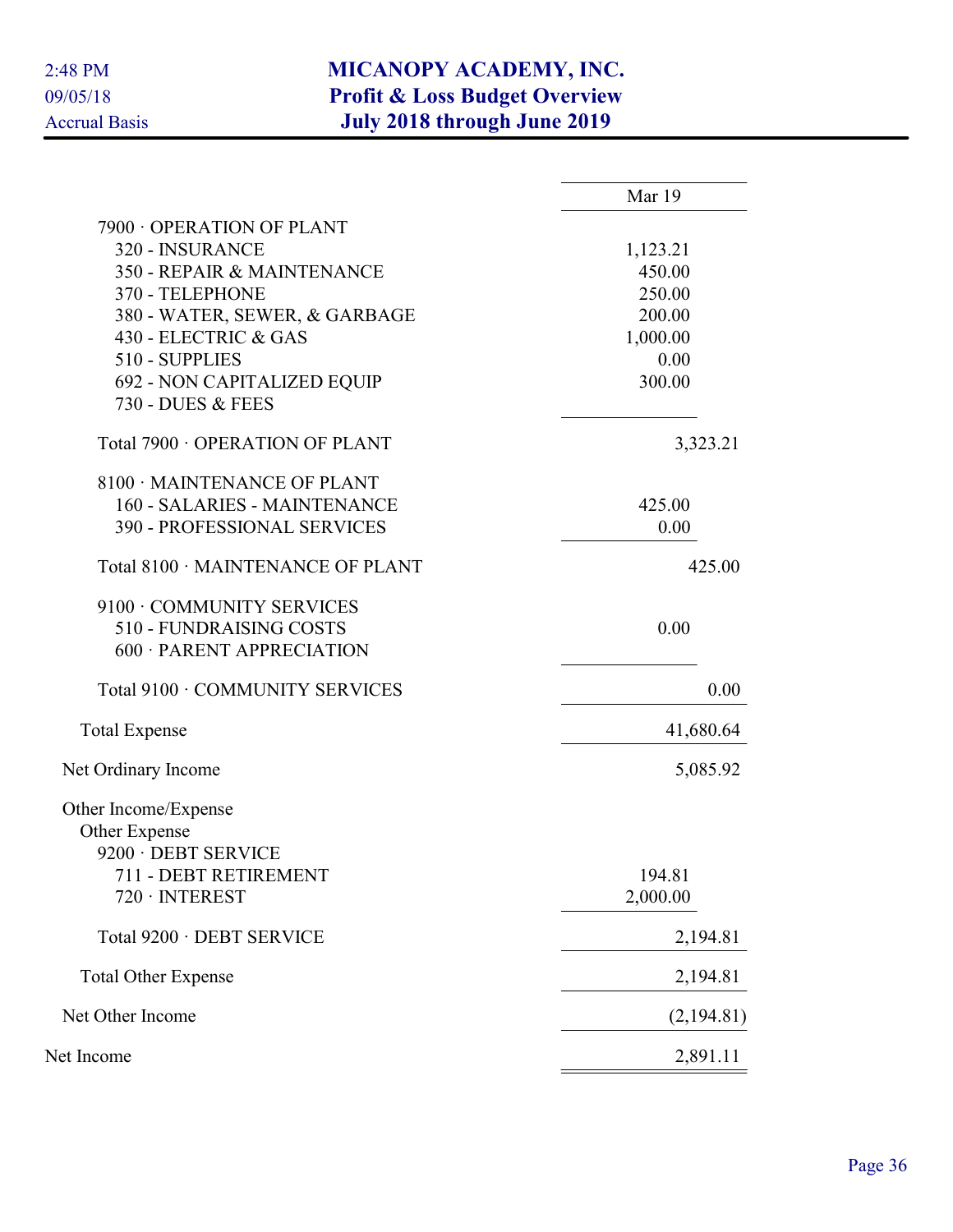|                                       | Apr 19    |
|---------------------------------------|-----------|
| Ordinary Income/Expense               |           |
| Income                                |           |
| 3241 · TEACHER TRAINING               | 0.00      |
| 3311 · SRP ALLOCATION                 | 0.00      |
| 3240 · TITLE I GRANT                  | 0.00      |
| 3310 · REVENUE FROM STATE SOURCES-FTE | 37,500.00 |
| 3334 · FLORIDA LEAD PROGRAM           |           |
| 3355 · CLASS SIZE REDUCTION           | 6,000.00  |
| 3396 · CAPITAL OUTLAY FUNDS           | 1,200.00  |
| 3430 · INTEREST INCOME                | 1.21      |
| 3440 · GIFTS, GRANT, AND BEQUESTS     | 100.00    |
| 3460 · FIELD TRIP FEES                | 475.00    |
| 3469 OTHER STUDENT FEES               | 102.50    |
| 3495 · FUNDRAISING PROCEEDS           | 721.00    |
| 3785 · PRIOR YEAR EXPENSE REFUND      | 0.00      |
| <b>Total Income</b>                   | 46,099.71 |
| Expense                               |           |
| Suspense                              |           |
| 5100 · BASIC INSTRUCTIONAL            |           |
| 120 - SALARIES - TEACHERS             | 19,400.00 |
| 140 - SALARIES - SUBSTITUTES          | 200.00    |
| 210 - EMPLOYEE RETIREMENT             | 1,900.10  |
| 220 - FICA/MED TAXES                  | 1,900.00  |
| 290 OTHER EMPLOYEE BENEFITS           | 200.00    |
| 310 - PROFESSIONAL FEES               | 234.40    |
| <b>330 - TRAVEL</b>                   | 0.00      |
| <b>390 - OTHER PURCHASED SERVICES</b> | 0.00      |
| 510 - SUPPLIES                        | 200.00    |
| <b>511 - LEAD TEACHER SUPPLIES</b>    |           |
| 520 - CURRICULUM & TEXTBOOKS          | 100.00    |
| 590 - OTHER MATERIALS & SUPPLY        | 497.91    |
| 642 - NON CAPITALIZED FF&E            | 476.03    |
| <b>643 - CAPITALIZED COMPUTER HWR</b> | 0.00      |
| 730 - DUES & FEES                     |           |
| Total 5100 · BASIC INSTRUCTIONAL      | 25,108.44 |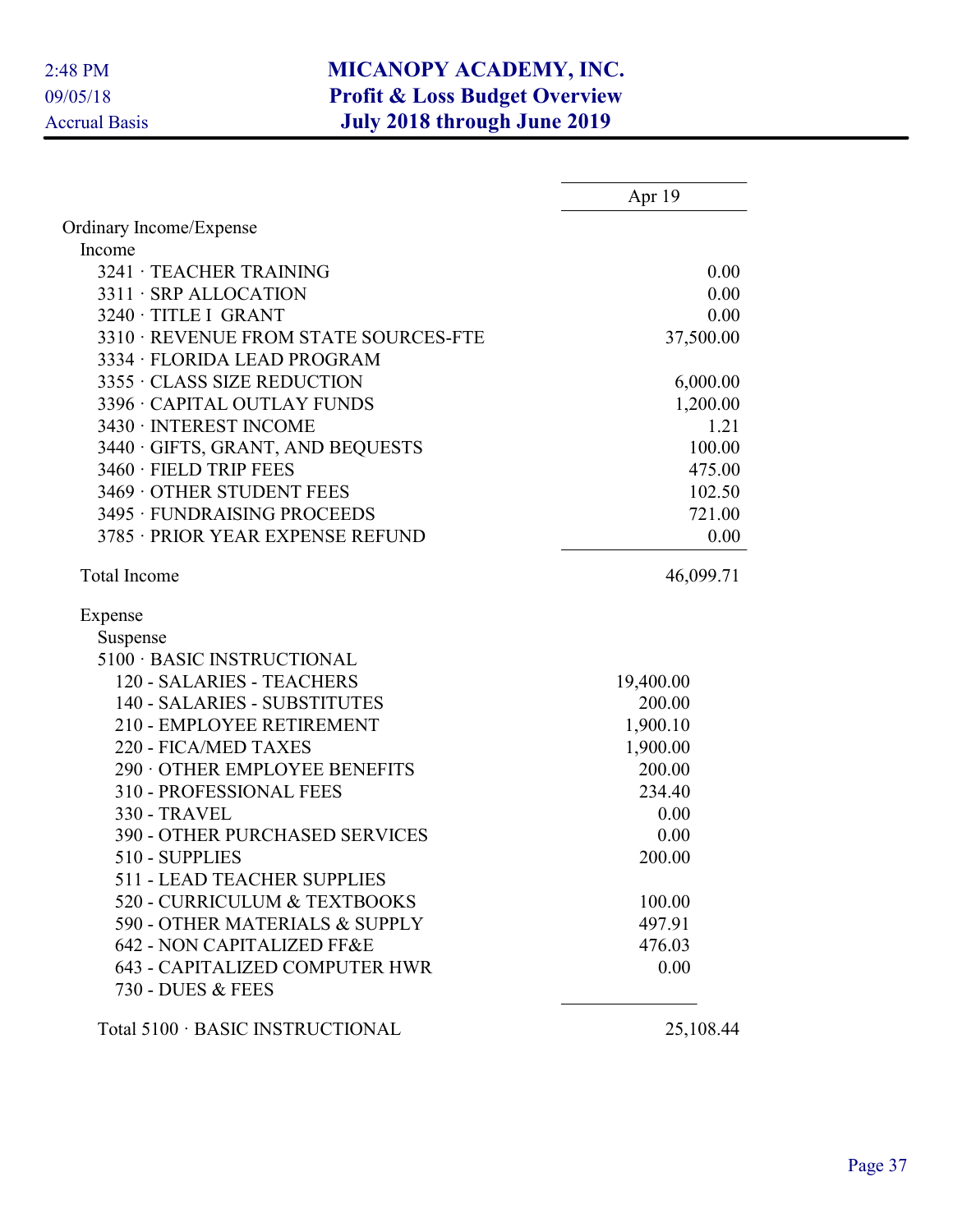|                                                                                                                                                  | Apr 19                                       |        |
|--------------------------------------------------------------------------------------------------------------------------------------------------|----------------------------------------------|--------|
| 5200 · EXCEPTIONAL STUDENT INSTRUCTION<br>310 - PROFESSIONAL FEES                                                                                | 0.00                                         |        |
| Total 5200 · EXCEPTIONAL STUDENT INSTRUCTION                                                                                                     |                                              | 0.00   |
| 5500 OTHER INSTRUCTION<br>390 - FIELD TRIP EXPENSE<br><b>511 - ATHLETIC SUPPLIES</b><br>570 - AFTER SCHOOL FOOD SERVICE                          | 0.00                                         |        |
| Total 5500 · OTHER INSTRUCTION                                                                                                                   |                                              | 0.00   |
| $6120 \cdot$ GUIDANCE SERVICES<br>310 - PROFESSIONAL FEES<br>$6120 \cdot \text{GUIDANCE SERIES}$ - Other                                         | 0.00<br>975.00                               |        |
| Total 6120 · GUIDANCE SERVICES                                                                                                                   |                                              | 975.00 |
| $6130 \cdot \text{HEALTH}$ SERVICES<br>510 - MEDICAL SUPPLIES                                                                                    |                                              |        |
| Total 6130 · HEALTH SERVICES                                                                                                                     |                                              |        |
| 6140 · PSYCHOLOGICAL SERVICES<br>130 · SALARIES - COUNSELORS                                                                                     | 480.00                                       |        |
| Total 6140 · PSYCHOLOGICAL SERVICES                                                                                                              |                                              | 480.00 |
| 6400 · INSTR STAFF TRAINING SERVICES<br>300 · CONTINUING EDUCATION<br><b>390 - STAFF TRAINING SVC FEES</b>                                       | 0.00<br>0.00                                 |        |
| Total 6400 · INSTR STAFF TRAINING SERVICES                                                                                                       |                                              | 0.00   |
| 7300 · SCHOOL ADMINISTRATION<br>110 - SALARIES - ADMINISTRATION<br>160 - SALARIES - OFFICE STAFF                                                 | 4,583.00<br>2,700.00                         |        |
| 163 - BONUS<br>210 - RETIREMENT<br>220 - FICA/MED TAXES<br>230 - INSURANCE<br><b>290 - OTHER EMPLOYEE BENEFITS</b><br>350 - REPAIR & MAINTENANCE | 1,280.77<br>678.82<br>0.00<br>0.00<br>200.00 |        |
| 372 - POSTAGE                                                                                                                                    | 55.65                                        |        |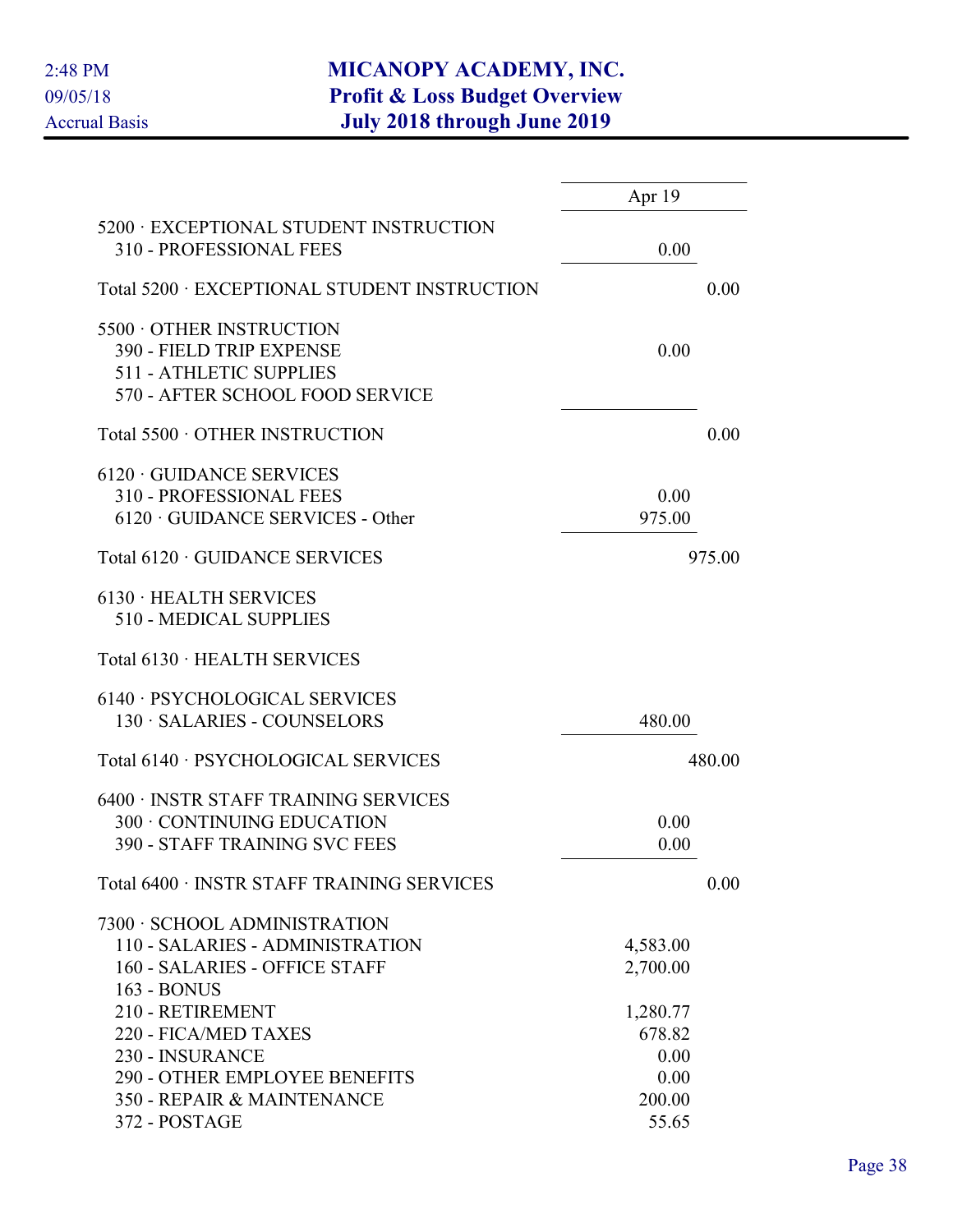|                                                                                    | Apr 19   |          |
|------------------------------------------------------------------------------------|----------|----------|
| 391 - FINGERPRINTING                                                               | 50.00    |          |
| 392 - PUBLICITY                                                                    | 100.00   |          |
| 510 - SUPPLIES                                                                     | 150.00   |          |
| <b>590 - OTHER PURCHASES</b>                                                       | 0.00     |          |
| 692 - ADM SOFTWARE                                                                 | 9.99     |          |
| 730 - DUES & FEES                                                                  | 100.00   |          |
| Total 7300 · SCHOOL ADMINISTRATION                                                 |          | 9,908.23 |
| 7400 · FACILITIES ACQUISITION & CONTSR                                             |          |          |
| 360 - LEASE EXPENSE                                                                | 2,500.00 |          |
| 635 · REPAIRS & MAINTENANCE                                                        | 1,400.00 |          |
| 670 - IMPROV OTHER THAN BLDG                                                       | 0.00     |          |
| Total 7400 · FACILITIES ACQUISITION & CONTSR                                       |          | 3,900.00 |
| 7500 · FISCAL SERVICES<br>310 - ACCOUNTING SERVICES<br><b>310 - AUDIT SERVICES</b> | 0.00     |          |
| Total 7500 · FISCAL SERVICES                                                       |          | 0.00     |
| 7600 · FOOD SERVICES<br><b>300 - FOOD PURCHASES</b>                                | 10.00    |          |
| Total 7600 · FOOD SERVICES                                                         |          | 10.00    |
| 7700 ASSESSMENT & EVALUATION                                                       |          |          |
| <b>310 - PROFESSIONAL SERVICES</b>                                                 | 100.00   |          |
| Total 7700 · ASSESSMENT & EVALUATION                                               |          | 100.00   |
| 7720 · INFORMATION SERVICES<br>390 - PURCHASED SERVICES                            | 0.00     |          |
| Total 7720 · INFORMATION SERVICES                                                  |          | 0.00     |
| 7800 · PUPIL TRANSPORTATION SERVICES<br>$450 - GAS$                                |          |          |
| 650 - VEHICLE                                                                      | 0.00     |          |
| Total 7800 · PUPIL TRANSPORTATION SERVICES                                         |          | 0.00     |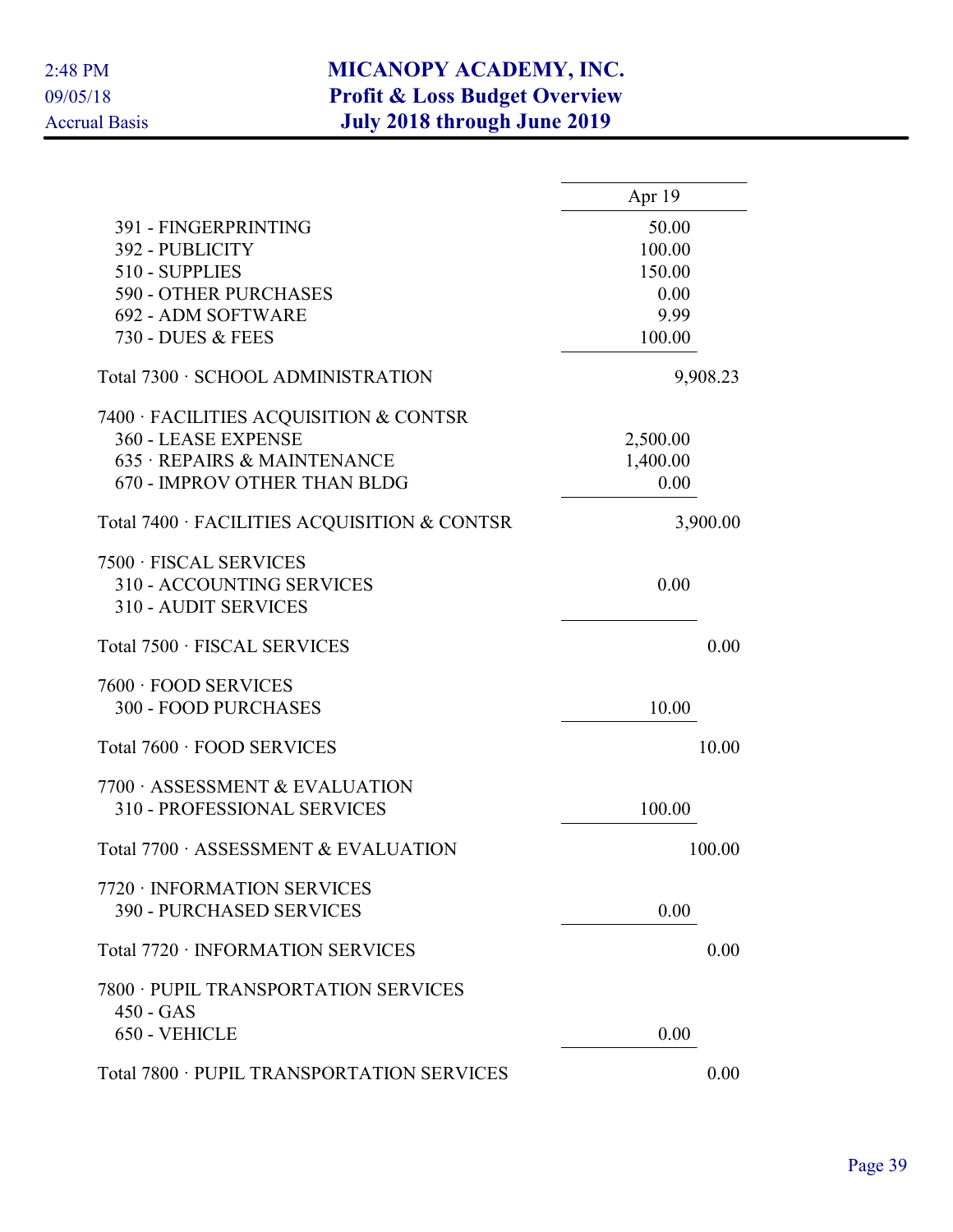|                                   | Apr 19     |
|-----------------------------------|------------|
| 7900 OPERATION OF PLANT           |            |
| 320 - INSURANCE                   | 1,123.21   |
| 350 - REPAIR & MAINTENANCE        | 594.39     |
| 370 - TELEPHONE                   | 250.00     |
| 380 - WATER, SEWER, & GARBAGE     | 200.00     |
| 430 - ELECTRIC & GAS              | 1,000.00   |
| 510 - SUPPLIES                    | 378.15     |
| 692 - NON CAPITALIZED EQUIP       | 300.00     |
| 730 - DUES & FEES                 |            |
| Total 7900 · OPERATION OF PLANT   | 3,845.75   |
| 8100 MAINTENANCE OF PLANT         |            |
| 160 - SALARIES - MAINTENANCE      | 425.00     |
| 390 - PROFESSIONAL SERVICES       | 0.00       |
| Total 8100 · MAINTENANCE OF PLANT | 425.00     |
| 9100 · COMMUNITY SERVICES         |            |
| 510 - FUNDRAISING COSTS           | 0.00       |
| 600 · PARENT APPRECIATION         |            |
| Total 9100 · COMMUNITY SERVICES   | 0.00       |
| <b>Total Expense</b>              | 44,752.42  |
| Net Ordinary Income               | 1,347.29   |
| Other Income/Expense              |            |
| Other Expense                     |            |
| 9200 · DEBT SERVICE               |            |
| 711 - DEBT RETIREMENT             | 196.60     |
| $720 \cdot INTEREST$              | 2,000.00   |
| Total 9200 · DEBT SERVICE         | 2,196.60   |
| <b>Total Other Expense</b>        | 2,196.60   |
| Net Other Income                  | (2,196.60) |
| Net Income                        | (849.31)   |
|                                   |            |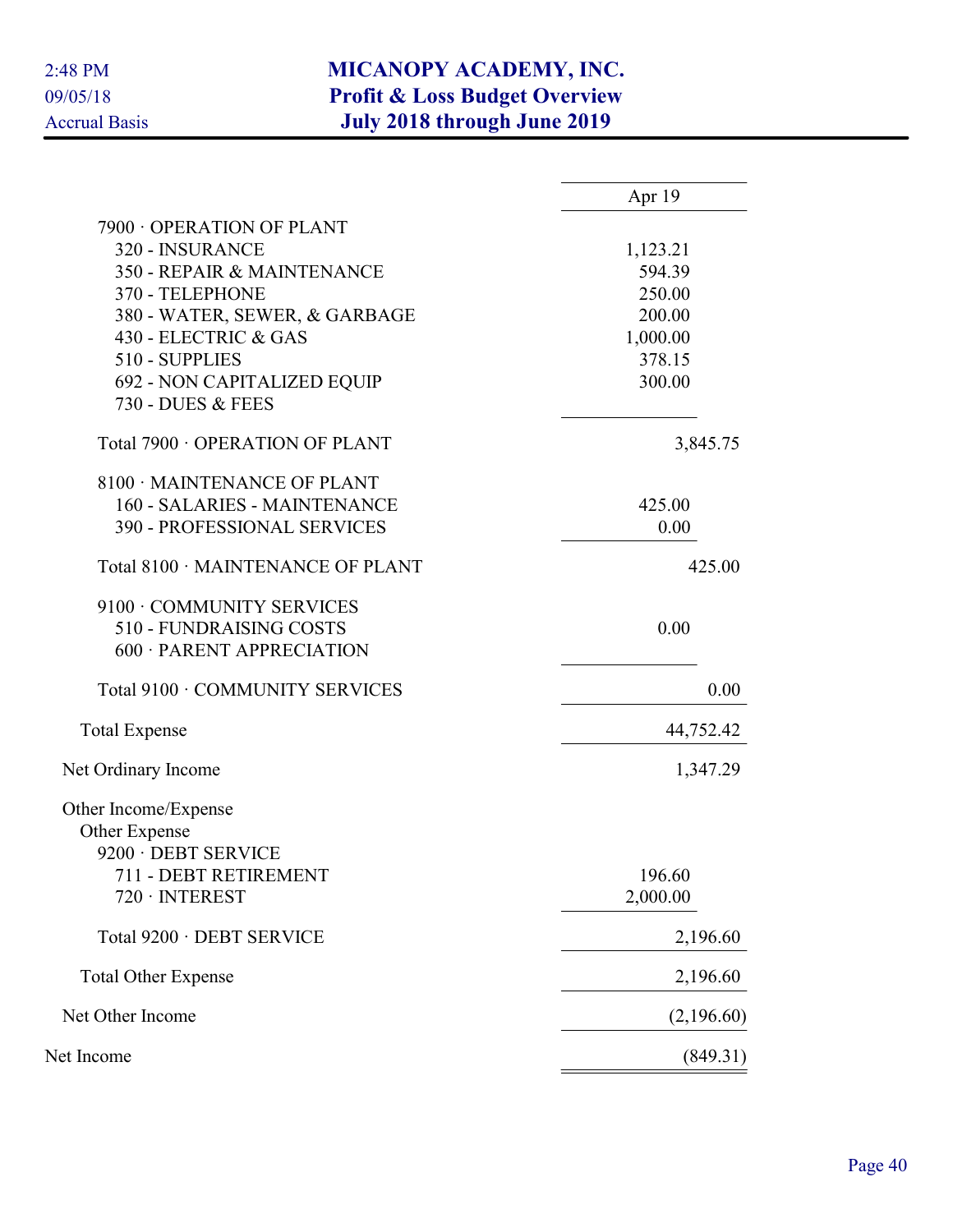|                                       | May 19    |
|---------------------------------------|-----------|
| Ordinary Income/Expense               |           |
| Income                                |           |
| 3241 · TEACHER TRAINING               | 0.00      |
| 3311 · SRP ALLOCATION                 | 0.00      |
| 3240 · TITLE I GRANT                  | 0.00      |
| 3310 · REVENUE FROM STATE SOURCES-FTE | 37,500.00 |
| 3334 · FLORIDA LEAD PROGRAM           |           |
| 3355 · CLASS SIZE REDUCTION           | 6,000.00  |
| 3396 · CAPITAL OUTLAY FUNDS           | 1,200.00  |
| 3430 · INTEREST INCOME                | 0.93      |
| 3440 · GIFTS, GRANT, AND BEQUESTS     | 0.00      |
| 3460 · FIELD TRIP FEES                | 0.00      |
| 3469 OTHER STUDENT FEES               | 448.40    |
| 3495 · FUNDRAISING PROCEEDS           | 65.00     |
| 3785 · PRIOR YEAR EXPENSE REFUND      | 30.00     |
| <b>Total Income</b>                   | 45,244.33 |
| Expense                               |           |
| Suspense                              |           |
| 5100 · BASIC INSTRUCTIONAL            |           |
| 120 - SALARIES - TEACHERS             | 19,400.00 |
| 140 - SALARIES - SUBSTITUTES          | 200.00    |
| 210 - EMPLOYEE RETIREMENT             | 1,900.10  |
| 220 - FICA/MED TAXES                  | 1,900.00  |
| 290 OTHER EMPLOYEE BENEFITS           | 200.00    |
| 310 - PROFESSIONAL FEES               | 531.60    |
| <b>330 - TRAVEL</b>                   | 0.00      |
| <b>390 - OTHER PURCHASED SERVICES</b> | 0.00      |
| 510 - SUPPLIES                        | 400.00    |
| <b>511 - LEAD TEACHER SUPPLIES</b>    |           |
| 520 - CURRICULUM & TEXTBOOKS          | 100.00    |
| 590 - OTHER MATERIALS & SUPPLY        | 33.00     |
| 642 - NON CAPITALIZED FF&E            | 0.00      |
| <b>643 - CAPITALIZED COMPUTER HWR</b> | 0.00      |
| 730 - DUES & FEES                     |           |
| Total 5100 · BASIC INSTRUCTIONAL      | 24,664.70 |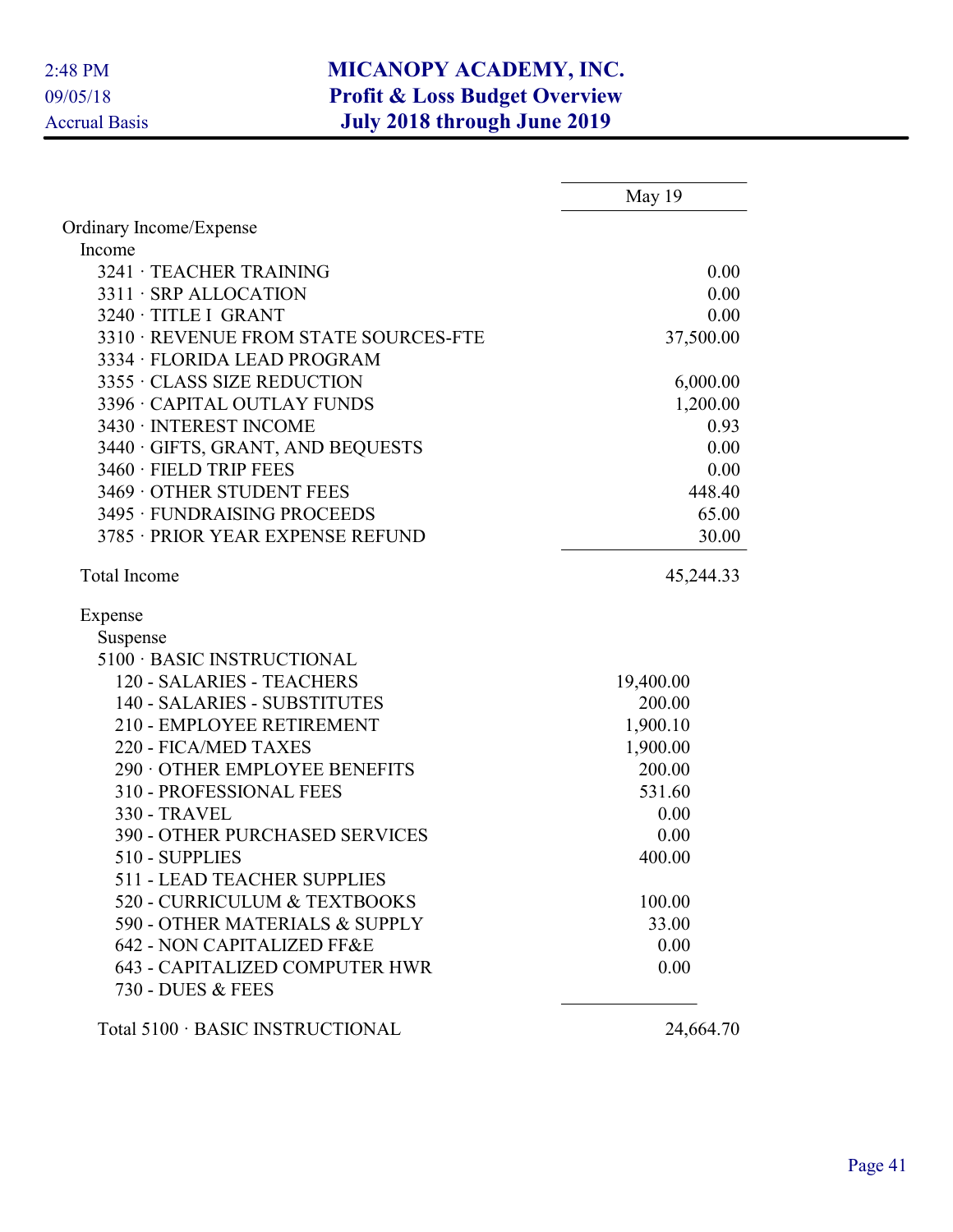|                                                                                                                         | May 19                           |        |
|-------------------------------------------------------------------------------------------------------------------------|----------------------------------|--------|
| 5200 · EXCEPTIONAL STUDENT INSTRUCTION<br>310 - PROFESSIONAL FEES                                                       | 0.00                             |        |
| Total 5200 · EXCEPTIONAL STUDENT INSTRUCTION                                                                            |                                  | 0.00   |
| 5500 OTHER INSTRUCTION<br>390 - FIELD TRIP EXPENSE<br><b>511 - ATHLETIC SUPPLIES</b><br>570 - AFTER SCHOOL FOOD SERVICE | 0.00                             |        |
| Total 5500 · OTHER INSTRUCTION                                                                                          |                                  | 0.00   |
| $6120 \cdot$ GUIDANCE SERVICES<br>310 - PROFESSIONAL FEES<br>$6120 \cdot \text{GUIDANCE SERIES}$ - Other                | 0.00<br>975.00                   |        |
| Total 6120 · GUIDANCE SERVICES                                                                                          |                                  | 975.00 |
| $6130 \cdot \text{HEatTH}$ SERVICES<br>510 - MEDICAL SUPPLIES                                                           |                                  |        |
| Total 6130 · HEALTH SERVICES                                                                                            |                                  |        |
| 6140 · PSYCHOLOGICAL SERVICES<br>130 · SALARIES - COUNSELORS                                                            | 480.00                           |        |
| Total 6140 · PSYCHOLOGICAL SERVICES                                                                                     |                                  | 480.00 |
| 6400 · INSTR STAFF TRAINING SERVICES<br>300 CONTINUING EDUCATION<br><b>390 - STAFF TRAINING SVC FEES</b>                | 200.00<br>0.00                   |        |
| Total 6400 · INSTR STAFF TRAINING SERVICES                                                                              |                                  | 200.00 |
| 7300 · SCHOOL ADMINISTRATION<br>110 - SALARIES - ADMINISTRATION<br><b>160 - SALARIES - OFFICE STAFF</b><br>163 - BONUS  | 4,583.00<br>2,700.00             |        |
| 210 - RETIREMENT<br>220 - FICA/MED TAXES<br>230 - INSURANCE<br><b>290 - OTHER EMPLOYEE BENEFITS</b>                     | 746.82<br>715.42<br>0.00<br>0.00 |        |
| 350 - REPAIR & MAINTENANCE<br>372 - POSTAGE                                                                             | 370.00<br>0.00                   |        |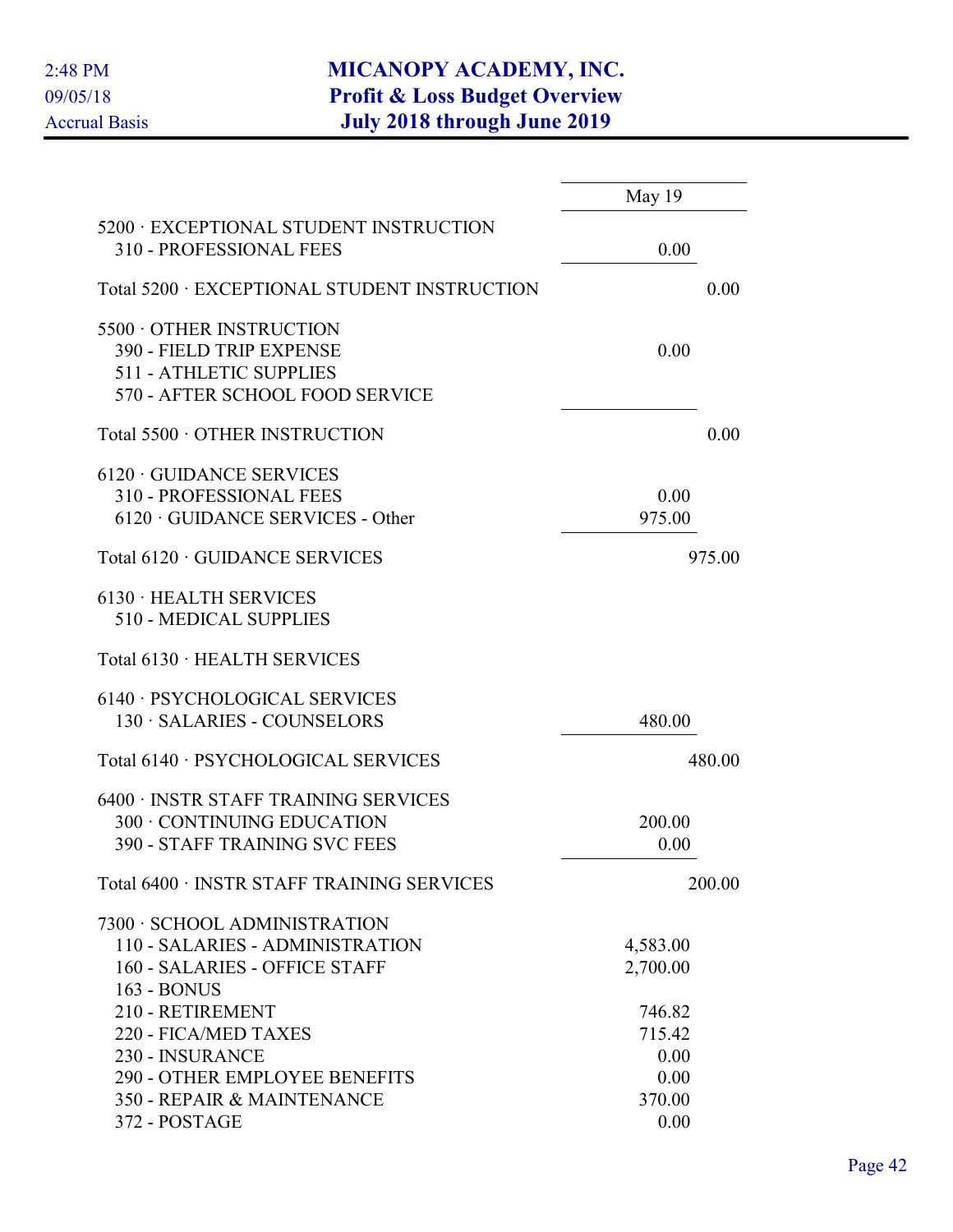|                                                                                    | May 19   |
|------------------------------------------------------------------------------------|----------|
| 391 - FINGERPRINTING                                                               | 0.00     |
| 392 - PUBLICITY                                                                    | 150.00   |
| 510 - SUPPLIES                                                                     | 55.58    |
| <b>590 - OTHER PURCHASES</b>                                                       | 0.00     |
| 692 - ADM SOFTWARE                                                                 | 9.99     |
| 730 - DUES & FEES                                                                  | 61.00    |
| Total 7300 · SCHOOL ADMINISTRATION                                                 | 9,391.81 |
| 7400 · FACILITIES ACQUISITION & CONTSR                                             |          |
| 360 - LEASE EXPENSE                                                                | 2,500.00 |
| 635 · REPAIRS & MAINTENANCE                                                        | 0.00     |
| 670 - IMPROV OTHER THAN BLDG                                                       | 0.00     |
| Total 7400 · FACILITIES ACQUISITION & CONTSR                                       | 2,500.00 |
| 7500 · FISCAL SERVICES<br>310 - ACCOUNTING SERVICES<br><b>310 - AUDIT SERVICES</b> | 825.00   |
| Total 7500 · FISCAL SERVICES                                                       | 825.00   |
| 7600 · FOOD SERVICES                                                               |          |
| <b>300 - FOOD PURCHASES</b>                                                        | 200.00   |
| Total 7600 · FOOD SERVICES                                                         | 200.00   |
| 7700 ASSESSMENT & EVALUATION                                                       |          |
| 310 - PROFESSIONAL SERVICES                                                        | 100.00   |
| Total 7700 · ASSESSMENT & EVALUATION                                               | 100.00   |
| 7720 · INFORMATION SERVICES                                                        |          |
| <b>390 - PURCHASED SERVICES</b>                                                    | 0.00     |
| Total 7720 · INFORMATION SERVICES                                                  | 0.00     |
| 7800 · PUPIL TRANSPORTATION SERVICES<br>$450 - GAS$                                |          |
| 650 - VEHICLE                                                                      | 0.00     |
| Total 7800 · PUPIL TRANSPORTATION SERVICES                                         | 0.00     |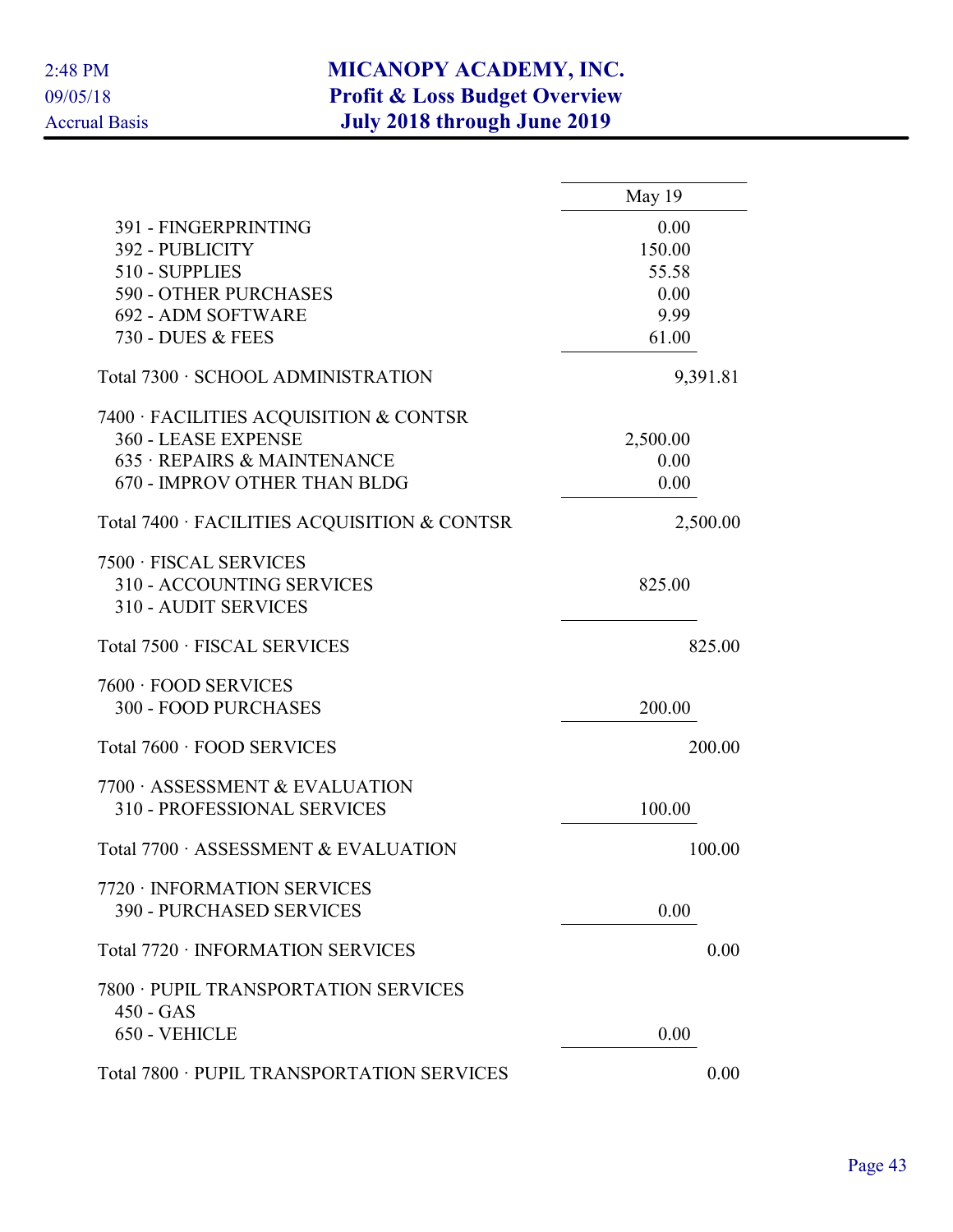|                                   | May 19     |
|-----------------------------------|------------|
| 7900 OPERATION OF PLANT           |            |
| 320 - INSURANCE                   | 1,123.21   |
| 350 - REPAIR & MAINTENANCE        | 546.67     |
| 370 - TELEPHONE                   | 250.00     |
| 380 - WATER, SEWER, & GARBAGE     | 200.00     |
| 430 - ELECTRIC & GAS              | 980.00     |
| 510 - SUPPLIES                    | 116.70     |
| 692 - NON CAPITALIZED EQUIP       | 0.00       |
| 730 - DUES & FEES                 |            |
| Total 7900 · OPERATION OF PLANT   | 3,216.58   |
| 8100 · MAINTENANCE OF PLANT       |            |
| 160 - SALARIES - MAINTENANCE      | 425.00     |
| 390 - PROFESSIONAL SERVICES       | 0.00       |
| Total 8100 · MAINTENANCE OF PLANT | 425.00     |
| 9100 · COMMUNITY SERVICES         |            |
| 510 - FUNDRAISING COSTS           | 0.00       |
| 600 · PARENT APPRECIATION         |            |
| Total 9100 · COMMUNITY SERVICES   | 0.00       |
| <b>Total Expense</b>              | 42,978.09  |
| Net Ordinary Income               | 2,266.24   |
| Other Income/Expense              |            |
| Other Expense                     |            |
| 9200 · DEBT SERVICE               |            |
| 711 - DEBT RETIREMENT             | 198.39     |
| $720 \cdot INTEREST$              | 2,000.00   |
| Total 9200 · DEBT SERVICE         | 2,198.39   |
| <b>Total Other Expense</b>        | 2,198.39   |
| Net Other Income                  | (2,198.39) |
| Net Income                        | 67.85      |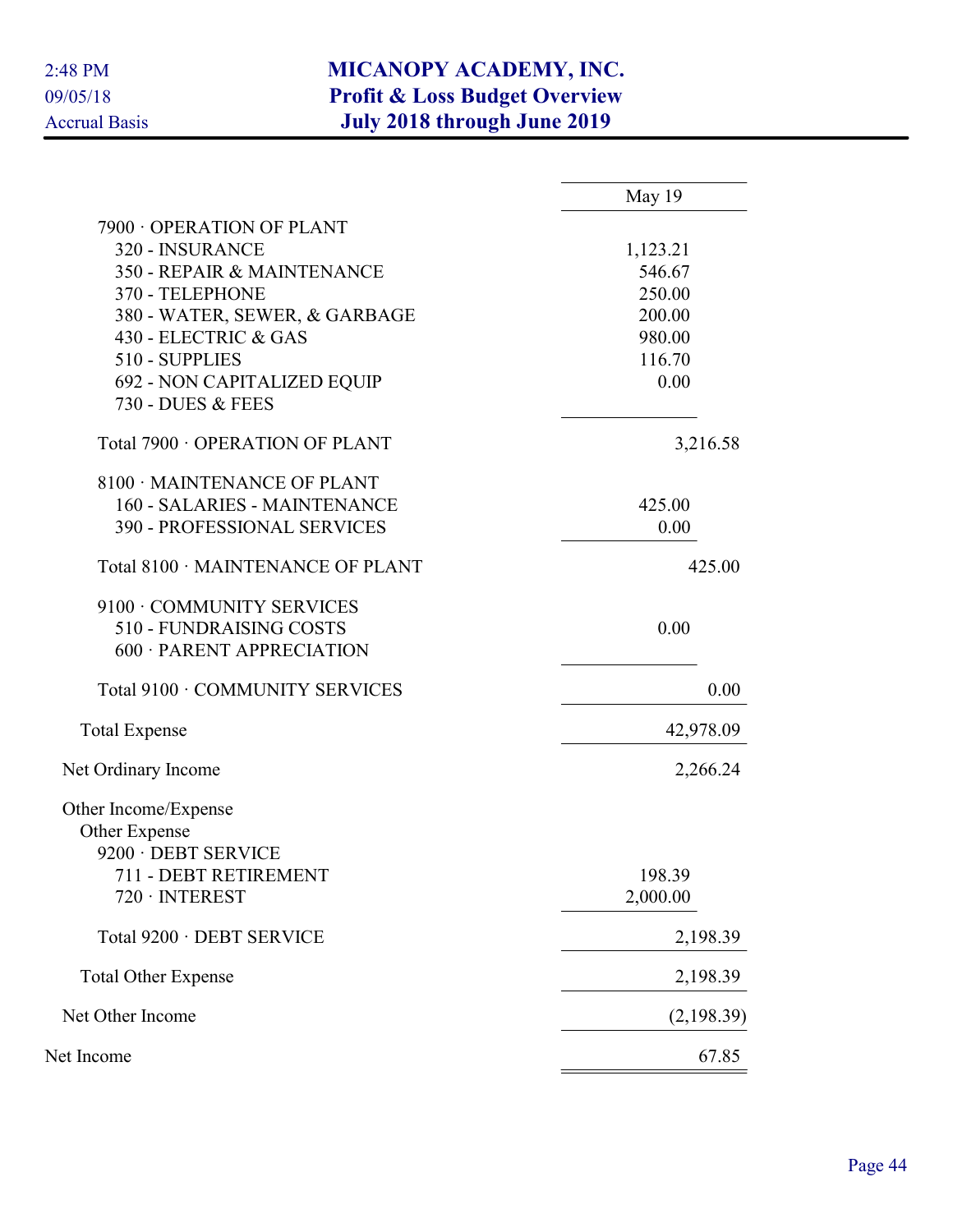|                                                            | Jun 19    |
|------------------------------------------------------------|-----------|
| Ordinary Income/Expense                                    |           |
| Income                                                     |           |
| 3241 · TEACHER TRAINING                                    | 300.00    |
| 3311 · SRP ALLOCATION                                      | 0.00      |
| 3240 · TITLE I GRANT                                       | 0.00      |
| 3310 · REVENUE FROM STATE SOURCES-FTE                      | 37,500.00 |
| 3334 · FLORIDA LEAD PROGRAM                                |           |
| 3355 · CLASS SIZE REDUCTION                                | 6,000.00  |
| 3396 · CAPITAL OUTLAY FUNDS                                | 1,200.00  |
| 3430 · INTEREST INCOME                                     | 0.64      |
| 3440 · GIFTS, GRANT, AND BEQUESTS                          | 100.00    |
| 3460 · FIELD TRIP FEES                                     | 0.00      |
| 3469 OTHER STUDENT FEES                                    | 147.32    |
| 3495 · FUNDRAISING PROCEEDS                                | 1.00      |
| 3785 · PRIOR YEAR EXPENSE REFUND                           | 0.00      |
| <b>Total Income</b>                                        | 45,248.96 |
| Expense                                                    |           |
| Suspense                                                   |           |
| 5100 · BASIC INSTRUCTIONAL                                 |           |
| 120 - SALARIES - TEACHERS                                  | 19,400.00 |
| 140 - SALARIES - SUBSTITUTES                               | 0.00      |
| 210 - EMPLOYEE RETIREMENT                                  | 1,900.10  |
| 220 - FICA/MED TAXES                                       | 1,900.00  |
| 290 OTHER EMPLOYEE BENEFITS                                | 200.00    |
| 310 - PROFESSIONAL FEES                                    | 296.71    |
| <b>330 - TRAVEL</b>                                        | 0.00      |
| <b>390 - OTHER PURCHASED SERVICES</b>                      | 0.00      |
| 510 - SUPPLIES                                             | 400.00    |
| <b>511 - LEAD TEACHER SUPPLIES</b>                         |           |
| 520 - CURRICULUM & TEXTBOOKS                               | 100.00    |
| 590 - OTHER MATERIALS & SUPPLY                             | 700.30    |
| 642 - NON CAPITALIZED FF&E                                 | 0.00      |
| <b>643 - CAPITALIZED COMPUTER HWR</b><br>730 - DUES & FEES | 0.00      |
|                                                            |           |
| Total 5100 · BASIC INSTRUCTIONAL                           | 24,897.11 |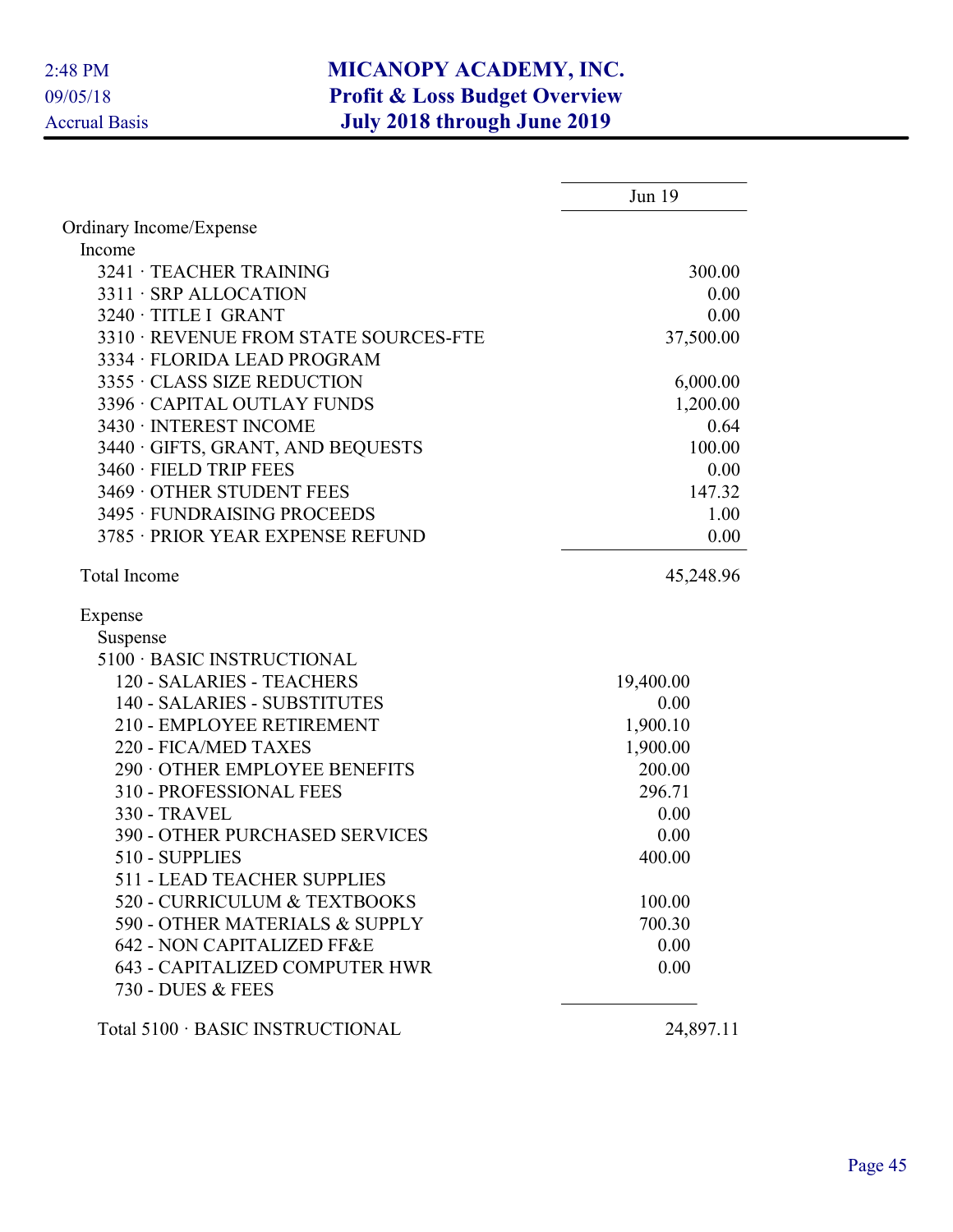|                                                                                                                                   | Jun 19                                    |        |
|-----------------------------------------------------------------------------------------------------------------------------------|-------------------------------------------|--------|
| 5200 · EXCEPTIONAL STUDENT INSTRUCTION<br>310 - PROFESSIONAL FEES                                                                 | 0.00                                      |        |
| Total 5200 · EXCEPTIONAL STUDENT INSTRUCTION                                                                                      |                                           | 0.00   |
| 5500 OTHER INSTRUCTION<br>390 - FIELD TRIP EXPENSE<br><b>511 - ATHLETIC SUPPLIES</b><br>570 - AFTER SCHOOL FOOD SERVICE           | 0.00                                      |        |
| Total 5500 · OTHER INSTRUCTION                                                                                                    |                                           | 0.00   |
| $6120 \cdot$ GUIDANCE SERVICES<br>310 - PROFESSIONAL FEES<br>$6120 \cdot \text{GUIDANCE SERIES}$ - Other                          | 0.00<br>975.00                            |        |
| Total 6120 · GUIDANCE SERVICES                                                                                                    |                                           | 975.00 |
| $6130 \cdot \text{HEALTH}$ SERVICES<br>510 - MEDICAL SUPPLIES                                                                     |                                           |        |
| Total 6130 · HEALTH SERVICES                                                                                                      |                                           |        |
| 6140 · PSYCHOLOGICAL SERVICES<br>130 · SALARIES - COUNSELORS                                                                      | 120.00                                    |        |
| Total 6140 · PSYCHOLOGICAL SERVICES                                                                                               |                                           | 120.00 |
| 6400 · INSTR STAFF TRAINING SERVICES<br>300 · CONTINUING EDUCATION<br><b>390 - STAFF TRAINING SVC FEES</b>                        | 0.00<br>0.00                              |        |
| Total 6400 · INSTR STAFF TRAINING SERVICES                                                                                        |                                           | 0.00   |
| 7300 · SCHOOL ADMINISTRATION<br>110 - SALARIES - ADMINISTRATION<br>160 - SALARIES - OFFICE STAFF<br>163 - BONUS                   | 4,583.00<br>2,700.00                      |        |
| 210 - RETIREMENT<br>220 - FICA/MED TAXES<br>230 - INSURANCE<br><b>290 - OTHER EMPLOYEE BENEFITS</b><br>350 - REPAIR & MAINTENANCE | 909.28<br>373.88<br>0.00<br>0.00<br>25.00 |        |
| 372 - POSTAGE                                                                                                                     | 0.00                                      |        |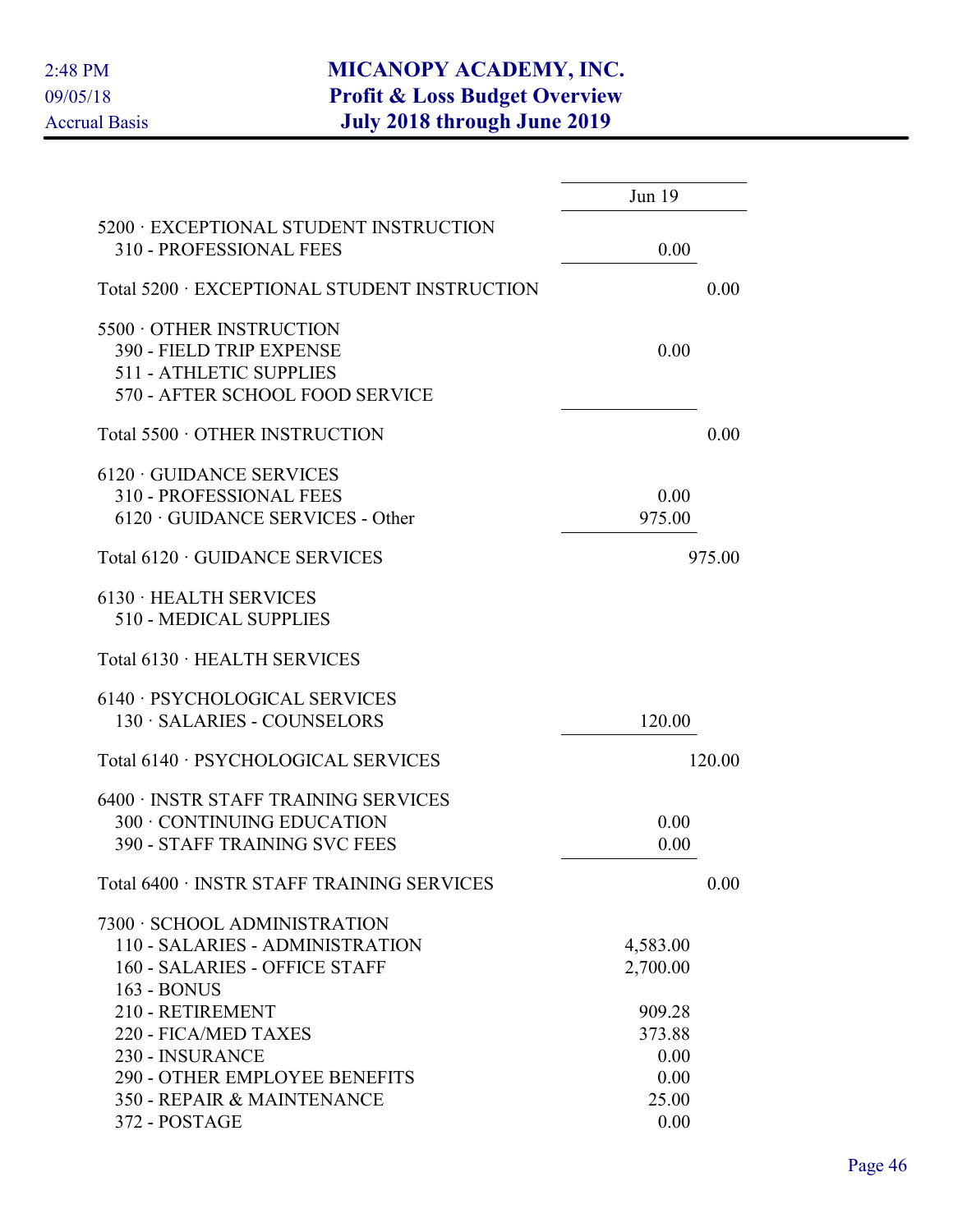|                                                                                    | Jun 19   |
|------------------------------------------------------------------------------------|----------|
| 391 - FINGERPRINTING                                                               | 0.00     |
| 392 - PUBLICITY                                                                    | 50.00    |
| 510 - SUPPLIES                                                                     | 149.31   |
| 590 - OTHER PURCHASES                                                              | 0.00     |
| 692 - ADM SOFTWARE                                                                 | 9.99     |
| 730 - DUES & FEES                                                                  | 61.00    |
| Total 7300 · SCHOOL ADMINISTRATION                                                 | 8,861.46 |
| 7400 · FACILITIES ACQUISITION & CONTSR                                             |          |
| 360 - LEASE EXPENSE                                                                | 2,500.00 |
| 635 · REPAIRS & MAINTENANCE                                                        | 0.00     |
| 670 - IMPROV OTHER THAN BLDG                                                       | 0.00     |
| Total 7400 · FACILITIES ACQUISITION & CONTSR                                       | 2,500.00 |
| 7500 · FISCAL SERVICES<br>310 - ACCOUNTING SERVICES<br><b>310 - AUDIT SERVICES</b> | 1,780.00 |
| Total 7500 · FISCAL SERVICES                                                       | 1,780.00 |
| 7600 · FOOD SERVICES                                                               |          |
| <b>300 - FOOD PURCHASES</b>                                                        | 0.00     |
| Total 7600 · FOOD SERVICES                                                         | 0.00     |
| 7700 ASSESSMENT & EVALUATION                                                       |          |
| <b>310 - PROFESSIONAL SERVICES</b>                                                 | 100.00   |
| Total 7700 · ASSESSMENT & EVALUATION                                               | 100.00   |
| 7720 · INFORMATION SERVICES                                                        |          |
| <b>390 - PURCHASED SERVICES</b>                                                    | 0.00     |
| Total 7720 · INFORMATION SERVICES                                                  | 0.00     |
| 7800 · PUPIL TRANSPORTATION SERVICES                                               |          |
| $450 - GAS$<br>650 - VEHICLE                                                       | 0.00     |
|                                                                                    |          |
| Total 7800 · PUPIL TRANSPORTATION SERVICES                                         | 0.00     |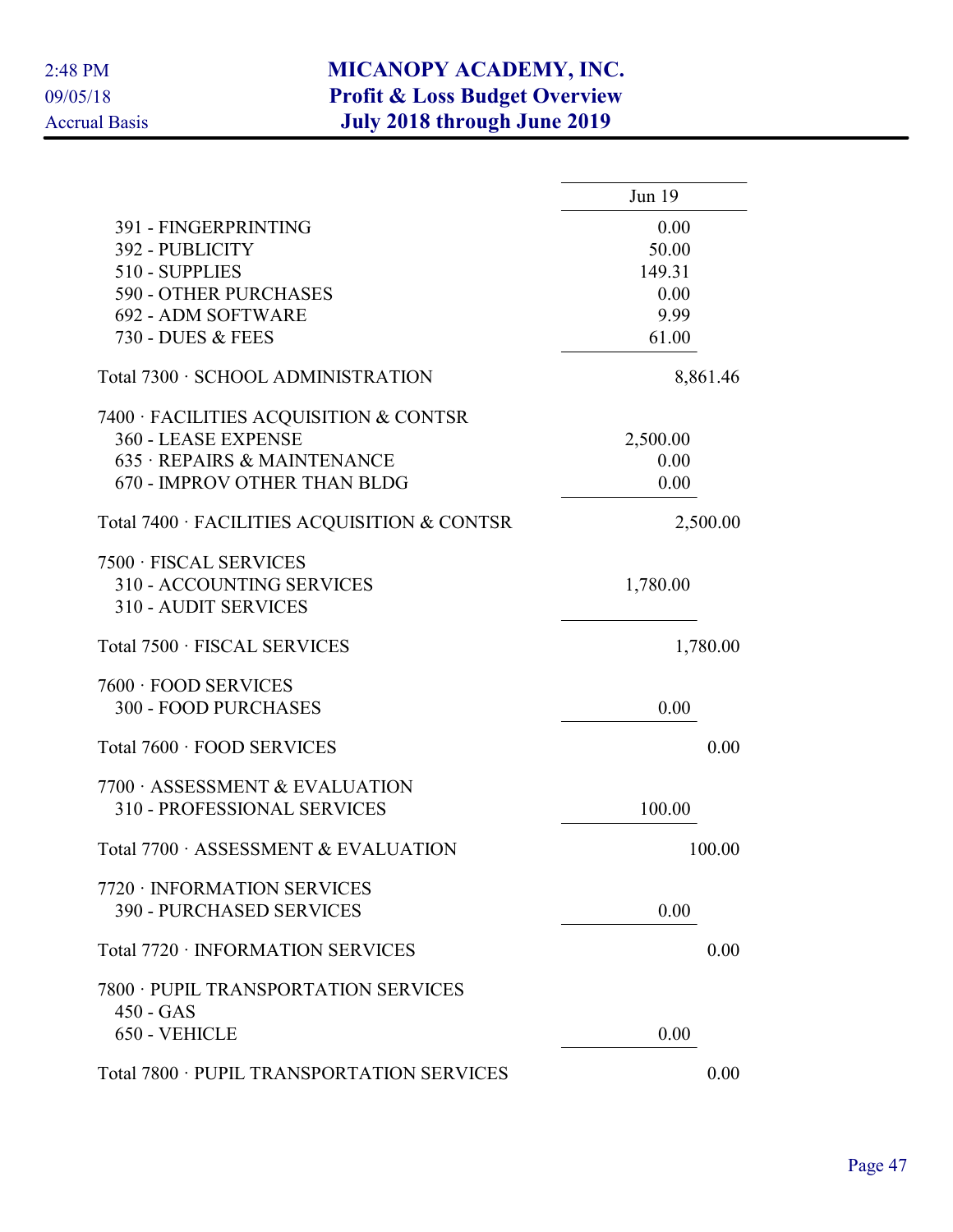|                                    | Jun 19     |
|------------------------------------|------------|
| 7900 OPERATION OF PLANT            |            |
| 320 - INSURANCE                    | 1,123.21   |
| 350 - REPAIR & MAINTENANCE         | 634.60     |
| 370 - TELEPHONE                    | 250.00     |
| 380 - WATER, SEWER, & GARBAGE      | 170.00     |
| 430 - ELECTRIC & GAS               | 700.00     |
| 510 - SUPPLIES                     | 65.90      |
| 692 - NON CAPITALIZED EQUIP        | 300.00     |
| 730 - DUES & FEES                  |            |
| Total 7900 · OPERATION OF PLANT    | 3,243.71   |
| 8100 · MAINTENANCE OF PLANT        |            |
| 160 - SALARIES - MAINTENANCE       | 425.00     |
| <b>390 - PROFESSIONAL SERVICES</b> | 0.00       |
| Total 8100 · MAINTENANCE OF PLANT  | 425.00     |
| 9100 · COMMUNITY SERVICES          |            |
| 510 - FUNDRAISING COSTS            | 0.00       |
| 600 · PARENT APPRECIATION          |            |
| Total 9100 · COMMUNITY SERVICES    | 0.00       |
| <b>Total Expense</b>               | 42,902.28  |
| Net Ordinary Income                | 2,346.68   |
| Other Income/Expense               |            |
| Other Expense                      |            |
| 9200 · DEBT SERVICE                |            |
| 711 - DEBT RETIREMENT              | 200.23     |
| $720 \cdot INTEREST$               | 2,000.00   |
| Total 9200 · DEBT SERVICE          | 2,200.23   |
| <b>Total Other Expense</b>         | 2,200.23   |
| Net Other Income                   | (2,200.23) |
| Net Income                         | 146.45     |
|                                    |            |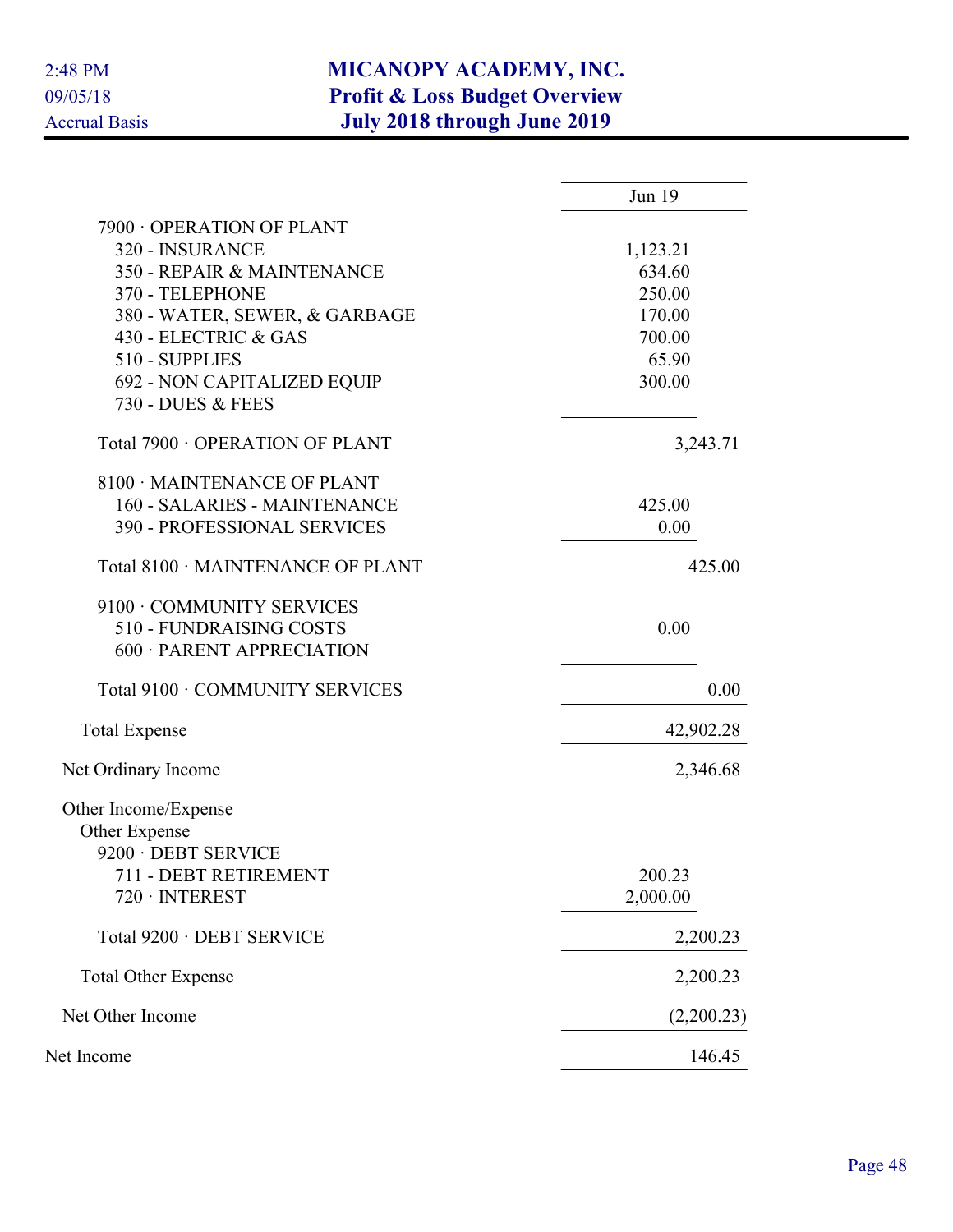|                                       | <b>TOTAL</b>     |
|---------------------------------------|------------------|
|                                       | Jul '18 - Jun 19 |
| Ordinary Income/Expense               |                  |
| Income                                |                  |
| 3241 · TEACHER TRAINING               | 1,600.00         |
| 3311 · SRP ALLOCATION                 | 5,000.00         |
| 3240 · TITLE I GRANT                  | 0.00             |
| 3310 · REVENUE FROM STATE SOURCES-FTE | 421,600.00       |
| 3334 · FLORIDA LEAD PROGRAM           | 1,325.00         |
| 3355 · CLASS SIZE REDUCTION           | 70,000.00        |
| 3396 · CAPITAL OUTLAY FUNDS           | 13,508.00        |
| 3430 · INTEREST INCOME                | 9.93             |
| 3440 · GIFTS, GRANT, AND BEQUESTS     | 1,500.00         |
| 3460 · FIELD TRIP FEES                | 1,714.00         |
| 3469 OTHER STUDENT FEES               | 1,783.18         |
| 3495 · FUNDRAISING PROCEEDS           | 8,532.83         |
| 3785 · PRIOR YEAR EXPENSE REFUND      | 30.00            |
| <b>Total Income</b>                   | 526,602.94       |
| Expense                               |                  |
| Suspense                              | 0.00             |
| 5100 · BASIC INSTRUCTIONAL            |                  |
| 120 - SALARIES - TEACHERS             | 200,000.00       |
| 140 - SALARIES - SUBSTITUTES          | 1,300.00         |
| 210 - EMPLOYEE RETIREMENT             | 19,001.00        |
| 220 - FICA/MED TAXES                  | 19,000.00        |
| 290 OTHER EMPLOYEE BENEFITS           | 2,200.00         |
| 310 - PROFESSIONAL FEES               | 3,854.66         |
| <b>330 - TRAVEL</b>                   | 400.00           |
| <b>390 - OTHER PURCHASED SERVICES</b> | 0.00             |
| 510 - SUPPLIES                        | 3,600.00         |
| <b>511 - LEAD TEACHER SUPPLIES</b>    | 0.00             |
| 520 - CURRICULUM & TEXTBOOKS          | 4,300.00         |
| 590 - OTHER MATERIALS & SUPPLY        | 1,860.48         |
| 642 - NON CAPITALIZED FF&E            | 3,188.74         |
| <b>643 - CAPITALIZED COMPUTER HWR</b> | 0.00             |
| 730 - DUES & FEES                     | 127.00           |
| Total 5100 · BASIC INSTRUCTIONAL      | 258,831.88       |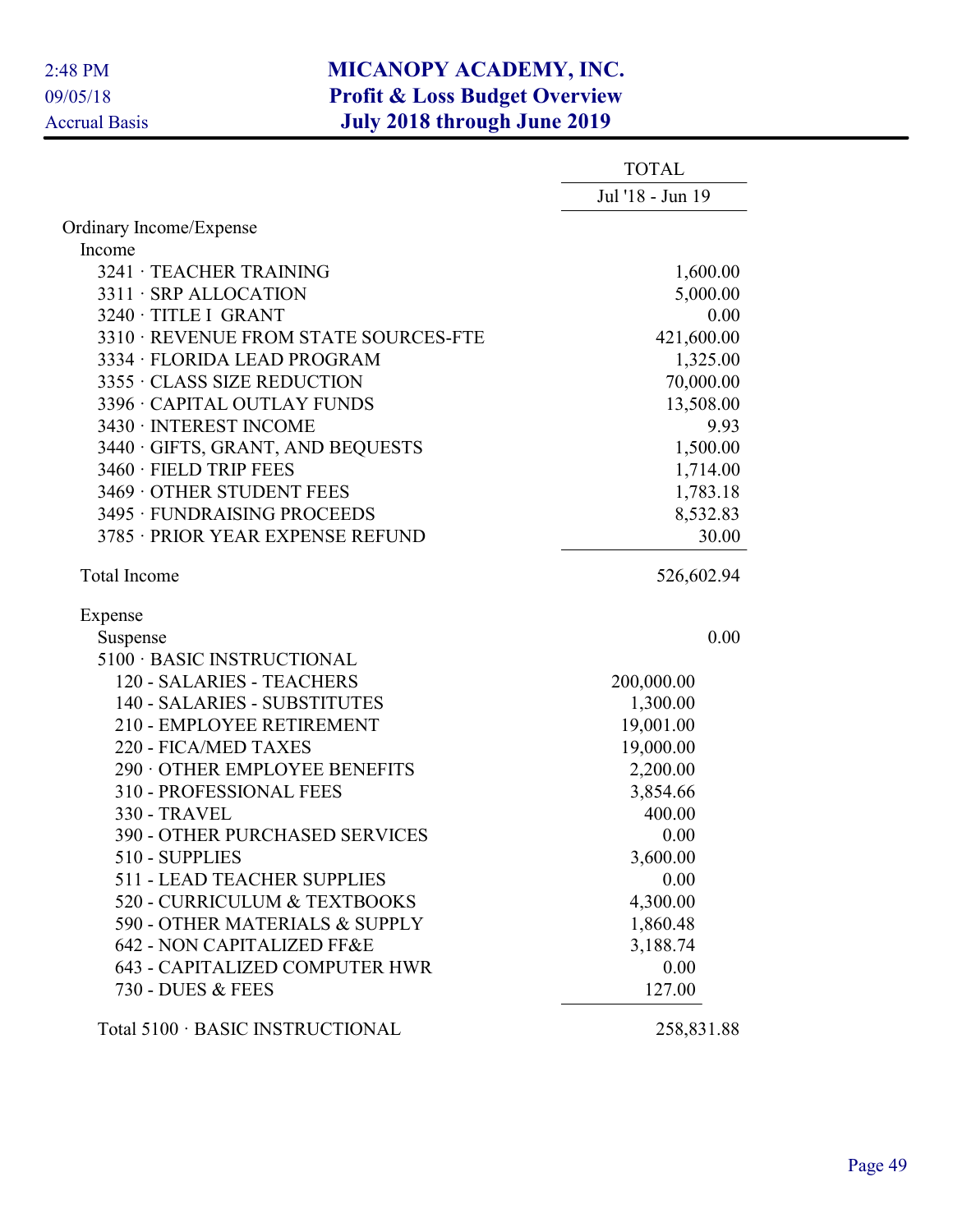|                                              | <b>TOTAL</b>     |
|----------------------------------------------|------------------|
|                                              | Jul '18 - Jun 19 |
| 5200 · EXCEPTIONAL STUDENT INSTRUCTION       |                  |
| 310 - PROFESSIONAL FEES                      | 200.00           |
| Total 5200 · EXCEPTIONAL STUDENT INSTRUCTION | 200.00           |
| 5500 OTHER INSTRUCTION                       |                  |
| 390 - FIELD TRIP EXPENSE                     | 250.00           |
| <b>511 - ATHLETIC SUPPLIES</b>               | 250.00           |
| 570 - AFTER SCHOOL FOOD SERVICE              | 0.00             |
| Total 5500 · OTHER INSTRUCTION               | 500.00           |
| $6120 \cdot$ GUIDANCE SERVICES               |                  |
| 310 - PROFESSIONAL FEES                      | 0.00             |
| $6120 \cdot \text{GUIDANCE SERIES}$ - Other  | 10,725.00        |
|                                              |                  |
| Total 6120 · GUIDANCE SERVICES               | 10,725.00        |
| $6130 \cdot \text{HEALTH}$ SERVICES          |                  |
| 510 - MEDICAL SUPPLIES                       | 50.00            |
| Total 6130 · HEALTH SERVICES                 | 50.00            |
| 6140 · PSYCHOLOGICAL SERVICES                |                  |
| 130 · SALARIES - COUNSELORS                  | 4,560.00         |
| Total 6140 · PSYCHOLOGICAL SERVICES          | 4,560.00         |
|                                              |                  |
| 6400 · INSTR STAFF TRAINING SERVICES         |                  |
| 300 · CONTINUING EDUCATION                   | 300.00           |
| <b>390 - STAFF TRAINING SVC FEES</b>         | 500.00           |
| Total 6400 · INSTR STAFF TRAINING SERVICES   | 800.00           |
| 7300 · SCHOOL ADMINISTRATION                 |                  |
| 110 - SALARIES - ADMINISTRATION              | 54,996.00        |
| 160 - SALARIES - OFFICE STAFF                | 32,400.00        |
| 163 - BONUS                                  | 500.00           |
| 210 - RETIREMENT                             | 9,093.09         |
| 220 - FICA/MED TAXES                         | 8,089.46         |
| 230 - INSURANCE                              | 0.00             |
| <b>290 - OTHER EMPLOYEE BENEFITS</b>         | 0.00             |
| 350 - REPAIR & MAINTENANCE                   | 2,052.80         |
| 372 - POSTAGE                                | 288.90           |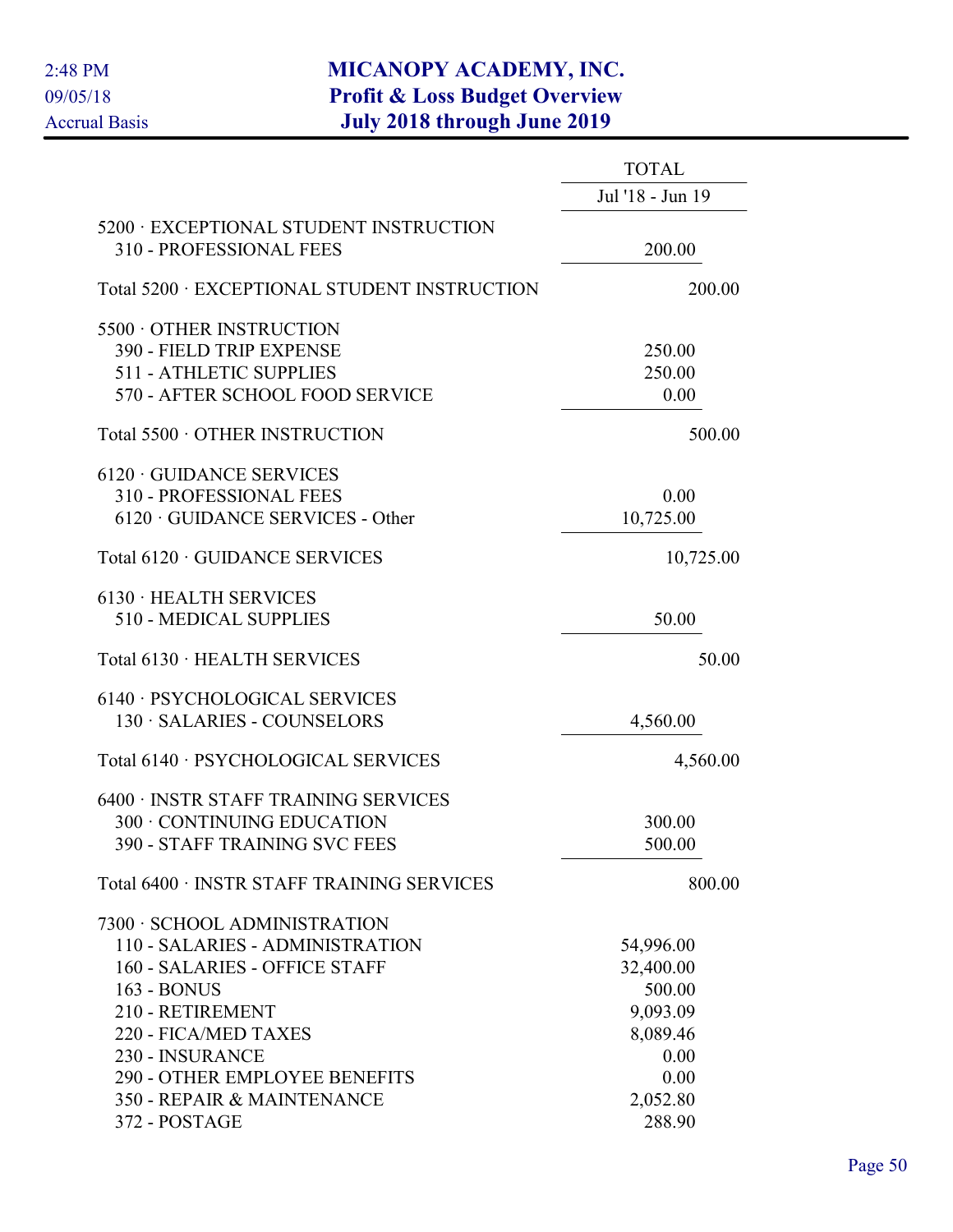|                                              | <b>TOTAL</b>     |
|----------------------------------------------|------------------|
|                                              | Jul '18 - Jun 19 |
| 391 - FINGERPRINTING                         | 150.00           |
| 392 - PUBLICITY                              | 320.00           |
| 510 - SUPPLIES                               | 1,657.75         |
| <b>590 - OTHER PURCHASES</b>                 | 0.00             |
| 692 - ADM SOFTWARE                           | 309.89           |
| 730 - DUES & FEES                            | 971.06           |
| Total 7300 · SCHOOL ADMINISTRATION           | 110,828.95       |
| 7400 · FACILITIES ACQUISITION & CONTSR       |                  |
| 360 - LEASE EXPENSE                          | 29,409.08        |
| 635 · REPAIRS & MAINTENANCE                  | 2,780.00         |
| <b>670 - IMPROV OTHER THAN BLDG</b>          | 0.00             |
| Total 7400 · FACILITIES ACQUISITION & CONTSR | 32,189.08        |
| 7500 · FISCAL SERVICES                       |                  |
| 310 - ACCOUNTING SERVICES                    | 6,880.00         |
| <b>310 - AUDIT SERVICES</b>                  | 6,600.00         |
| Total 7500 · FISCAL SERVICES                 | 13,480.00        |
| 7600 · FOOD SERVICES                         |                  |
| 300 - FOOD PURCHASES                         | 250.00           |
| Total 7600 · FOOD SERVICES                   | 250.00           |
| 7700 · ASSESSMENT & EVALUATION               |                  |
| 310 - PROFESSIONAL SERVICES                  | 1,000.00         |
| Total 7700 · ASSESSMENT & EVALUATION         | 1,000.00         |
| 7720 · INFORMATION SERVICES                  |                  |
| <b>390 - PURCHASED SERVICES</b>              | 0.00             |
| Total 7720 · INFORMATION SERVICES            | 0.00             |
| 7800 · PUPIL TRANSPORTATION SERVICES         |                  |
| $450 - GAS$                                  | 100.00           |
| 650 - VEHICLE                                | 0.00             |
| Total 7800 · PUPIL TRANSPORTATION SERVICES   | 100.00           |